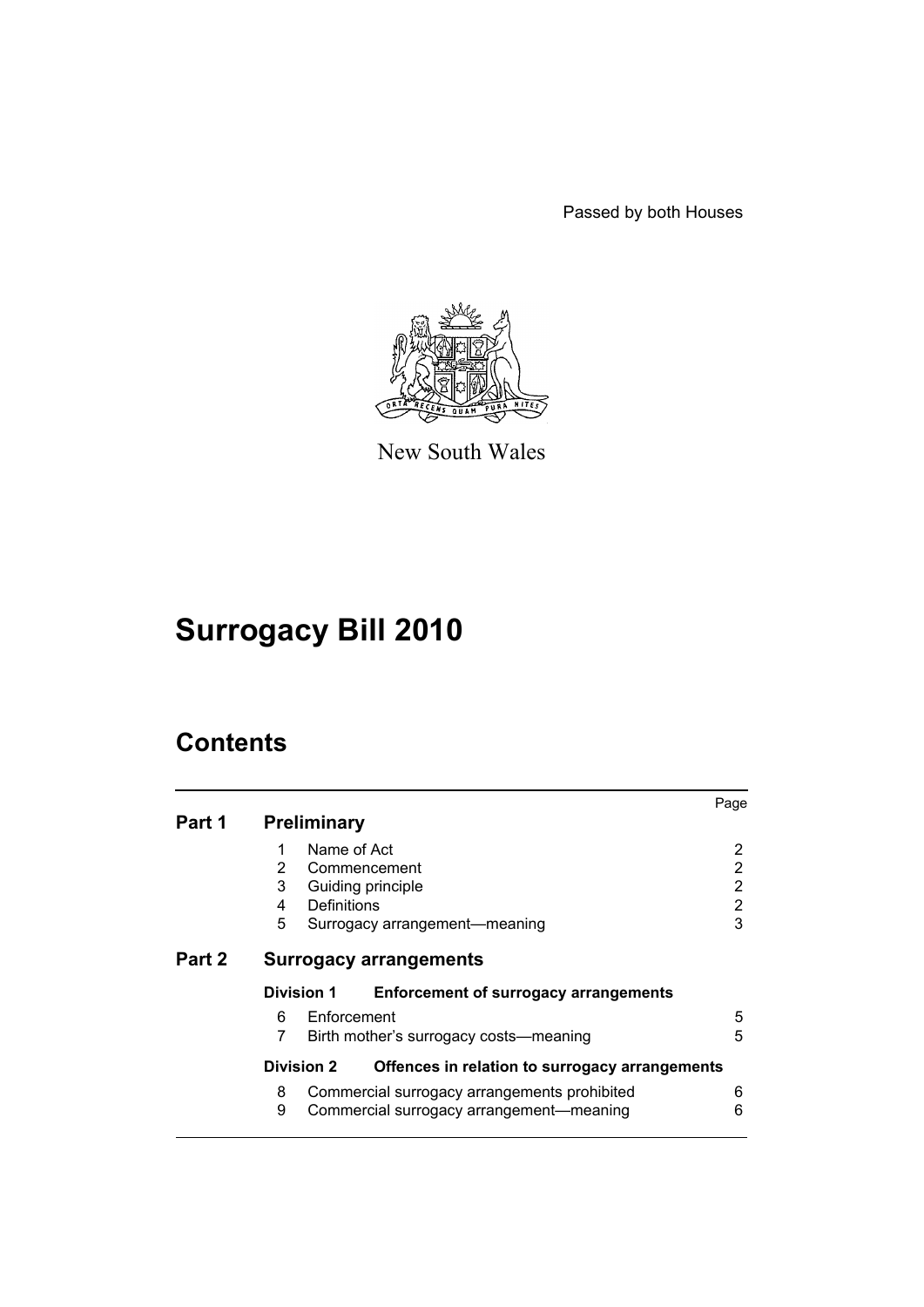Contents

|        |                      |                                              |                                                                                                                                                   | Page                                     |  |  |
|--------|----------------------|----------------------------------------------|---------------------------------------------------------------------------------------------------------------------------------------------------|------------------------------------------|--|--|
|        | 10<br>11             |                                              | Advertising of surrogacy arrangements prohibited<br>Geographical nexus for offences                                                               | 7<br>8                                   |  |  |
| Part 3 |                      | <b>Parentage orders</b>                      |                                                                                                                                                   |                                          |  |  |
|        |                      | <b>Division 1</b><br><b>Parentage orders</b> |                                                                                                                                                   |                                          |  |  |
|        | 12<br>13             |                                              | Parentage order<br>References to "child"                                                                                                          | 9<br>9                                   |  |  |
|        |                      | <b>Division 2</b>                            | Application for parentage order                                                                                                                   |                                          |  |  |
|        | 14<br>15<br>16<br>17 |                                              | Application for parentage order<br>Date of surrogacy arrangement<br>Time within which application must be made<br>Independent counsellor's report | 9<br>10<br>10<br>10                      |  |  |
|        |                      | <b>Division 3</b>                            | Making of parentage order                                                                                                                         |                                          |  |  |
|        | 18<br>19<br>20       |                                              | Making of parentage order by Court<br>Ancillary orders<br>Birth siblings must be kept together                                                    | 11<br>12 <sub>2</sub><br>12 <sub>2</sub> |  |  |
|        |                      | <b>Division 4</b>                            | Preconditions to making of parentage order                                                                                                        |                                          |  |  |
|        | 21                   |                                              | Preconditions to making of parentage order                                                                                                        | 12                                       |  |  |
|        | 22                   |                                              | Best interests of child are paramount                                                                                                             | 12 <sub>2</sub>                          |  |  |
|        | 23                   |                                              | Surrogacy arrangement must be altruistic                                                                                                          | 12                                       |  |  |
|        | 24                   |                                              | Surrogacy arrangement must be a pre-conception<br>surrogacy arrangement                                                                           | 13                                       |  |  |
|        | 25                   | of a couple                                  | Intended parent must be single person or member                                                                                                   | 13                                       |  |  |
|        | 26                   |                                              | Age and wishes of child must be considered                                                                                                        | 13                                       |  |  |
|        | 27                   |                                              | Age of birth mother                                                                                                                               | 13                                       |  |  |
|        | 28                   |                                              | Age of intended parents                                                                                                                           | 14                                       |  |  |
|        | 29                   | demonstrated                                 | Maturity of younger intended parent must be                                                                                                       | 14                                       |  |  |
|        | 30                   |                                              | Medical or social need for surrogacy arrangement<br>must be demonstrated                                                                          | 14                                       |  |  |
|        | 31                   |                                              | Affected parties must consent to order                                                                                                            | 15                                       |  |  |
|        | 32                   |                                              | Applicant or applicants must be resident in NSW                                                                                                   | 15                                       |  |  |
|        | 33                   |                                              | Child must be living with applicant or applicants                                                                                                 | 16                                       |  |  |
|        | 34                   |                                              | Surrogacy arrangement must be in writing                                                                                                          | 16                                       |  |  |
|        | 35                   |                                              | Counselling must have been obtained                                                                                                               | 16                                       |  |  |
|        | 36<br>37             |                                              | Legal advice must have been obtained<br>Information must be provided for inclusion in central                                                     | 16                                       |  |  |
|        | 38                   | register                                     | Birth of child must be registered                                                                                                                 | 17<br>17                                 |  |  |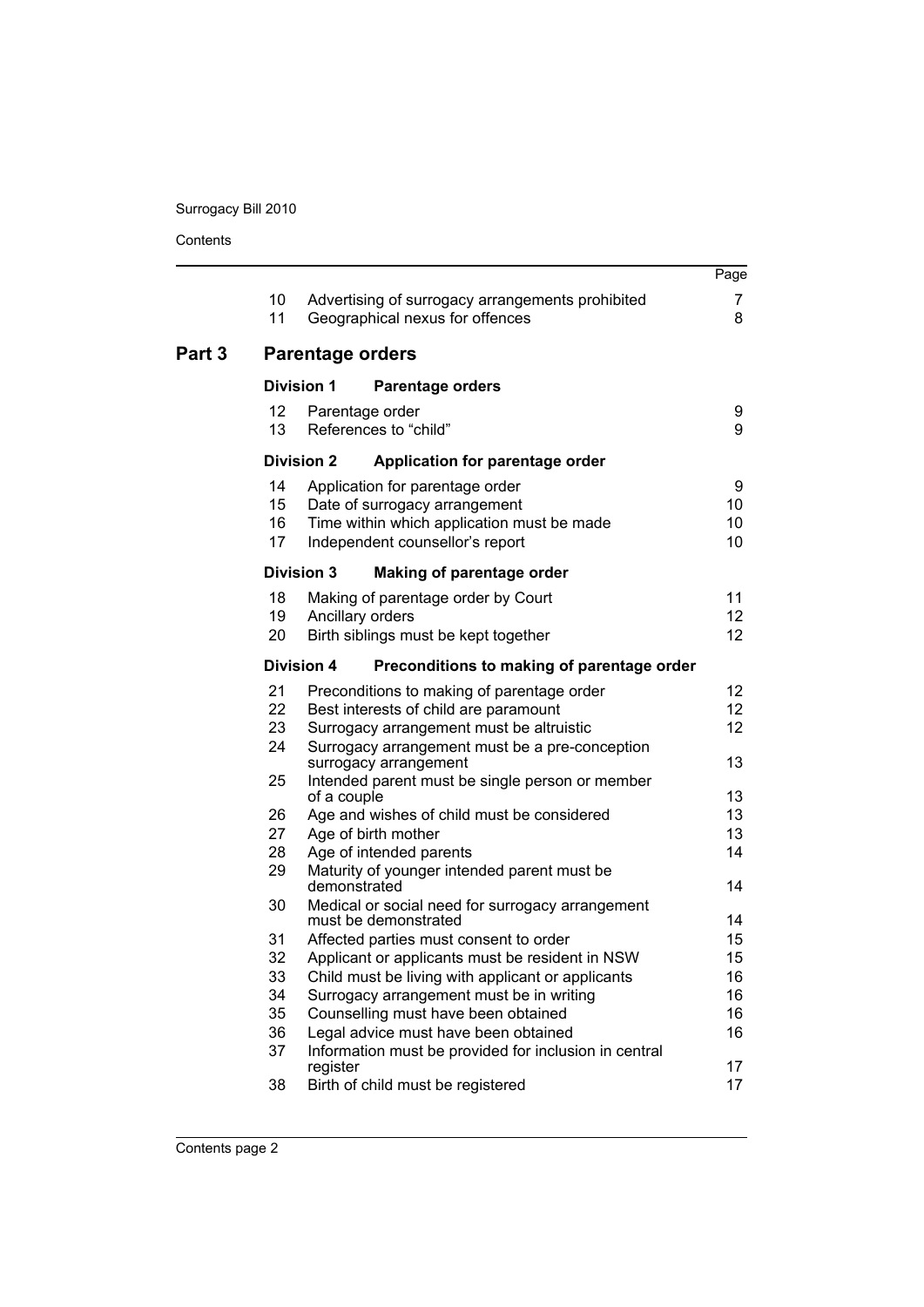Contents

|                                        |                                                   |                                               |                                                                                                                                                         | Page                 |  |  |
|----------------------------------------|---------------------------------------------------|-----------------------------------------------|---------------------------------------------------------------------------------------------------------------------------------------------------------|----------------------|--|--|
|                                        |                                                   | <b>Division 5</b>                             | <b>Effect of parentage order</b>                                                                                                                        |                      |  |  |
|                                        | 39<br>40                                          | General effect of order<br>Effect on property |                                                                                                                                                         |                      |  |  |
|                                        | 41<br>42                                          | Name of child                                 | Liability of trustees and legal personal representatives<br>in relation to children                                                                     | 18<br>19             |  |  |
|                                        | <b>Division 6</b><br>Discharge of parentage order |                                               |                                                                                                                                                         |                      |  |  |
|                                        | 43<br>44<br>45<br>46                              | Ancillary orders                              | Application for discharge of parentage order<br>Power of Court to discharge parentage order<br>Effect of discharge of parentage order                   | 19<br>19<br>20<br>20 |  |  |
|                                        |                                                   | <b>Division 7</b>                             | Other provisions relating to parentage order                                                                                                            |                      |  |  |
|                                        | 47<br>48                                          | Right of appeal                               | Proceedings to be heard in closed court                                                                                                                 | 20<br>21             |  |  |
|                                        | 49                                                | of order                                      | Registrar of Births, Deaths and Marriages to be notified                                                                                                | 21                   |  |  |
|                                        | 50<br>51                                          | of order                                      | Notice to be given to other States<br>Director-General of Department of Health to be notified                                                           | 21<br>21             |  |  |
| Part 4                                 | Protection of privacy of surrogacy arrangements   |                                               |                                                                                                                                                         |                      |  |  |
|                                        | 52<br>53                                          |                                               | Prohibition on disclosure of information relating to<br>surrogacy arrangements<br>Restricted access to court records                                    | 23<br>23             |  |  |
| Part 5                                 |                                                   |                                               | <b>Access to birth information</b>                                                                                                                      |                      |  |  |
|                                        | 54<br>55<br>56<br>57                              | Definitions                                   | Child's right to registered birth information<br>Rights of other parties to registered birth information<br>Application for supply of birth information | 25<br>25<br>25<br>26 |  |  |
| Part 6                                 | <b>Miscellaneous</b>                              |                                               |                                                                                                                                                         |                      |  |  |
|                                        | 58<br>59<br>60                                    | Regulations<br><b>Review of Act</b>           | Proceedings for offences                                                                                                                                | 27<br>27<br>27       |  |  |
| <b>Schedule 1</b><br><b>Schedule 2</b> |                                                   |                                               | Savings, transitional and other provisions<br><b>Amendment of Acts</b>                                                                                  | 28<br>29             |  |  |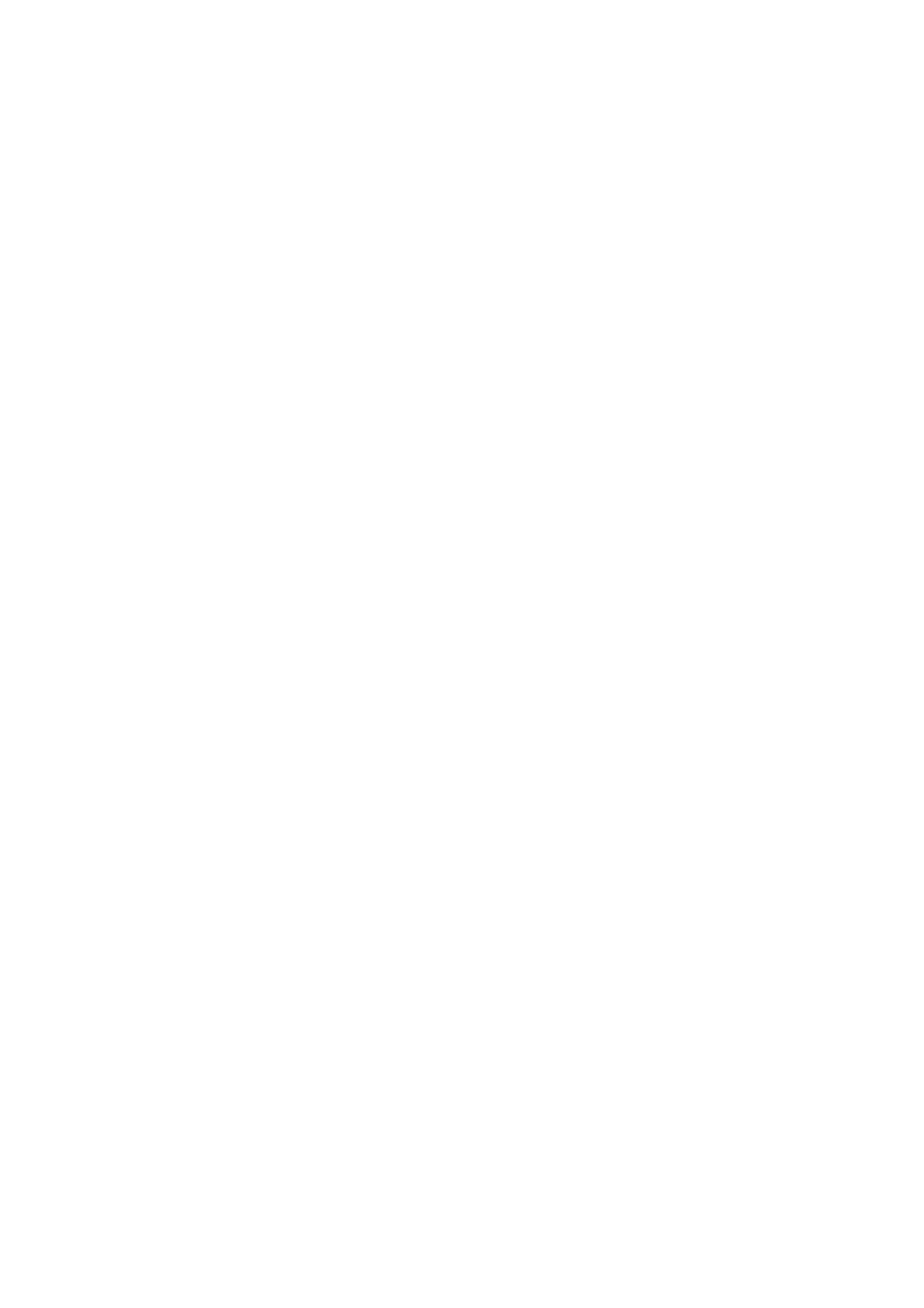*I certify that this PUBLIC BILL, which originated in the LEGISLATIVE COUNCIL, has finally passed the LEGISLATIVE COUNCIL and the LEGISLATIVE ASSEMBLY of NEW SOUTH WALES.*

*Legislative Council 2010* *Clerk of the Parliaments*



New South Wales

# **Surrogacy Bill 2010**

Act No , 2010

An Act to recognise certain surrogacy arrangements, to prohibit commercial surrogacy arrangements and to provide for the status of children of surrogacy arrangements, and to make related amendments to other Acts.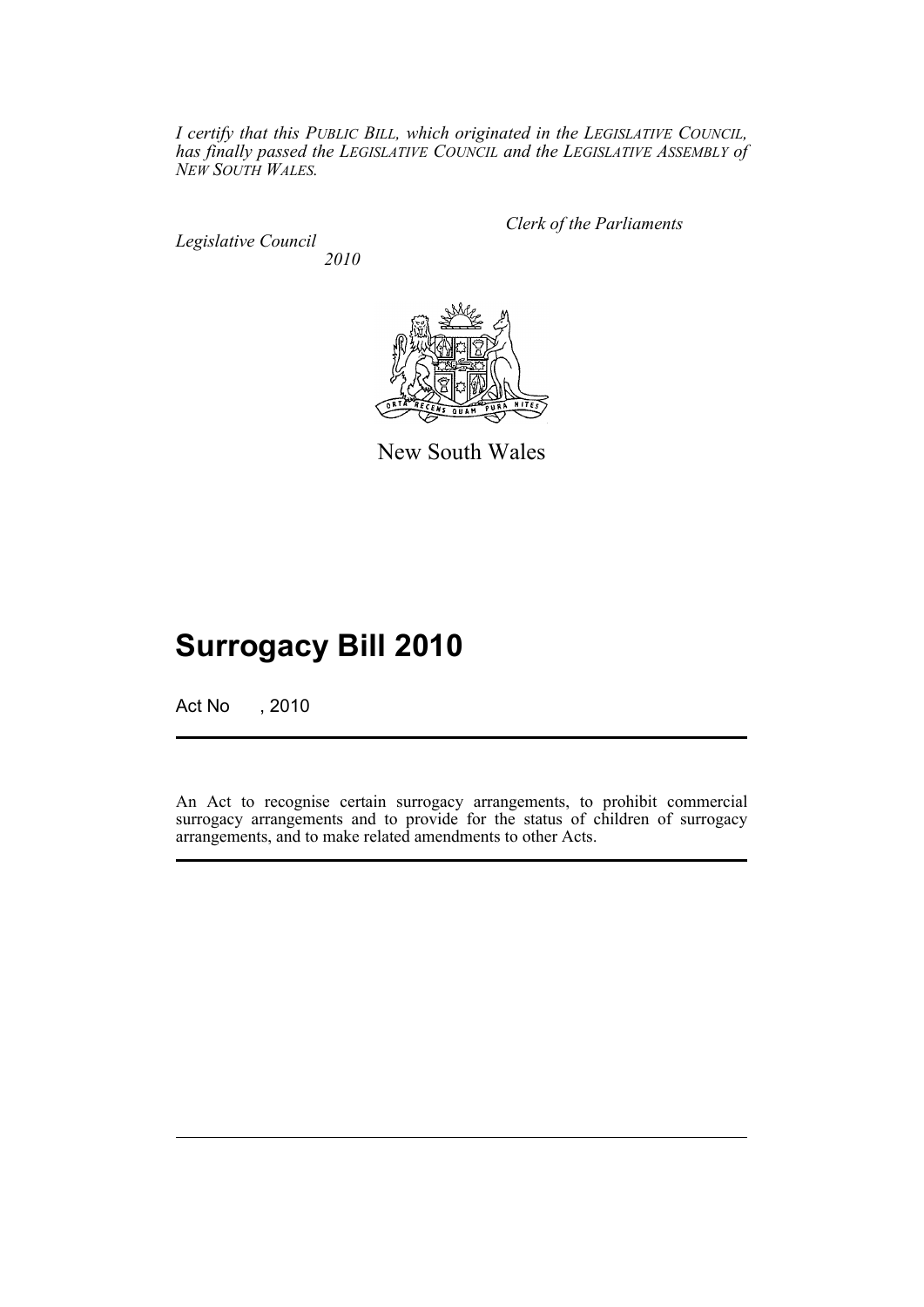Clause 1 Surrogacy Bill 2010

Part 1 Preliminary

**The Legislature of New South Wales enacts:**

# <span id="page-5-1"></span><span id="page-5-0"></span>**Part 1 Preliminary**

# **1 Name of Act**

This Act is the *Surrogacy Act 2010*.

# <span id="page-5-2"></span>**2 Commencement**

This Act commences on a day or days to be appointed by proclamation.

# <span id="page-5-3"></span>**3 Guiding principle**

This Act is to be administered by reference to the principle that, in relation to any surrogacy arrangement, the best interests of the child of the surrogacy arrangement are paramount.

# <span id="page-5-4"></span>**4 Definitions**

(1) In this Act:

*affected party*, in relation to a surrogacy arrangement, means each of the following persons:

- (a) the birth mother,
- (b) a birth mother's partner (if any),
- (c) another birth parent (if any),
- (d) the intended parents.

#### *birth mother*—see section 5.

*birth mother's partner* means a birth mother's spouse or de facto partner at the time when the birth mother enters into a surrogacy arrangement but, if more than one person would qualify as the birth mother's partner, means only the last person to so qualify.

**Note.** Section 21C of the *Interpretation Act 1987* defines *de facto partner*.

*birth mother's surrogacy costs*—see section 7.

*birth parent*, of a child, means a person (other than an intended parent) who is recognised at law as being a parent of the child at the time when the child is born.

*commercial surrogacy arrangement*—see section 9.

*consent* means informed consent freely and voluntarily given by a person with capacity to give the consent.

*Court* means the Supreme Court of New South Wales.

*intended parent*—see section 5.

*Interstate parentage order* means an order under an Interstate surrogacy law that corresponds to a parentage order and includes an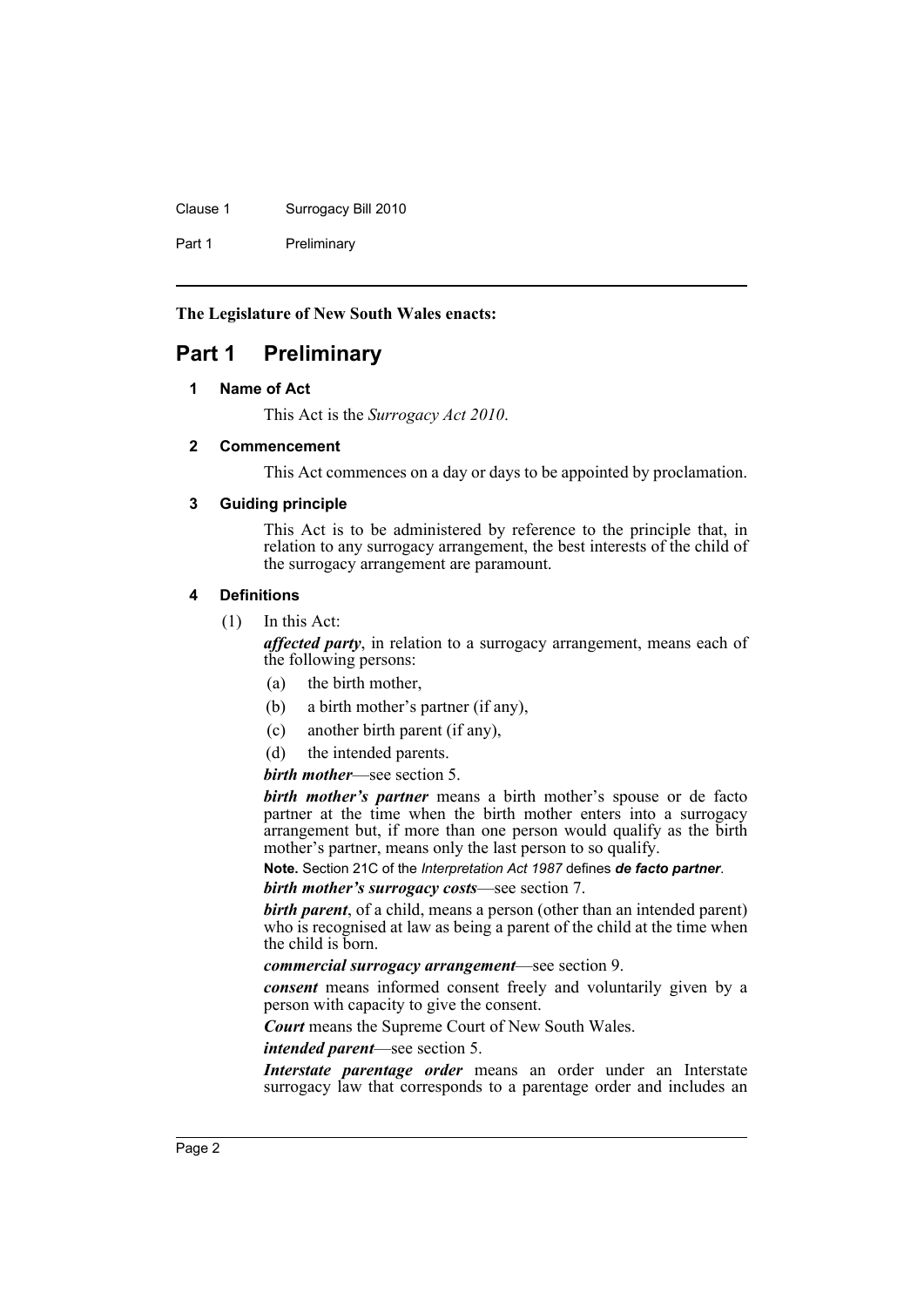Surrogacy Bill 2010 Clause 5

Preliminary **Preliminary** Part 1

order of a kind declared by the regulations to be an Interstate parentage order.

*Interstate surrogacy law means a law of another State or a Territory* that corresponds to this Act, and includes any law declared by the regulations to be an Interstate surrogacy law.

*parentage order* means an order made by the Court under this Act for the transfer of the parentage of a child.

*parental responsibility*, in relation to a child, means all the duties, powers, responsibilities and authority which, by law, parents have in relation to children.

*post-conception surrogacy arrangement*—see section 5.

*pre-commencement surrogacy arrangement*—see section 15.

*pre-conception surrogacy arrangement*—see section 5.

*qualified counsellor* means a person who has the experience or qualifications (or both) of a kind required by the regulations to exercise the functions of a counsellor under this Act.

*surrogacy arrangement*—see section 5.

- (2) In this Act, a reference to a child of a surrogacy arrangement is a reference to a child born as a result of a surrogacy arrangement or who is the subject of a surrogacy arrangement.
- (3) Notes included in this Act do not form part of this Act.

#### <span id="page-6-0"></span>**5 Surrogacy arrangement—meaning**

- (1) For the purposes of this Act, a *surrogacy arrangement* means:
	- (a) an arrangement under which a woman agrees to become or to try to become pregnant with a child, and that the parentage of the child born as a result of the pregnancy is to be transferred to another person or persons (a *pre-conception surrogacy arrangement*), or
	- (b) an arrangement under which a pregnant woman agrees that the parentage of a child born as a result of the pregnancy is to be transferred to another person or persons (a *post-conception surrogacy arrangement*).
- (2) An agreement that the parentage of a child is to be transferred to another person is an agreement to the following effect (however expressed):
	- (a) an agreement to consent to a parentage order or an Interstate parentage order being made in respect of the child so as to transfer parentage of the child to another person,
	- (b) an agreement that the child is to be treated as the child of another person (and not of the woman who gives birth to the child),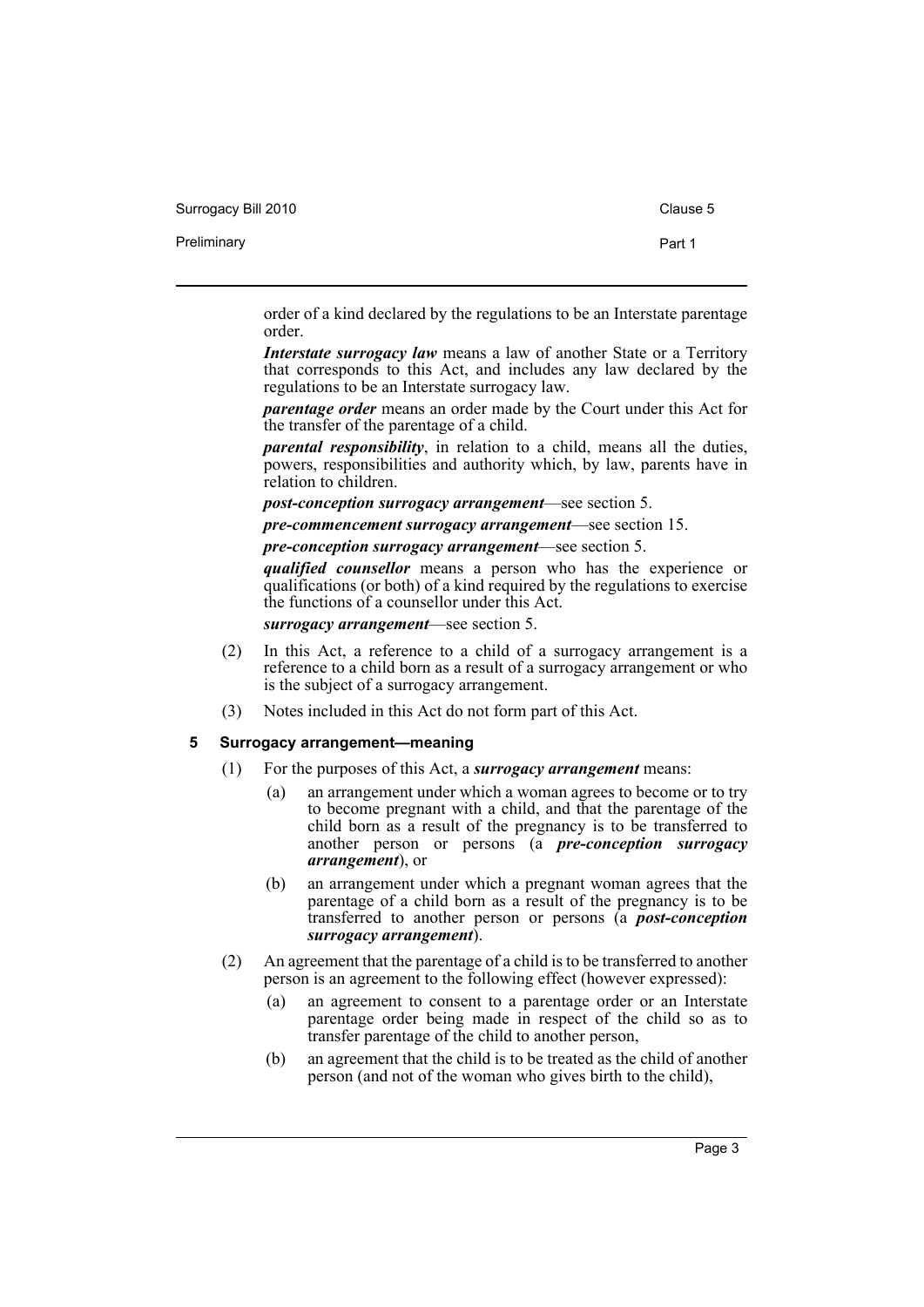#### Clause 5 Surrogacy Bill 2010

Part 1 Preliminary

- (c) an agreement that the custody of, or parental responsibility for, a child is to be transferred to another person,
- (d) an agreement that the right to care for a child is to be permanently surrendered to another person.
- (3) Other matters may be dealt with in a surrogacy arrangement.
- (4) A variation to a pre-conception surrogacy arrangement that is made after a woman who agrees to become pregnant or to try to become pregnant under the arrangement becomes pregnant is considered to be a part of the pre-conception surrogacy arrangement. **Note.** A parentage order can be made under this Act in respect of a surrogacy arrangement only if the arrangement is a pre-conception surrogacy arrangement. There are additional preconditions to the making of a parentage order. These are set out in Part 3.
- (5) In this Act, a reference to the *birth mother*, in relation to a surrogacy arrangement, is a reference to the woman who agrees to become pregnant or to try to become pregnant with a child, or is pregnant with a child, under the surrogacy arrangement.
- (6) In this Act, a reference to an *intended parent* is a reference to a person to whom it is agreed the parentage of a child is to be transferred under a surrogacy arrangement.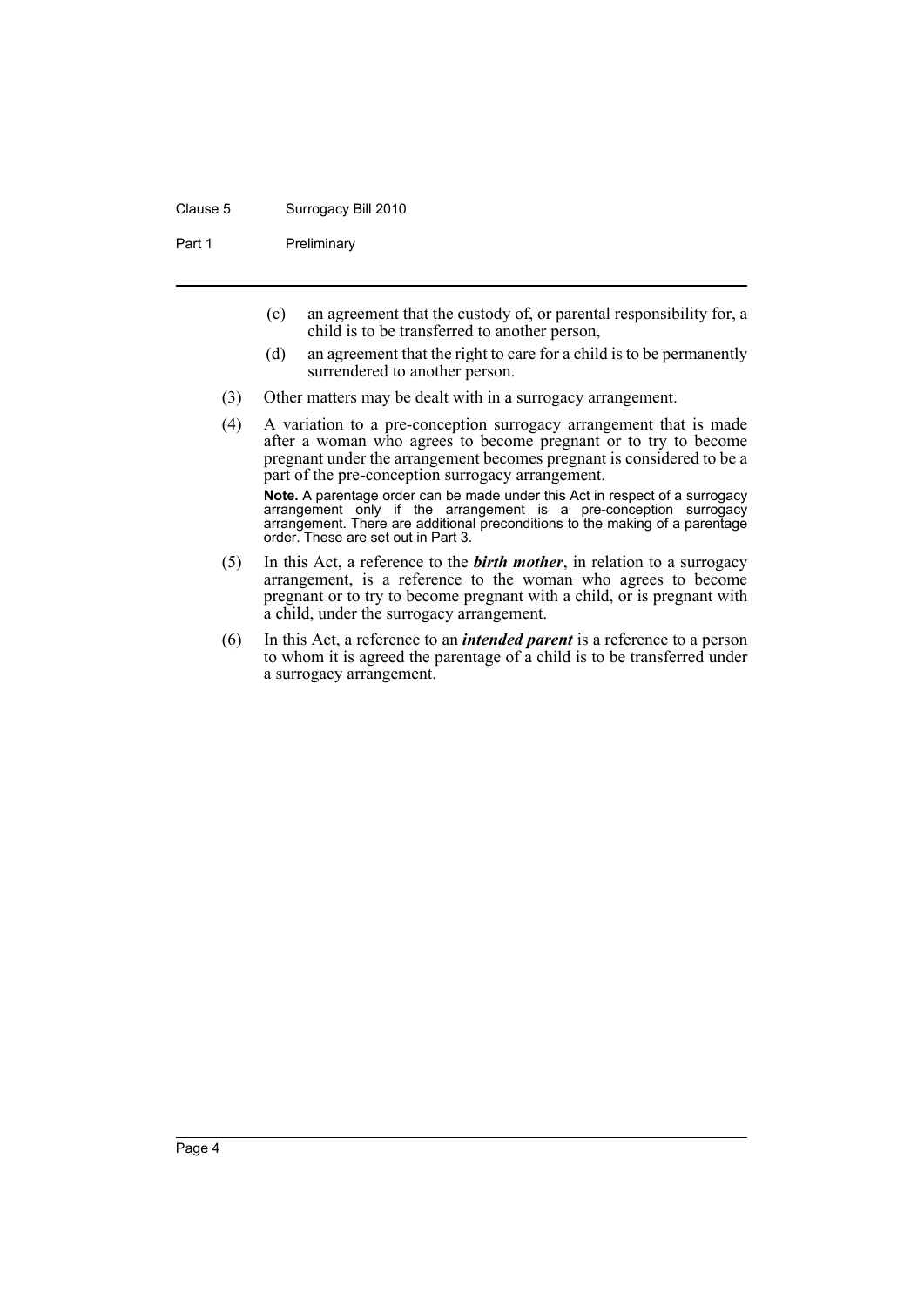Surrogacy Bill 2010 Clause 6

Surrogacy arrangements **Part 2** 

# <span id="page-8-0"></span>**Part 2 Surrogacy arrangements**

# <span id="page-8-2"></span><span id="page-8-1"></span>**Division 1 Enforcement of surrogacy arrangements**

# **6 Enforcement**

- (1) A surrogacy arrangement is not enforceable.
- (2) However, an obligation under a surrogacy arrangement to pay or reimburse the birth mother's surrogacy costs is enforceable, but only if the surrogacy arrangement is a pre-conception surrogacy arrangement.

# <span id="page-8-3"></span>**7 Birth mother's surrogacy costs—meaning**

- (1) For the purposes of this Act, a *birth mother's surrogacy costs* are the birth mother's reasonable costs associated with any of the following matters:
	- (a) becoming or trying to become pregnant,
	- (b) a pregnancy or a birth,
	- (c) entering into and giving effect to a surrogacy arrangement.
- (2) The reasonable costs associated with becoming or trying to become pregnant include any reasonable medical, travel or accommodation costs associated with becoming or trying to become pregnant.
- (3) The reasonable costs associated with a pregnancy or birth include the following:
	- (a) any reasonable medical costs associated with the pregnancy or birth (both pre-natal and post-natal),
	- (b) any reasonable travel or accommodation costs associated with the pregnancy or birth,
	- (c) any premium paid for health, disability or life insurance that would not have been obtained by the birth mother, had the surrogacy arrangement not been entered into,
	- (d) any reasonable costs, including reasonable medical costs, incurred in respect of a child (being the child of the surrogacy arrangement),
	- (e) the cost of reimbursing the birth mother for a loss of earnings as a result of unpaid leave taken by her, but only for the following periods:
		- (i) a period of not more than 2 months during which the birth happened or was expected to happen,
		- (ii) any other period during the pregnancy when the birth mother was unable to work on medical grounds related to pregnancy or birth.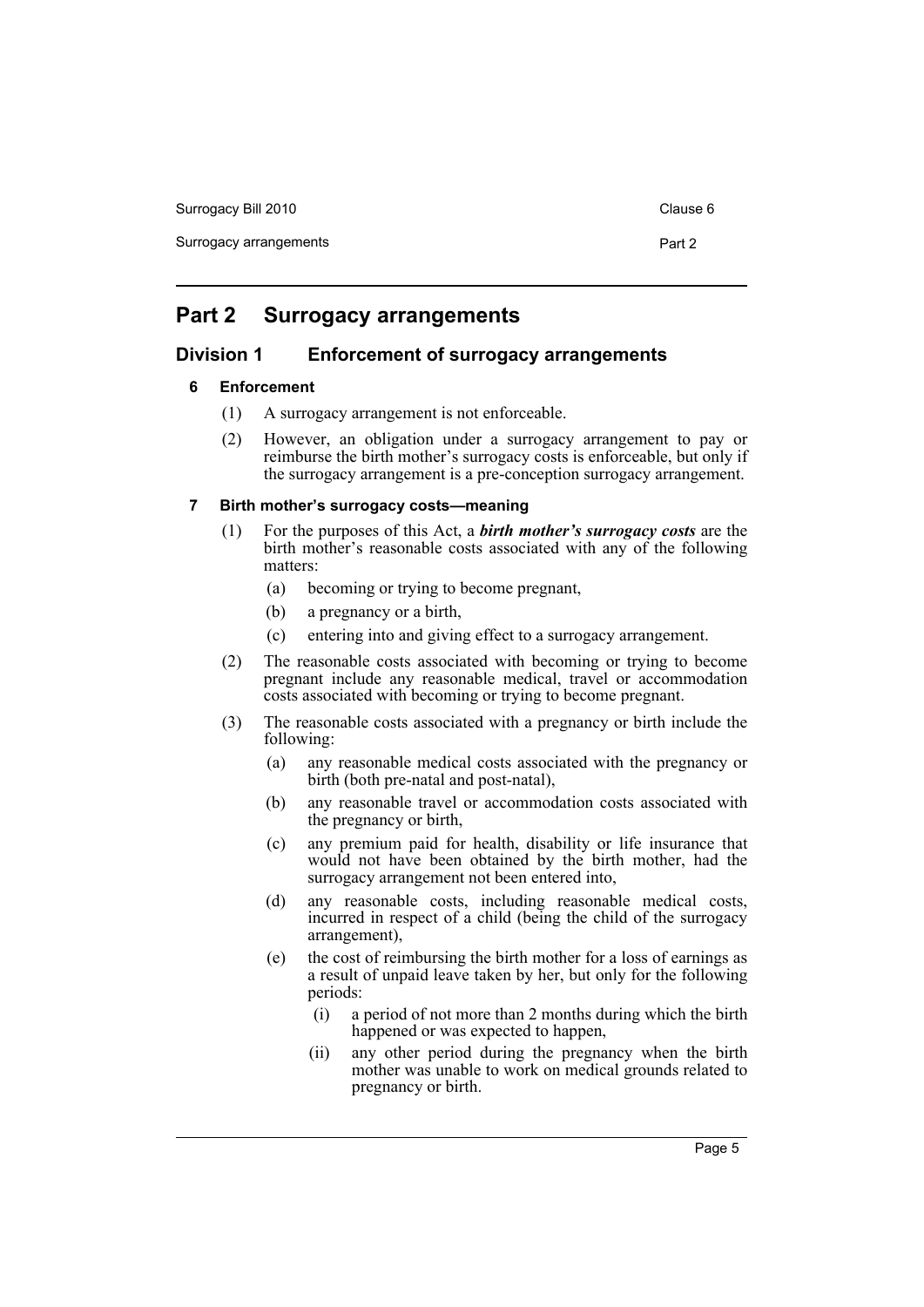#### Clause 8 Surrogacy Bill 2010

Part 2 Surrogacy arrangements

- (4) The reasonable costs associated with entering into and giving effect to a surrogacy arrangement include the following:
	- (a) the reasonable costs associated with the birth mother and the birth mother's partner (if any) receiving counselling in relation to the surrogacy arrangement (whether before or after entry into the arrangement),
	- (b) the reasonable costs associated with the birth mother and the birth mother's partner (if any) receiving legal advice in relation to the surrogacy arrangement or a parentage order relating to the surrogacy arrangement,
	- (c) the reasonable costs associated with the birth mother and the birth mother's partner (if any) being a party to proceedings in relation to such a parentage order, including reasonable travel and accommodation costs.
- (5) A cost is reasonable only if:
	- (a) the cost is actually incurred, and
	- (b) the amount of the cost can be verified by receipts or other documentation.
- (6) In this section:

*medical costs* does not include any costs that are recoverable under Medicare or any health insurance or other scheme.

# <span id="page-9-1"></span><span id="page-9-0"></span>**Division 2 Offences in relation to surrogacy arrangements**

#### **8 Commercial surrogacy arrangements prohibited**

A person must not enter into, or offer to enter into, a commercial surrogacy arrangement.

Maximum penalty: 2,500 penalty units, in the case of a corporation, or 1,000 penalty units or imprisonment for 2 years (or both), in any other case.

#### <span id="page-9-2"></span>**9 Commercial surrogacy arrangement—meaning**

- (1) For the purposes of this Act, a surrogacy arrangement is a *commercial surrogacy arrangement* if the arrangement involves the provision of a fee, reward or other material benefit or advantage to a person for the person or another person:
	- (a) agreeing to enter into or entering into the surrogacy arrangement, or
	- (b) giving up a child of the surrogacy arrangement to be raised by the intended parent or intended parents, or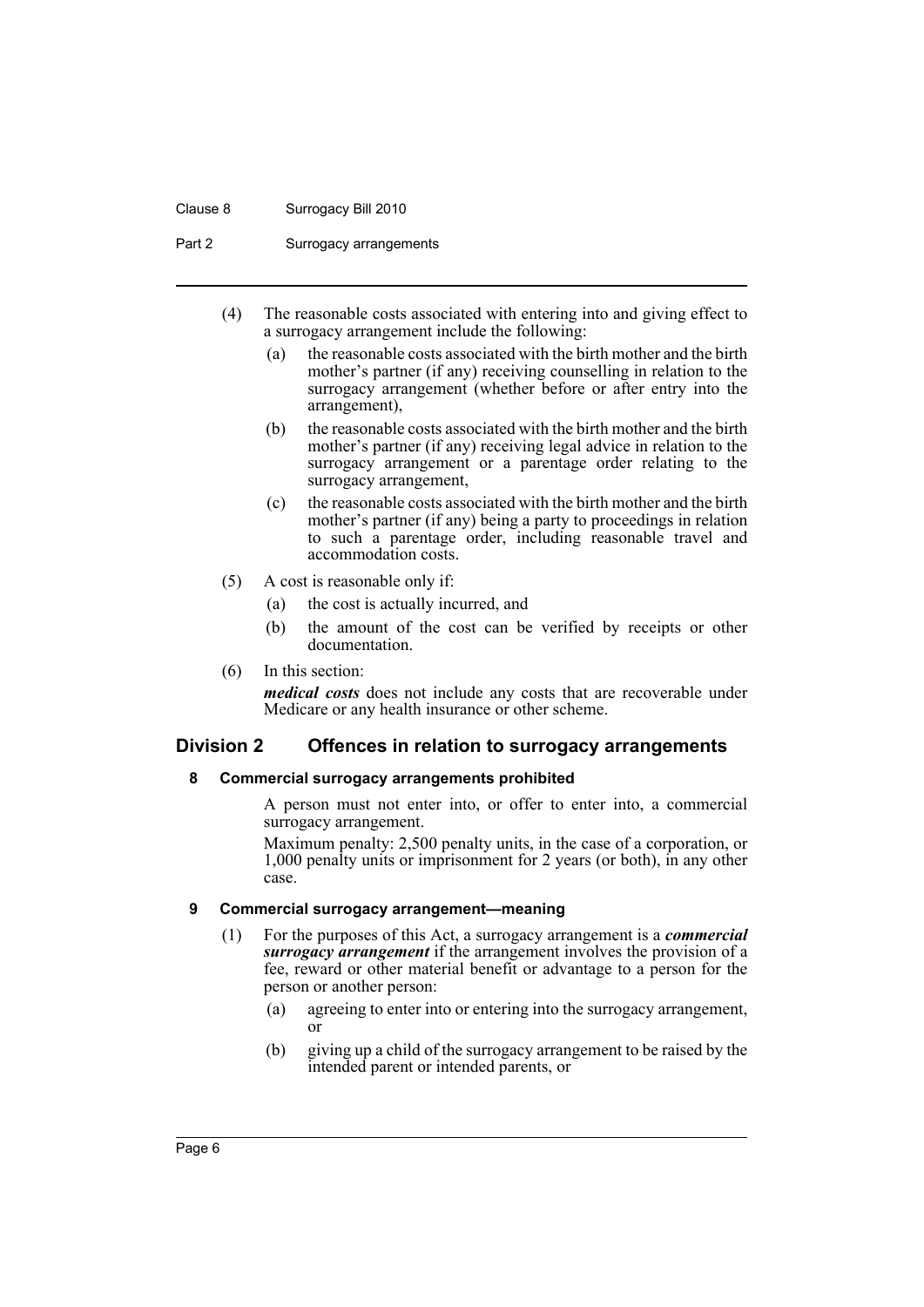| Surrogacy Bill 2010    | Clause 10 |
|------------------------|-----------|
| Surrogacy arrangements | Part 2    |

- (c) consenting to the making of a parentage order in relation to a child of the surrogacy arrangement.
- (2) However, a surrogacy arrangement is not a commercial surrogacy arrangement if the only fee, reward or other material benefit or advantage provided for is the reimbursement of a birth mother's surrogacy costs.

## <span id="page-10-0"></span>**10 Advertising of surrogacy arrangements prohibited**

- (1) A person must not publish any advertisement, statement, notice or other material that:
	- (a) states or implies that a person is willing to enter into, or arrange, a surrogacy arrangement, or
	- (b) seeks a person willing to act as a birth mother under a surrogacy arrangement, or
	- (c) states or implies that a person is willing to act as a birth mother under a surrogacy arrangement, or
	- (d) is intended, or is likely, to induce a person to act as a birth mother under a surrogacy arrangement.

Maximum penalty:

- (a) in the case of a commercial surrogacy arrangement— 2,500 penalty units in the case of a corporation or 1,000 penalty units or imprisonment for 2 years (or both) in any other case, or
- (b) in any other case—200 penalty units in the case of a corporation or 100 penalty units in any other case.
- (2) This section does not apply if:
	- (a) the surrogacy arrangement is not a commercial surrogacy arrangement, and
	- (b) no fee has been paid for the advertisement, statement, notice or other material.
- (3) In this section, *publish* means disseminate or provide access, by any means, to the public or a section of the public.

**Note.** See also the *Assisted Reproductive Technology Act 2007* which requires providers of assisted reproductive technology treatment to ensure that an assessment report is obtained and considered before a person is provided with treatment in connection with a surrogacy arrangement.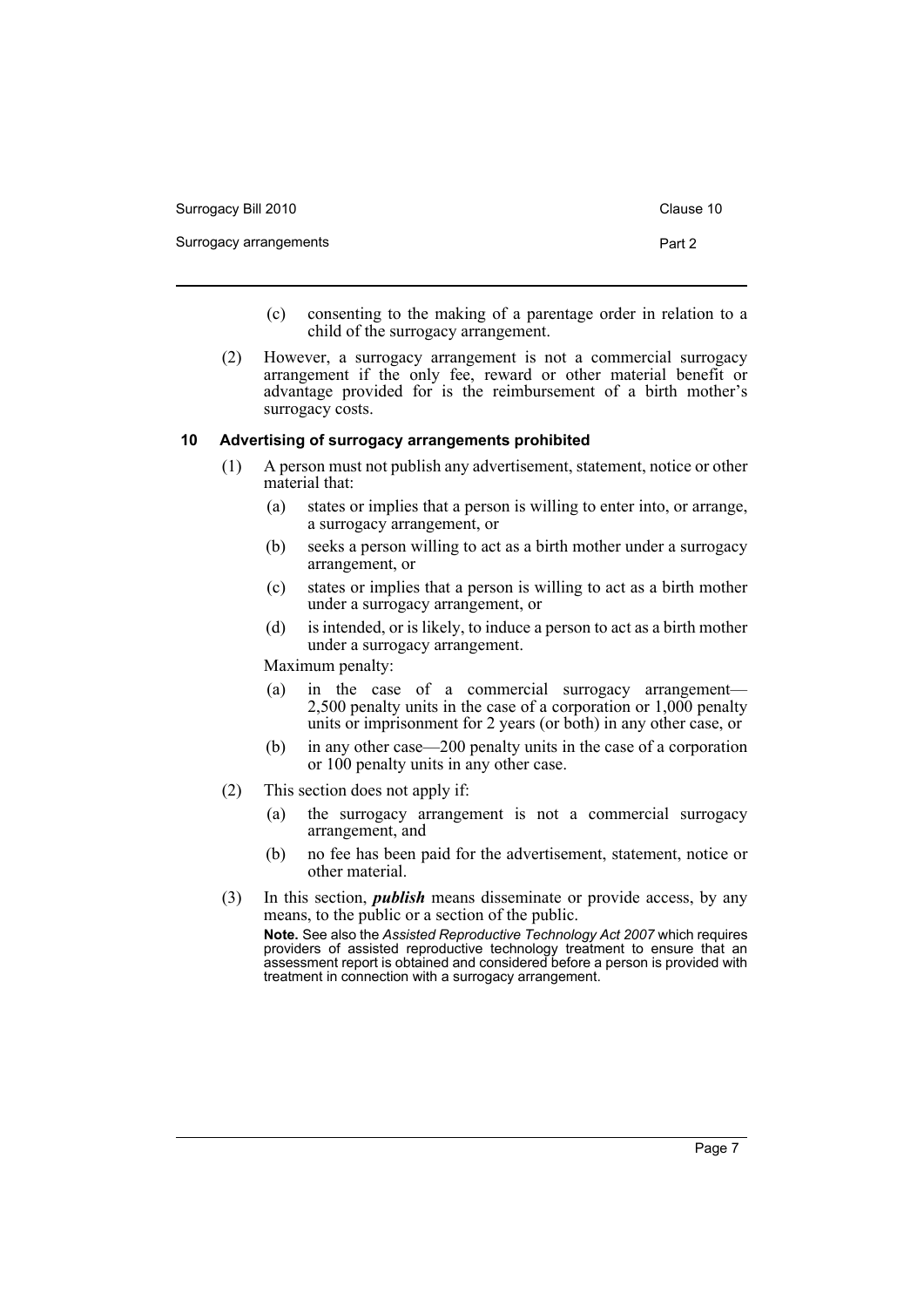### Clause 11 Surrogacy Bill 2010

Part 2 Surrogacy arrangements

# <span id="page-11-0"></span>**11 Geographical nexus for offences**

- (1) This section applies for the purposes of, and without limiting, Part 1A of the *Crimes Act 1900*.
- (2) The necessary geographical nexus exists between the State and an offence against this Division if the offence is committed by a person ordinarily resident or domiciled in the State. **Note.** Section 10C of the *Crimes Act 1900* also provides that a geographical nexus exists between the State and an offence if the offence is committed wholly or partly in the State or has an effect in the State.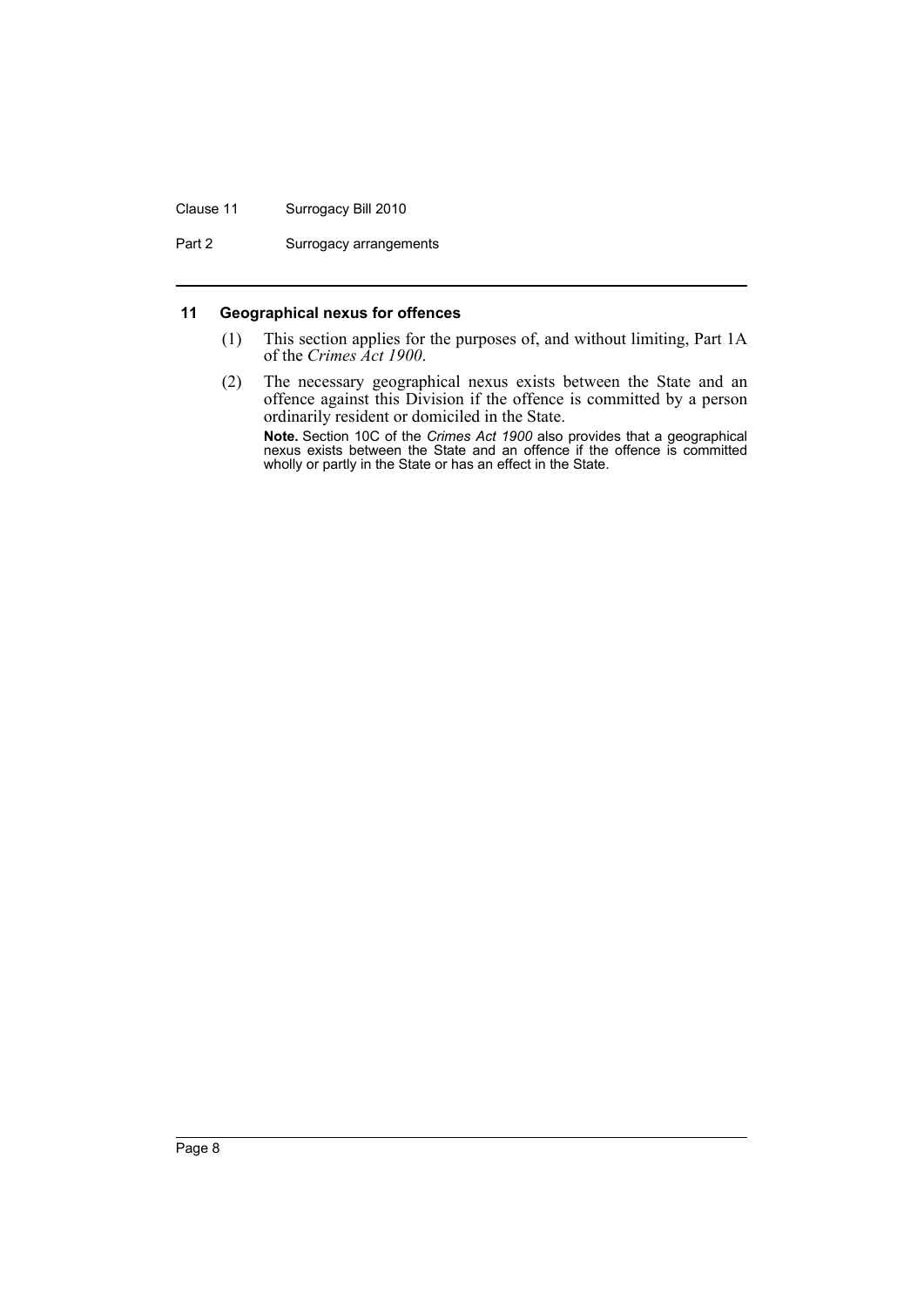Surrogacy Bill 2010 Clause 12

# <span id="page-12-0"></span>**Part 3 Parentage orders**

# <span id="page-12-1"></span>**Division 1 Parentage orders**

#### <span id="page-12-2"></span>**12 Parentage order**

- (1) The Court may, on application under this Part, make a parentage order in relation to a child of a surrogacy arrangement.
- (2) The purpose of a parentage order is to transfer the parentage of a child of a surrogacy arrangement.

#### <span id="page-12-3"></span>**13 References to "child"**

In this Part, a reference to a child is a reference to a child of a surrogacy arrangement.

# <span id="page-12-4"></span>**Division 2 Application for parentage order**

# <span id="page-12-5"></span>**14 Application for parentage order**

- (1) An application for a parentage order may be made by one intended parent or by 2 intended parents jointly.
- (2) If there are 2 intended parents under the surrogacy arrangement, the application must be made jointly by the intended parents, unless the Court grants leave to an intended parent to make a sole application for a parentage order.
- (3) The Court may grant leave to an intended parent to make a sole application for a parentage order if:
	- (a) the other intended parent has died or lost capacity to make decisions, or
	- (b) the other intended parent cannot be located after reasonable endeavours have been made to locate him or her, or
	- (c) the intended parents have separated, or
	- (d) other exceptional circumstances justify that action.
- (4) The Court may, before giving leave to an intended parent to make a sole application, require the intended parent to provide evidence to the satisfaction of the Court that:
	- (a) the other intended parent has been given notice of the application, and
	- (b) the other intended parent does not wish to join the application for a parentage order.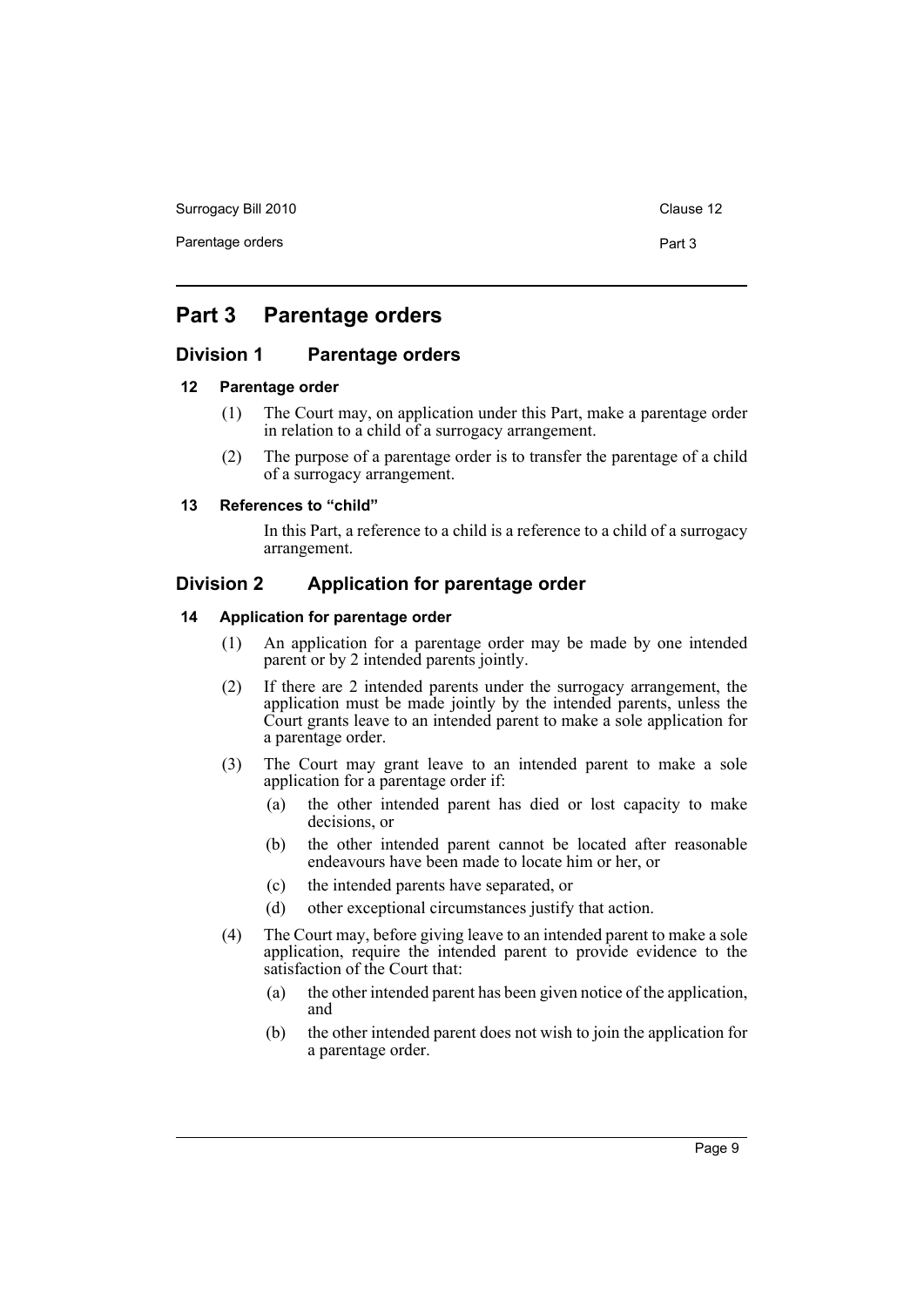#### Clause 15 Surrogacy Bill 2010

Part 3 **Parentage orders** 

(5) The fact that intended parents have separated does not prevent them from making a joint application for a parentage order.

#### <span id="page-13-0"></span>**15 Date of surrogacy arrangement**

- (1) An application for a parentage order may be made in relation to a surrogacy arrangement whether it was entered into before or after the commencement of this Part.
- (2) A surrogacy arrangement entered into before the commencement of this Part is a *pre-commencement surrogacy arrangement*.
- (3) A parentage order may be made in respect of a pre-commencement surrogacy arrangement even if it was rendered void by a law in force before the commencement of this section (as if it had not been rendered void).

# <span id="page-13-1"></span>**16 Time within which application must be made**

- (1) An application for a parentage order in relation to a child may be made not less than 30 days and not more than 6 months after the child's birth, subject to this section.
- (2) For a pre-commencement surrogacy arrangement, an application for a parentage order may be made not more than 2 years after the commencement of this section.
- (3) The Court may hear and determine an application for a parentage order that is made after the time limit for making an application under this section if the Court is satisfied that exceptional circumstances justify that action.

# <span id="page-13-2"></span>**17 Independent counsellor's report**

- (1) An application for a parentage order must be supported by a report about the application prepared by an independent counsellor.
- (2) The report must contain the independent counsellor's opinion as to whether the proposed parentage order is in the best interests of the child and the reasons for that opinion.
- (3) The report is to include the counsellor's assessment of the following matters:
	- (a) each affected party's understanding of the social and psychological implications of the making of a parentage order (both in relation to the child and the affected parties),
	- (b) each affected party's understanding of the principle that openness and honesty about a child's birth parentage is in the best interests of the child,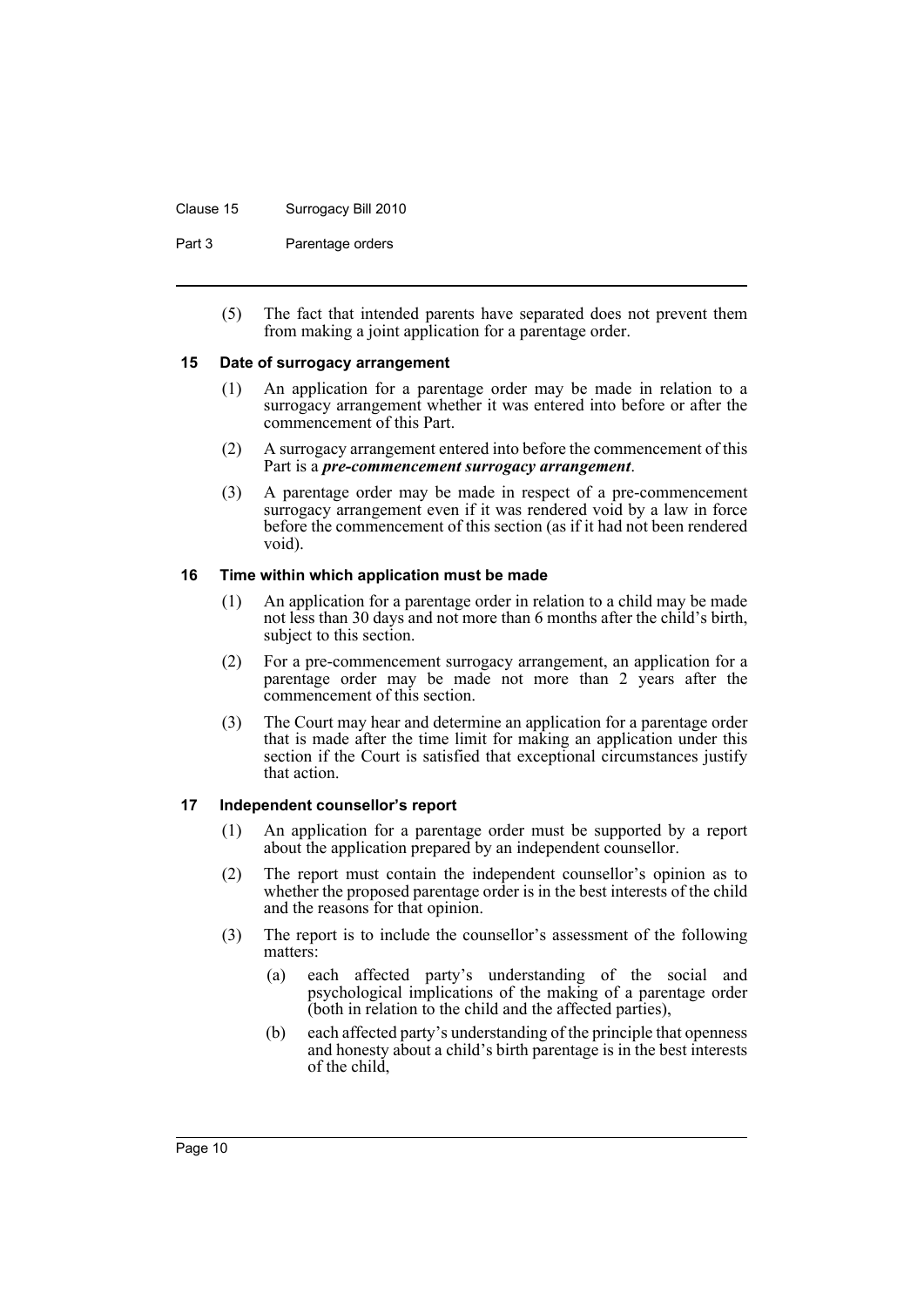Parentage orders **Part 3** 

- (c) the care arrangements proposed by the applicant or applicants in relation to the child,
- (d) any contact arrangements proposed in relation to the child and his or her birth parent or parents or biological parent or parents,
- (e) the parenting capacity of the applicant or applicants,
- (f) whether any consent given by the birth parent or parents to the parentage order is informed consent, freely and voluntarily given,
- (g) the wishes of the child, if the counsellor is of the opinion that the child is of sufficient maturity to express his or her wishes.
- (4) The report may address any other relevant matters.
- (5) The report must:
	- (a) indicate the persons who were interviewed for the purposes of the report, and the date or dates on which the interviews were conducted, and
	- (b) set out the basis on which the person making the report claims to be an independent counsellor.
- (6) The provisions of any law or rules of court relating to the adducing of opinion evidence apply in relation to the independent counsellor's report, unless inconsistent with this section.
- (7) For the purposes of this section, an *independent counsellor* is a qualified counsellor who:
	- (a) is not the counsellor who counselled the birth mother, the birth mother's partner (if any) or an intended parent about the surrogacy arrangement, to meet a precondition to the making of a parentage order, and
	- (b) is not, and is not connected with, a medical practitioner who carried out a procedure that resulted in the conception or birth of the child.

# <span id="page-14-0"></span>**Division 3 Making of parentage order**

# <span id="page-14-1"></span>**18 Making of parentage order by Court**

- (1) The Court may make a parentage order only if satisfied that the preconditions to the making of a parentage order have been met.
- (2) However, the Court may make a parentage order, despite not being satisfied that a precondition to the making of the order has been met, if:
	- (a) the precondition is not a mandatory precondition to the making of a parentage order, and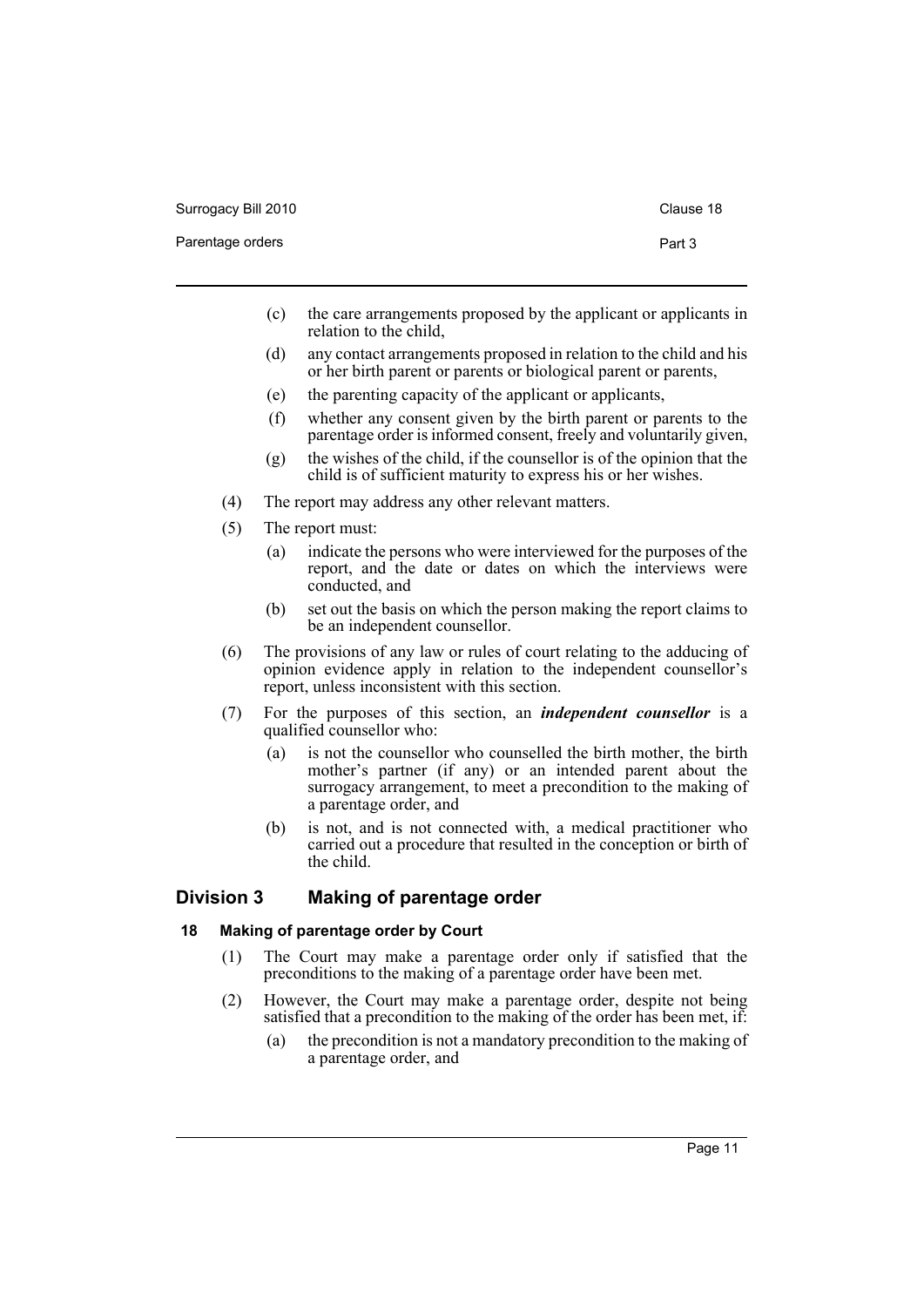#### Clause 19 Surrogacy Bill 2010

Part 3 **Parentage orders** 

- (b) the Court is satisfied that exceptional circumstances justify the making of the parentage order, despite the precondition not having been met.
- (3) In deciding whether to make the parentage order, the Court may also have regard to any other matter it considers relevant.

#### <span id="page-15-0"></span>**19 Ancillary orders**

On making a parentage order, the Court may make such other orders in relation to the child as it considers appropriate.

# <span id="page-15-1"></span>**20 Birth siblings must be kept together**

- (1) If a child has any living birth siblings, the Court is to make a parentage order in relation to the child only if the Court also makes or proposes to make a parentage order in relation to each birth sibling, so that the child and all his or her living birth siblings become children of the same applicant or applicants.
- (2) A *birth sibling* of a child is any brother or sister of the child who is born as a result of the same pregnancy as the child.
- (3) However, the Court may make a parentage order, despite non-compliance with subsection (1), if the Court considers it in the best interests of the child to make an order even if the parentage of his or her birth sibling is not transferred to the same applicant or applicants.

# <span id="page-15-2"></span>**Division 4 Preconditions to making of parentage order**

# <span id="page-15-3"></span>**21 Preconditions to making of parentage order**

This Division sets out the preconditions to the making of a parentage order.

**Note.** Mandatory preconditions to the making of a parentage order cannot be waived by the Court. Other preconditions can only be waived in exceptional circumstances. See section 18.

#### <span id="page-15-4"></span>**22 Best interests of child are paramount**

- (1) The Court must be satisfied that the making of the parentage order is in the best interests of the child.
- (2) This precondition is a mandatory precondition to the making of a parentage order.

#### <span id="page-15-5"></span>**23 Surrogacy arrangement must be altruistic**

(1) The surrogacy arrangement must not be a commercial surrogacy arrangement.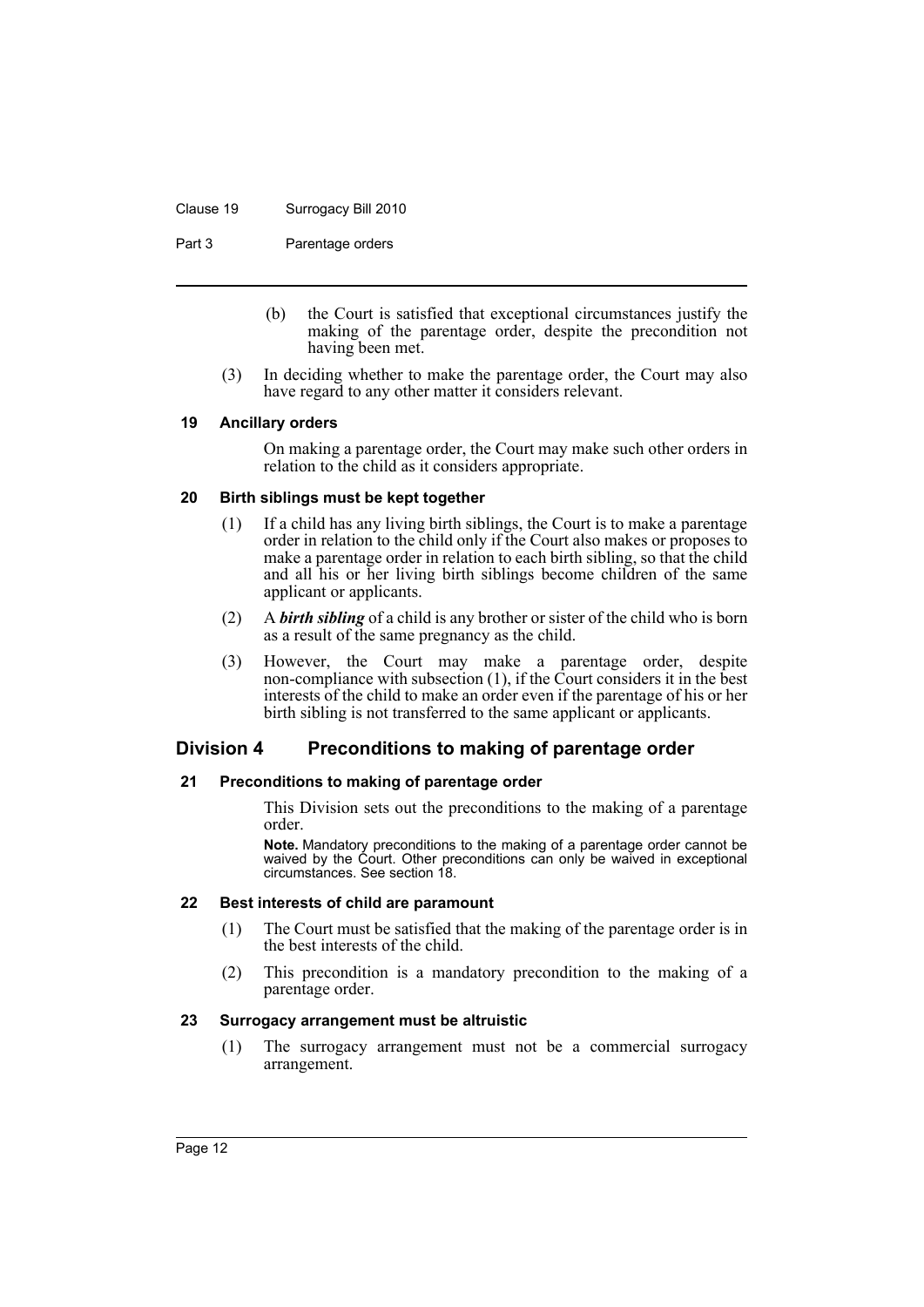Surrogacy Bill 2010 Clause 24

- 
- (2) This precondition is a mandatory precondition to the making of a parentage order.

#### <span id="page-16-0"></span>**24 Surrogacy arrangement must be a pre-conception surrogacy arrangement**

- (1) The surrogacy arrangement must be a pre-conception surrogacy arrangement.
- (2) This precondition is a mandatory precondition to the making of a parentage order.

# <span id="page-16-1"></span>**25 Intended parent must be single person or member of a couple**

- (1) The surrogacy arrangement must be an arrangement under which:
	- (a) there are 2 intended parents who, at the time of entering into the arrangement, are a couple, or
	- (b) there is only one intended parent.
- (2) A *couple* consists of a person and the person's spouse or de facto partner.
- (3) This precondition is a mandatory precondition to the making of a parentage order.

# <span id="page-16-2"></span>**26 Age and wishes of child must be considered**

- (1) The child must be under 18 years of age at the time the application is made.
- (2) The Court must have regard to the wishes of the child, if the child is of sufficient maturity to express his or her wishes and the Court considers it appropriate to take those wishes into account.
- (3) These preconditions are mandatory preconditions to the making of a parentage order.

**Note.** The above preconditions will generally be of relevance only to pre-commencement surrogacy arrangements, which may have been entered into some years before the commencement of this Act.

#### <span id="page-16-3"></span>**27 Age of birth mother**

- (1) The birth mother must have been at least 25 years old when she entered into the surrogacy arrangement.
- (2) For a pre-commencement surrogacy arrangement, it is sufficient that the birth mother was at least 18 years old when she entered into the surrogacy arrangement.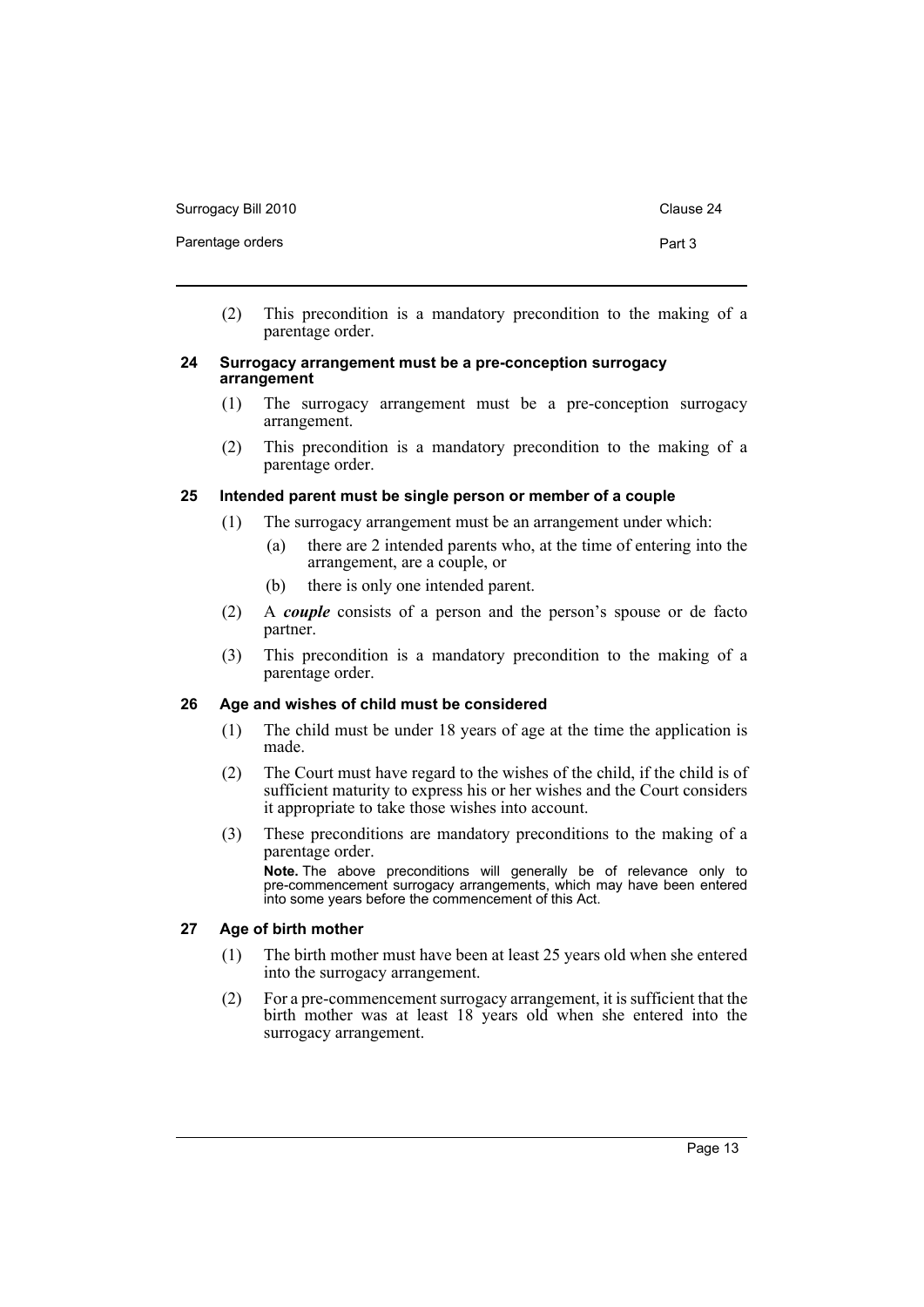#### Clause 28 Surrogacy Bill 2010

Part 3 **Parentage orders** 

(3) In all cases, it is a mandatory precondition to the making of a parentage order that the birth mother was at least 18 years old when she entered into the surrogacy arrangement.

# <span id="page-17-0"></span>**28 Age of intended parents**

- (1) Each intended parent must have been at least 18 years old when he or she entered into the surrogacy arrangement.
- (2) This precondition is a mandatory precondition to the making of a parentage order.

# <span id="page-17-1"></span>**29 Maturity of younger intended parent must be demonstrated**

- (1) If an intended parent was under 25 years of age when the surrogacy arrangement was entered into, the Court must be satisfied that the intended parent is of sufficient maturity to understand the social and psychological implications of the making of a parentage order.
- (2) An intended parent who was under 25 years of age when the surrogacy arrangement was entered into must provide evidence to the satisfaction of the Court:
	- (a) that he or she received counselling from a qualified counsellor about the surrogacy arrangement and its social and psychological implications before entering into the surrogacy arrangement, and
	- (b) that the counsellor was satisfied that he or she was of sufficient maturity to understand the surrogacy arrangement and its social and psychological implications.
- (3) This precondition is a mandatory precondition to the making of a parentage order.
- (4) This precondition does not apply to a pre-commencement surrogacy arrangement.
- (5) If the Court grants leave to an intended parent to make a sole application in respect of a surrogacy arrangement that involves 2 intended parents, it is not necessary to establish that the intended parent who is not a party to the application meets this precondition.

#### <span id="page-17-2"></span>**30 Medical or social need for surrogacy arrangement must be demonstrated**

- (1) The Court must be satisfied that there is a medical or social need for the surrogacy arrangement.
- (2) There is a medical or social need for a surrogacy arrangement if:
	- (a) there is only one intended parent under the surrogacy arrangement and the intended parent is a man or an eligible woman, or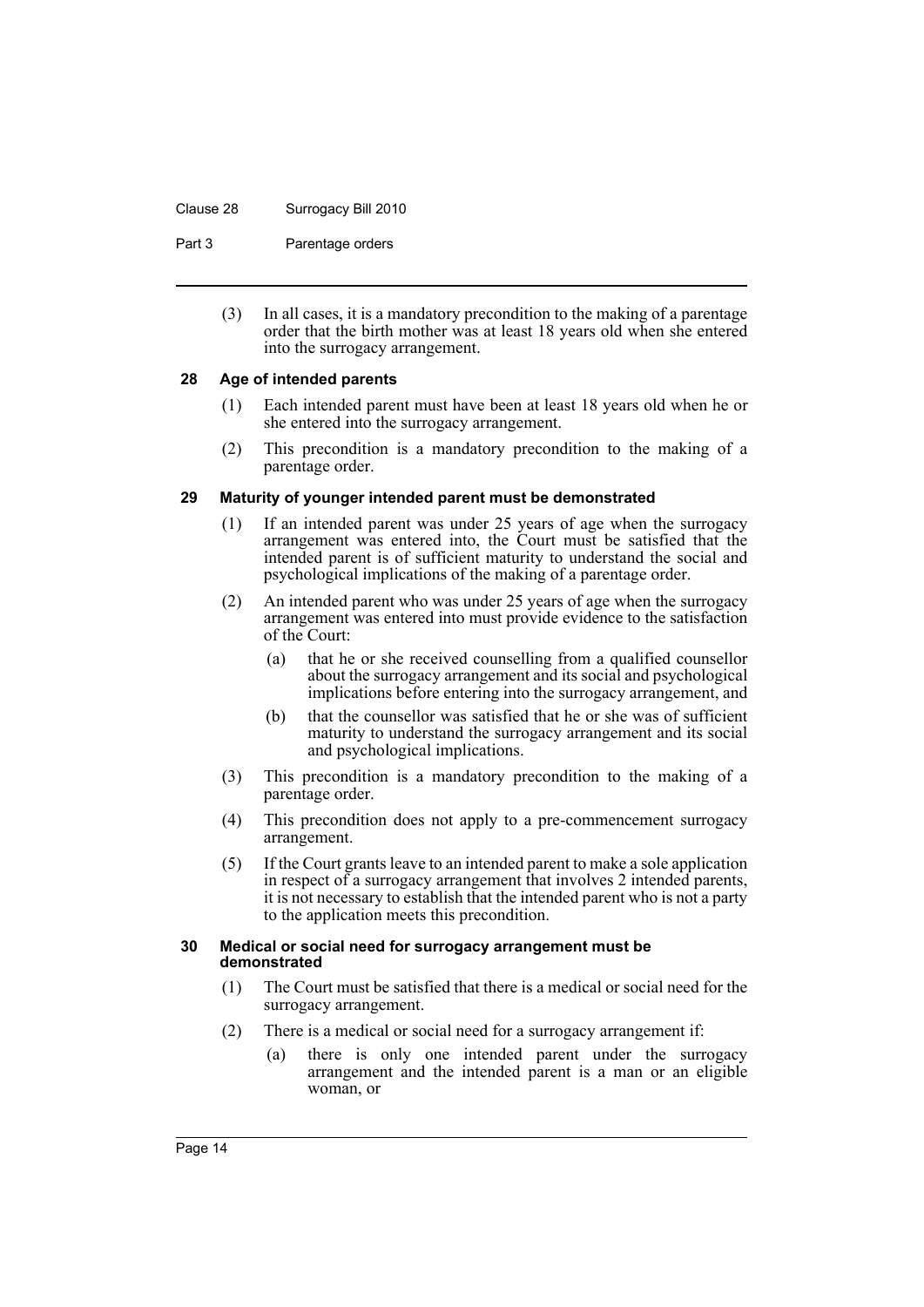Surrogacy Bill 2010 Clause 31

#### Parentage orders **Part 3**

- (b) there are 2 intended parents under the surrogacy arrangement and the intended parents are:
	- (i) a man and an eligible woman, or
	- (ii) 2 men, or
	- (iii) 2 eligible women.
- (3) An *eligible woman* is a woman who:
	- (a) is unable to conceive a child on medical grounds, or
	- (b) is likely to be unable, on medical grounds, to carry a pregnancy or to give birth, or
	- (c) is unlikely to survive a pregnancy or birth, or is likely to have her health significantly affected by a pregnancy or birth, or
	- (d) if she were to conceive a child:
		- (i) is likely to conceive a child affected by a genetic condition or disorder, the cause of which is attributable to the woman, or
		- (ii) is likely to conceive a child who is unlikely to survive the pregnancy or birth, or whose health would be significantly affected by the pregnancy or birth.
- (4) This precondition does not apply to a pre-commencement surrogacy arrangement.

#### <span id="page-18-0"></span>**31 Affected parties must consent to order**

(1) Each of the affected parties must consent to the making of the parentage order.

**Note.** *Consent* is defined to mean informed consent freely and voluntarily given by a person with capacity to give the consent.

- (2) The consent of a birth parent to the making of the parentage order is a mandatory precondition to the making of a parentage order unless the Court is satisfied that:
	- (a) the birth parent has died or lost capacity to give consent, or
	- (b) the birth parent cannot be located after reasonable endeavours have been made to locate him or her.
- (3) If the Court grants leave to an intended parent to make a sole application in respect of a surrogacy arrangement that involves 2 intended parents, it is not necessary to establish that the intended parent who is not a party to the application consents to the making of the parentage order.

### <span id="page-18-1"></span>**32 Applicant or applicants must be resident in NSW**

The applicant or applicants must be resident in New South Wales at the time of the hearing of the application.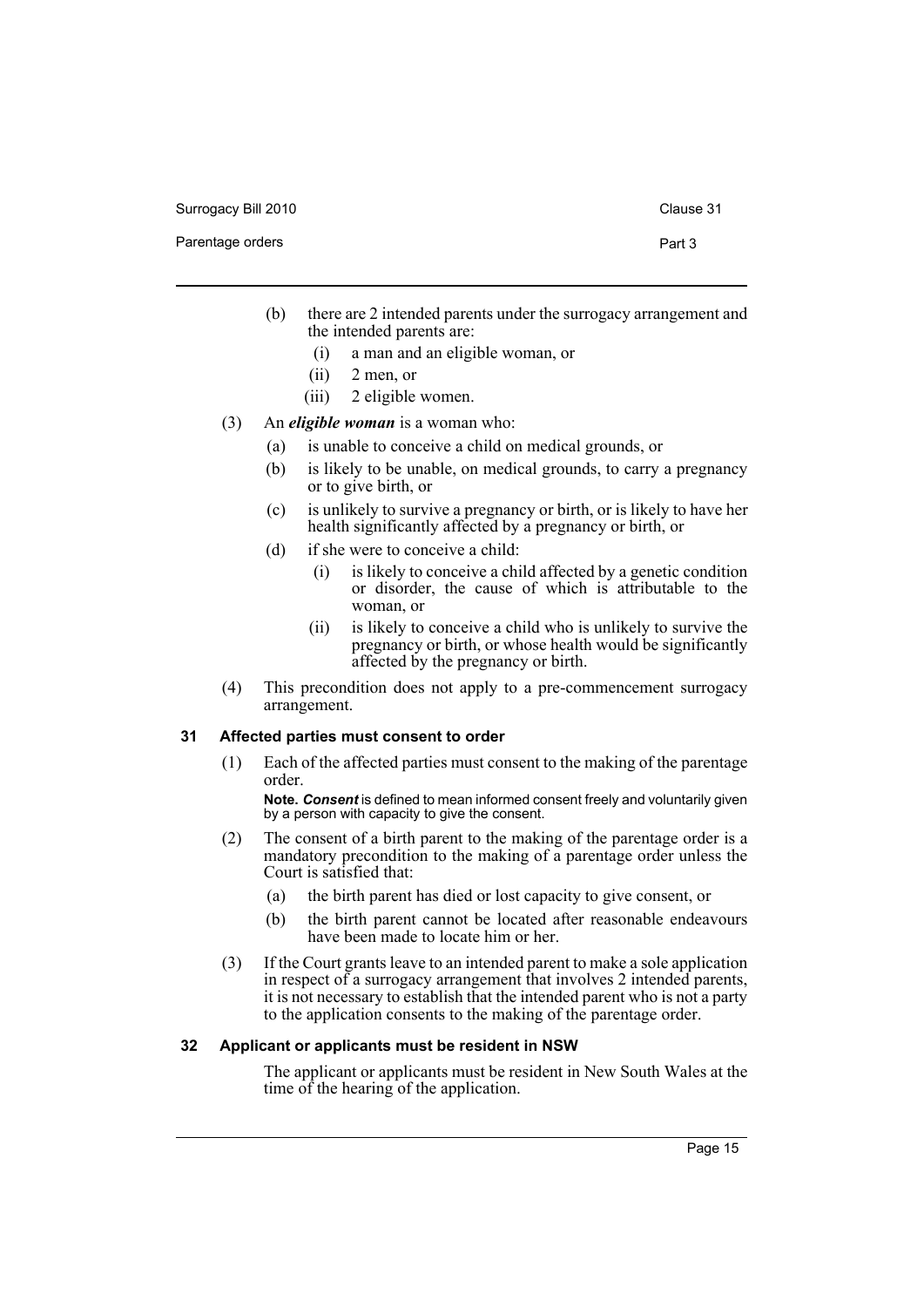#### Clause 33 Surrogacy Bill 2010

Part 3 **Parentage orders** 

## <span id="page-19-0"></span>**33 Child must be living with applicant or applicants**

The child must be living with the applicant or applicants at the time of the hearing of the application.

#### <span id="page-19-1"></span>**34 Surrogacy arrangement must be in writing**

- (1) The surrogacy arrangement must be in the form of an agreement in writing, signed by the birth mother, the birth mother's partner (if any) and the applicant or applicants.
- (2) This precondition does not apply to a pre-commencement surrogacy arrangement.

# <span id="page-19-2"></span>**35 Counselling must have been obtained**

- (1) Each of the affected parties must have received counselling from a qualified counsellor about the surrogacy arrangement and its social and psychological implications before entering into the surrogacy arrangement.
- (2) The birth mother and the birth mother's partner (if any) must have received further counselling from a qualified counsellor about the surrogacy arrangement and its social and psychological implications after the birth of the child and before consenting to the parentage order.
- (3) This precondition does not apply to a pre-commencement surrogacy arrangement.
- (4) If the Court grants leave to an intended parent to make a sole application in respect of a surrogacy arrangement that involves 2 intended parents, it is not necessary to establish that the intended parent who is not a party to the application received counselling about the surrogacy arrangement.

#### <span id="page-19-3"></span>**36 Legal advice must have been obtained**

- (1) Each of the affected parties must have received legal advice from an Australian legal practitioner about the surrogacy arrangement and its implications before entering into the surrogacy arrangement.
- (2) The legal advice obtained by the birth mother and the birth mother's partner (if any) must have been obtained from an Australian legal practitioner who is independent of the Australian legal practitioner who provided legal advice about the surrogacy arrangement to the applicant or applicants.
- (3) This precondition does not apply to a pre-commencement surrogacy arrangement.
- (4) If the Court grants leave to an intended parent to make a sole application in respect of a surrogacy arrangement that involves 2 intended parents,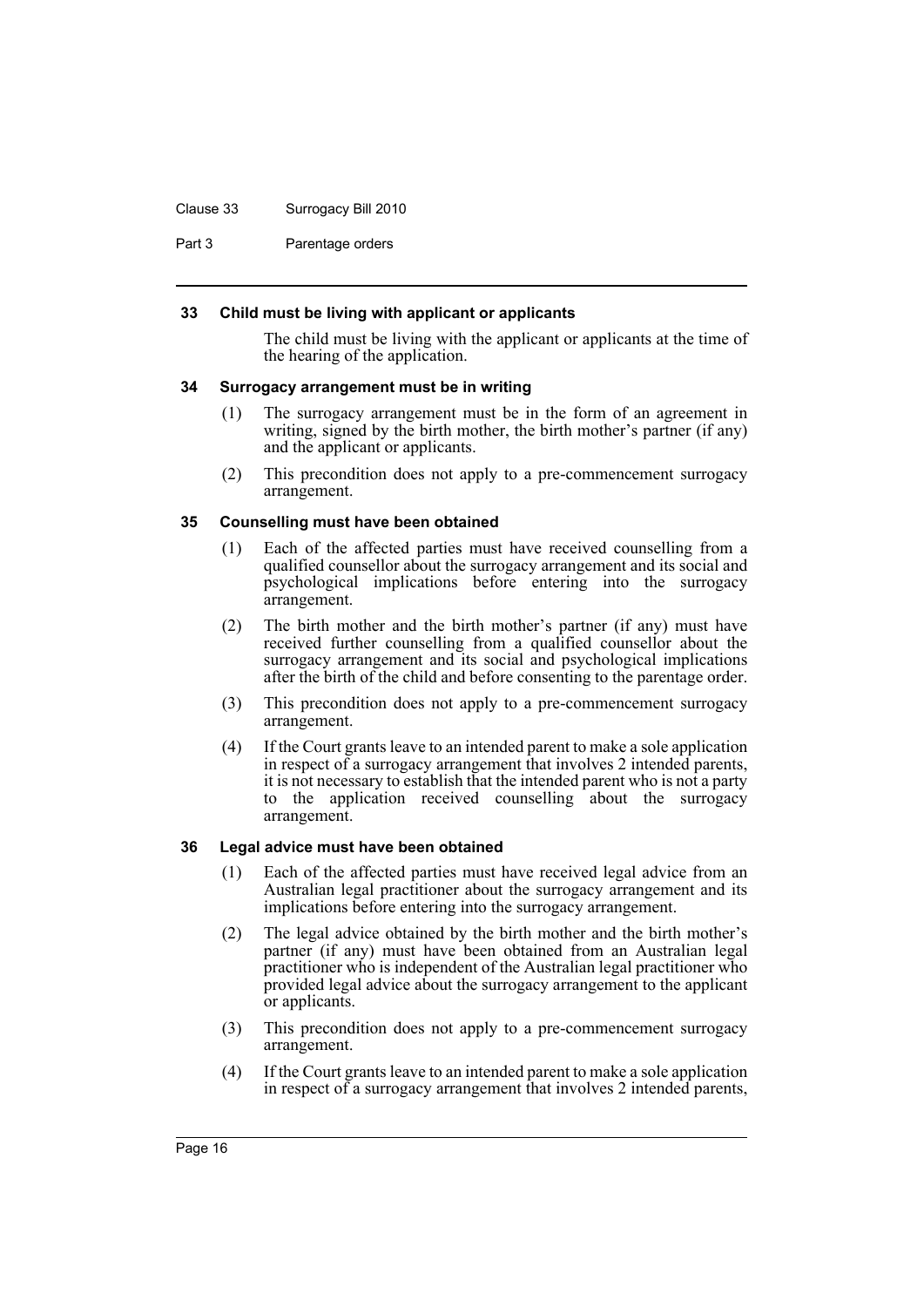Surrogacy Bill 2010 Clause 37

Parentage orders **Part 3** 

it is not necessary to establish that the intended parent who is not a party to the application received legal advice about the surrogacy arrangement.

# <span id="page-20-0"></span>**37 Information must be provided for inclusion in central register**

- (1) All information about the surrogacy arrangement that is registrable information under Division 3 of Part 3 of the *Assisted Reproductive Technology Act 2007* must have been provided to the Director-General of the Department of Health, for entry in the central register kept under that Act.
- (2) The Court may waive compliance with this precondition in relation to any information that is not known to an affected party and cannot reasonably be ascertained by the affected party.

# <span id="page-20-1"></span>**38 Birth of child must be registered**

- (1) The birth of the child must have been notified or registered in accordance with the requirements of the *Births, Deaths and Marriages Registration Act 1995* or a corresponding interstate law.
- (2) If the child was born outside the Commonwealth and registration of the birth is not permitted under the *Births, Deaths and Marriages Registration Act 1995* or a corresponding interstate law, the birth of the child must have been notified or registered in accordance with the requirements (if any) of the law of the jurisdiction in which the child was born.
- (3) In this section, a *corresponding interstate law* means a law of another State, or of a Territory, that provides for the registration of births, deaths and marriages.

# <span id="page-20-2"></span>**Division 5 Effect of parentage order**

# <span id="page-20-3"></span>**39 General effect of order**

- (1) On the making of the parentage order in relation to a child:
	- (a) the child becomes a child of the intended parent or parents named in the order and they become the parents of the child, and
	- (b) the child stops being a child of a birth parent and a birth parent stops being a parent of the child.
- (2) Accordingly:
	- (a) the child of the surrogacy arrangement has the same rights in relation to the intended parent or parents named in the order as a child born to the parent or parents, and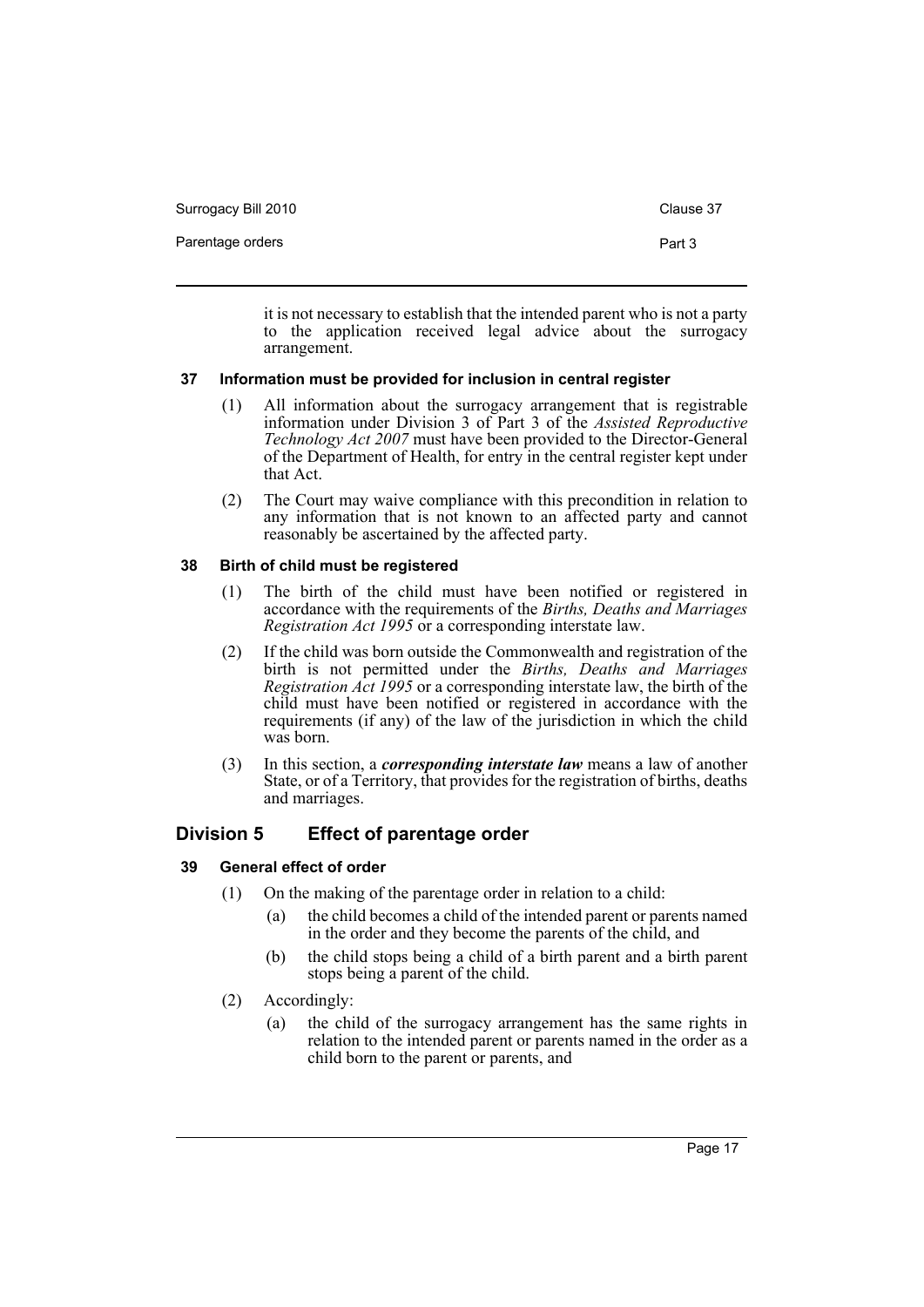#### Clause 40 Surrogacy Bill 2010

Part 3 **Parentage orders** 

(b) the intended parent or parents named in the order have the same parental responsibility as the birth parent had before the making of the order.

**Note.** For example, for the purposes of a distribution on intestacy, a child of a surrogacy arrangement is regarded as a child of the intended parent or parents named in the order and the child's family relationships are determined accordingly. See section 109A of the *Succession Act 2006*.

- (3) Other relationships are determined in accordance with subsection (1).
- (4) However, for the purposes of any law of New South Wales relating to a sexual offence (being a law for which the relationship between persons is relevant), any relationship that would have existed if a parentage order had not been made continues to exist for the purposes of that law in addition to any relationship that exists under this section by virtue of the order.

#### <span id="page-21-0"></span>**40 Effect on property**

- (1) A parentage order does not have effect so as to deprive a child of a surrogacy arrangement of any vested or contingent property right acquired by the child before the making of the parentage order.
- (2) Subject to subsection (1), a parentage order has effect in relation to a disposition of property, whether by will or otherwise, and whether made before or after the commencement of this section, and to a devolution of property in relation to which a person dies intestate.

#### <span id="page-21-1"></span>**41 Liability of trustees and legal personal representatives in relation to children**

- (1) If, before conveying, transferring or distributing any property among the persons appearing to be entitled to the property, a trustee or legal personal representative gives a claims notice and the time fixed by the notice has expired, the trustee or legal personal representative is not liable to any person:
	- (a) who claims directly or indirectly an interest in the property by virtue of a parentage order, and
	- (b) of whose claim the trustee or legal personal representative does not have notice at the time of the conveyance, transfer or distribution.
- (2) Nothing in this section prejudices the right of a person to follow property into the hands of a person, other than a bona fide purchaser for value, who has received it.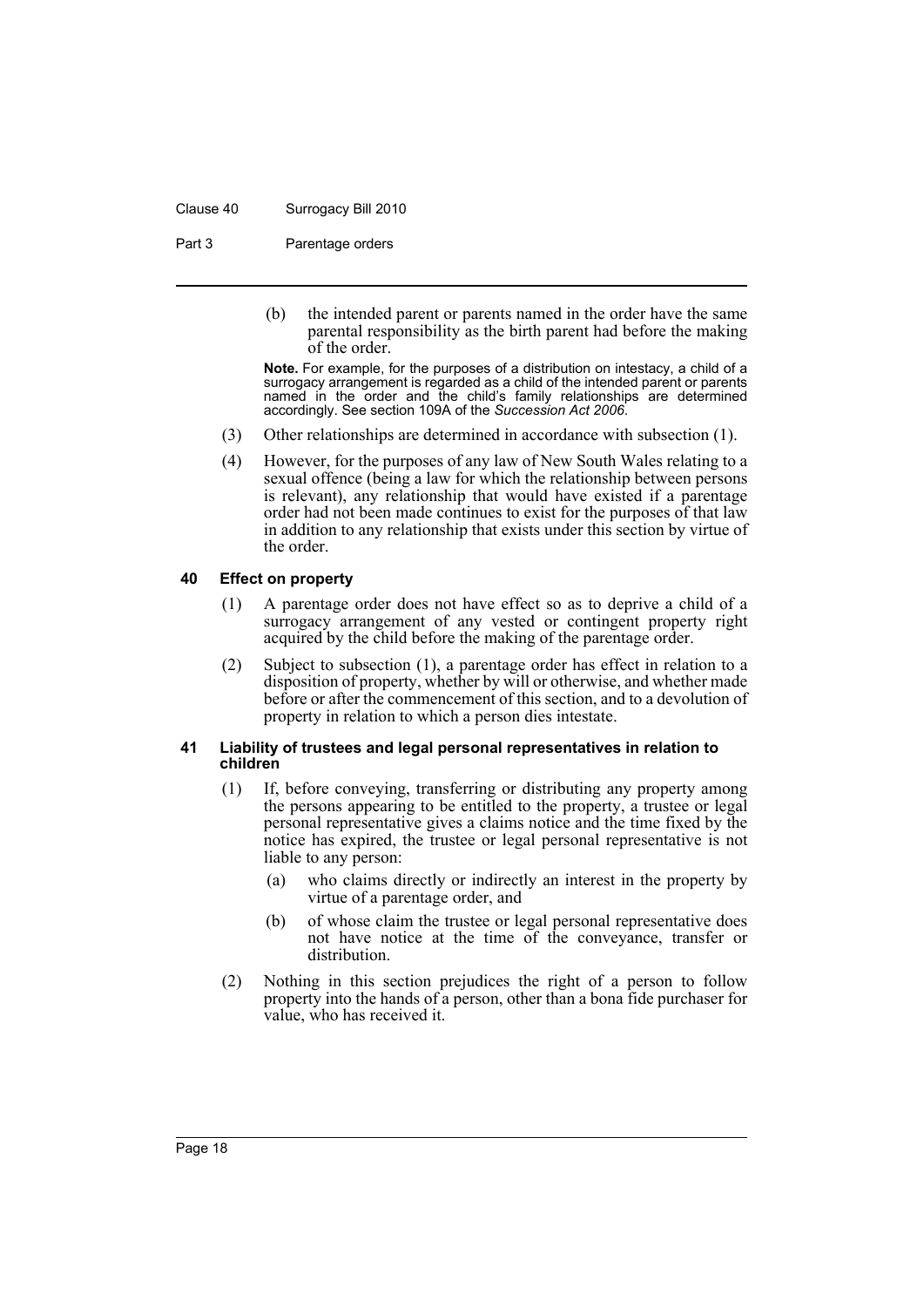Surrogacy Bill 2010 Clause 42

(3) In this section:

*claims notice* means notice referred to in section 60 of the *Trustee Act 1925*, section 92 of the *Probate and Administration Act 1898* or section 93 of the *Succession Act 2006*.

#### <span id="page-22-0"></span>**42 Name of child**

- (1) On the making of a parentage order in relation to a child, the child is to have as his or her surname and given name or names such name or names as the Court, in the parentage order, approves on the application of the intended parent or parents.
- (2) Before changing the surname or given name or names of a child, the Court must have regard to the wishes of the child, if the child is of sufficient maturity to express his or her wishes and the Court considers it appropriate to take those wishes into account.
- (3) The Court must not approve a name that would be a prohibited name under the *Births, Deaths and Marriages Registration Act 1995*.
- (4) Nothing in this section prevents the changing of any name of a child, after the making of a parentage order, under the law of New South Wales.

**Note.** Part 4A of the *Births, Deaths and Marriages Registration Act 1995* provides for the registration of a parentage order. After a parentage order is registered, a birth certificate issued in respect of the child must show the new name and parentage details of the child.

# <span id="page-22-1"></span>**Division 6 Discharge of parentage order**

# <span id="page-22-2"></span>**43 Application for discharge of parentage order**

(1) An interested person may apply to the Court for the discharge of a parentage order in relation to a child whose parentage was transferred by the order.

## (2) An *interested person* means:

- (a) a child whose parentage was transferred by the order, if 18 years of age or older, or
- (b) each of the child's birth parents and intended parents, or
- (c) the Attorney General.

#### <span id="page-22-3"></span>**44 Power of Court to discharge parentage order**

(1) On an application under this Part, the Court may make an order discharging a parentage order in relation to a child.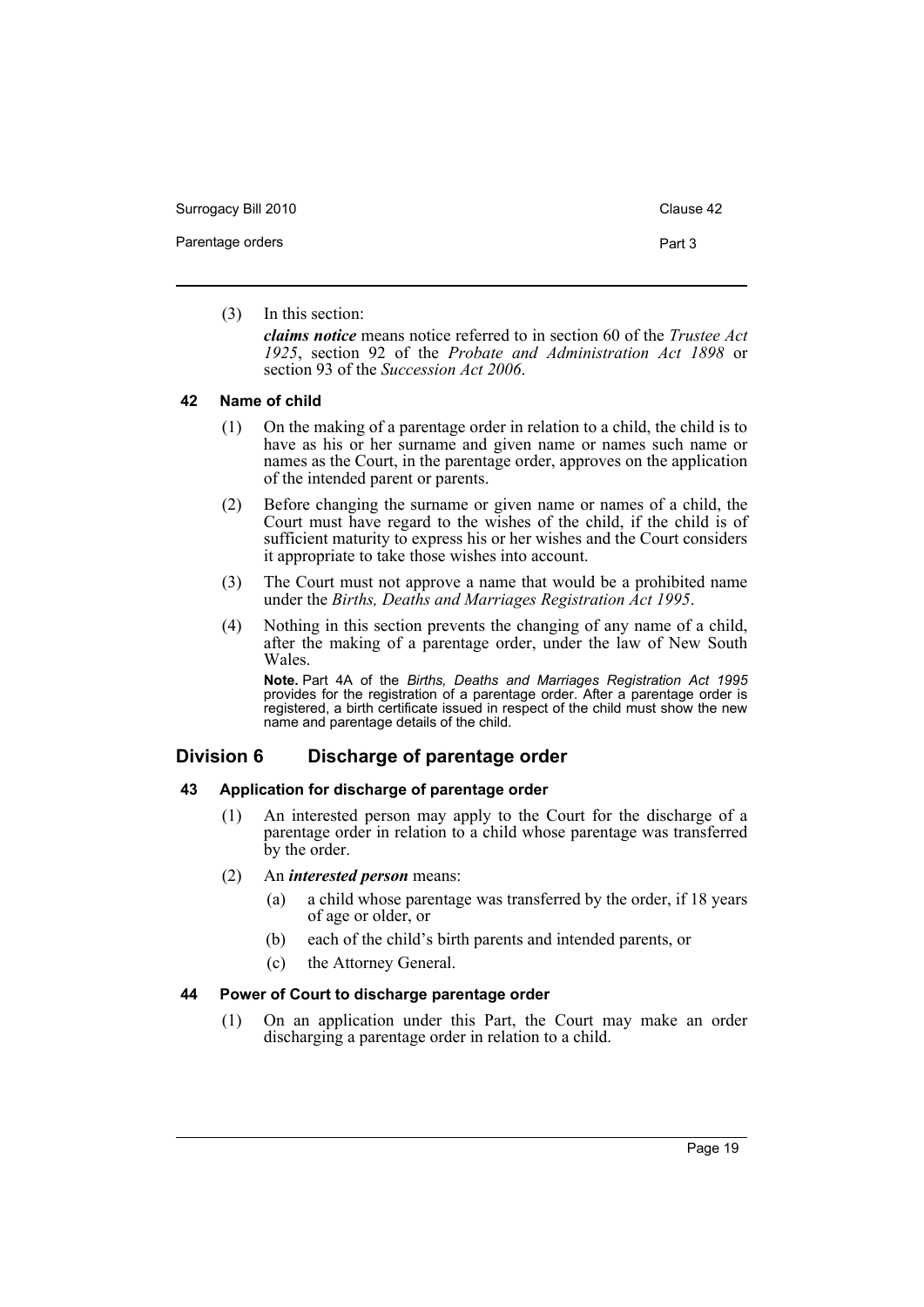#### Clause 45 Surrogacy Bill 2010

Part 3 **Parentage orders** 

- (2) However, the Court may make the order only if it is satisfied of one of the following:
	- (a) the parentage order was obtained by fraud, duress or other improper means,
	- (b) a consent the Court making the parentage order considered had been given to the making of the parentage order was, in fact, not given or was given for payment, reward or other material benefit or advantage (other than the birth mother's surrogacy costs),
	- (c) there is an exceptional reason why the parentage order should be discharged.

# <span id="page-23-0"></span>**45 Effect of discharge of parentage order**

- (1) On the discharge of a parentage order, the rights, privileges, duties, liabilities and relationships of the child and all other persons are the same as if the parentage order had not been made.
- (2) However, the discharge of a parentage order does not affect:
	- (a) anything lawfully done, or the consequences of anything lawfully done, while the parentage order was in force, or
	- (b) a right, privilege or liability acquired, accrued or incurred while the parentage order was in force.
- (3) For the purposes of any law of New South Wales relating to a sexual offence (being a law for which the relationship between persons is relevant), any relationship that would have existed if a discharge order had not been made continues to exist for the purposes of that law in addition to any relationship that exists under this section by virtue of the order.
- (4) This section applies except to the extent the Court otherwise orders.

#### <span id="page-23-1"></span>**46 Ancillary orders**

On the discharge of a parentage order, the Court may make such other orders in relation to the child as it considers appropriate.

# <span id="page-23-2"></span>**Division 7 Other provisions relating to parentage order**

#### <span id="page-23-3"></span>**47 Proceedings to be heard in closed court**

Proceedings in respect of a parentage order are to be heard in closed court, unless the Court otherwise directs.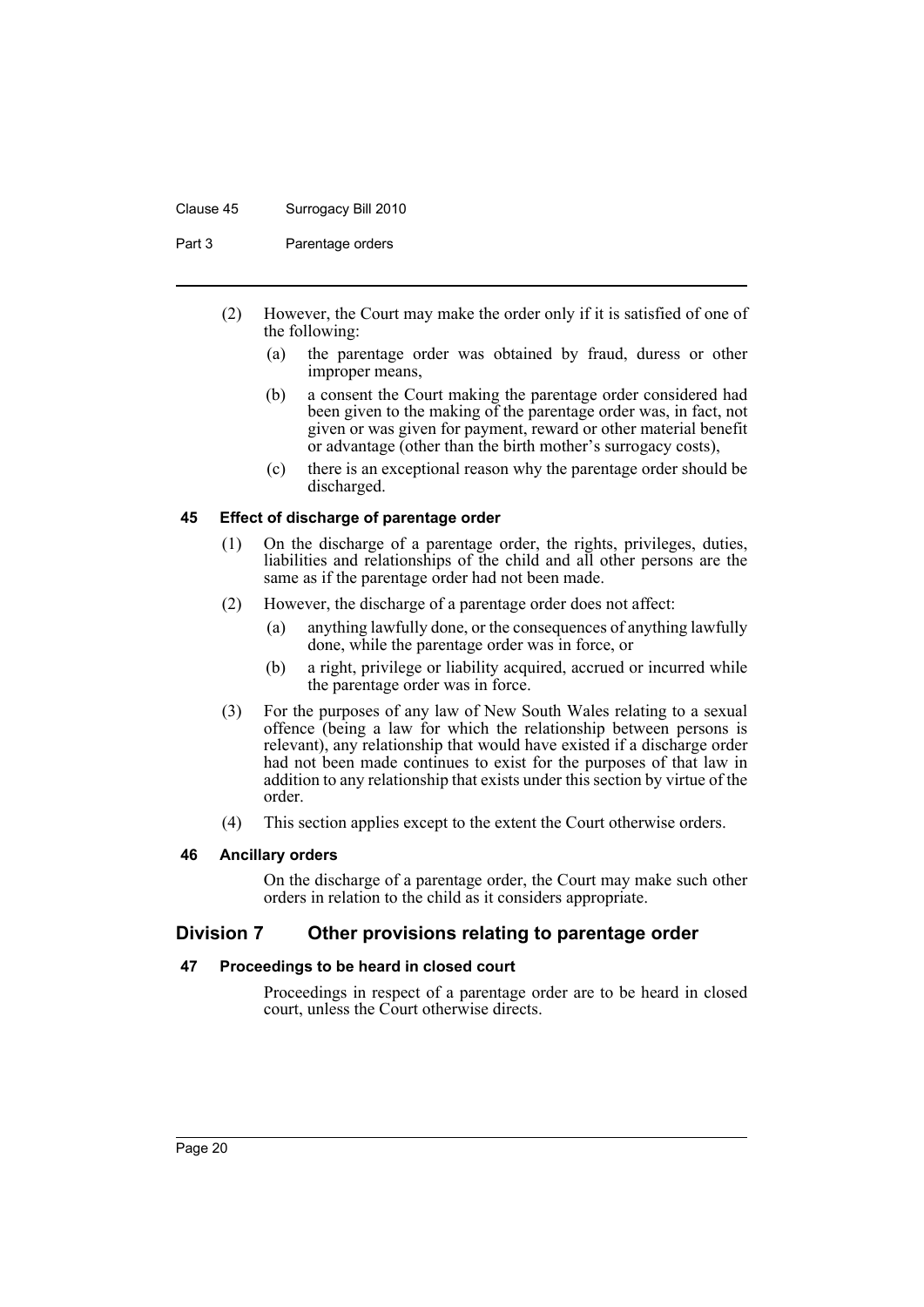| Surrogacy Bill 2010 | Clause 48 |
|---------------------|-----------|
| Parentage orders    | Part 3    |

## <span id="page-24-0"></span>**48 Right of appeal**

- (1) Any of the birth parents or intended parents may appeal to the Court of Appeal against a decision refusing an application for a parentage order.
- (2) Any of the following persons may appeal to the Court of Appeal against a decision granting or refusing an application for discharge of a parentage order:
	- (a) the child of a surrogacy arrangement, if 18 years of age or older,
	- (b) the birth parents,
	- (c) the intended parents,
	- (d) if the Attorney General made the application—the Attorney General,
	- (e) another person who was served with the application.
- (3) An appeal lies as of right.
- (4) Fresh evidence or evidence in addition to, or in substitution for, the evidence given in the proceedings in relation to which the appeal is made may be given on the appeal.

# <span id="page-24-1"></span>**49 Registrar of Births, Deaths and Marriages to be notified of order**

- (1) The registrar of the Court is to give notice of a parentage order, or a discharge of a parentage order, made by the Court to the Registrar of Births, Deaths and Marriages.
- (2) The regulations may make provision for the form in which the notice is to be given and the information required to be included in the notice.

# <span id="page-24-2"></span>**50 Notice to be given to other States**

- (1) The registrar of the Court is to give notice of a parentage order, or a discharge of a parentage order, made by the Court in relation to a child whose birth the registrar has reason to believe is registered in another State or a Territory to the registering authority of the State or Territory.
- (2) The regulations may make provision for the form in which the notice is to be given and the information required to be included in the notice.
- (3) In this section:

*registering authority* has the same meaning as it has in the *Births, Deaths and Marriages Registration Act 1995*.

# <span id="page-24-3"></span>**51 Director-General of Department of Health to be notified of order**

(1) The registrar of the Court is to give the Director-General of the Department of Health notice of the making of a parentage order or the discharge of a parentage order by the Court.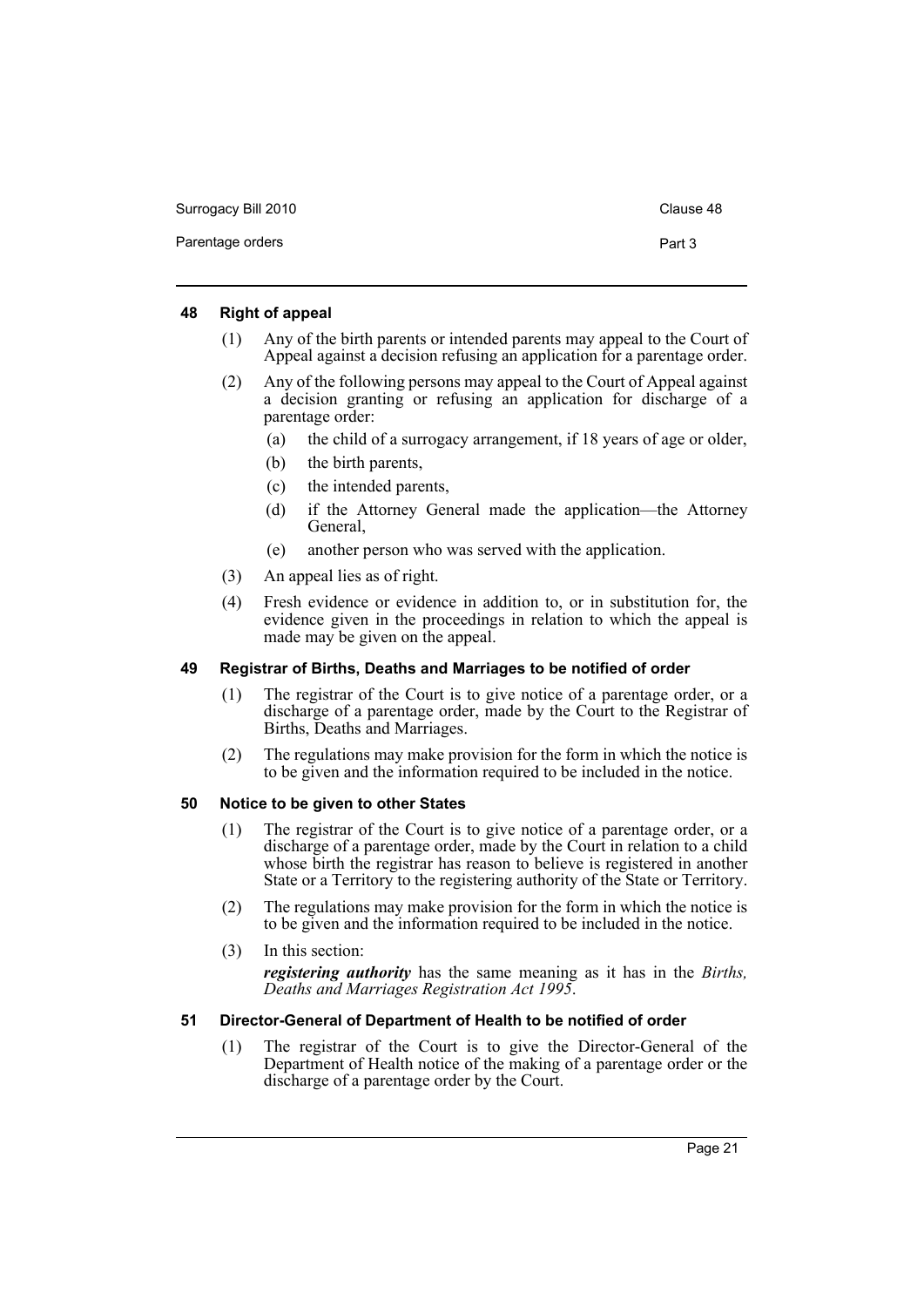#### Clause 51 Surrogacy Bill 2010

Part 3 Parentage orders

(2) The regulations may make provision for the form in which the notice is to be given and the information required to be included in the notice. **Note.** The Director-General of the Department of Health keeps a central register of surrogacy information under Part 3 of the *Assisted Reproductive Technology Act 2007*.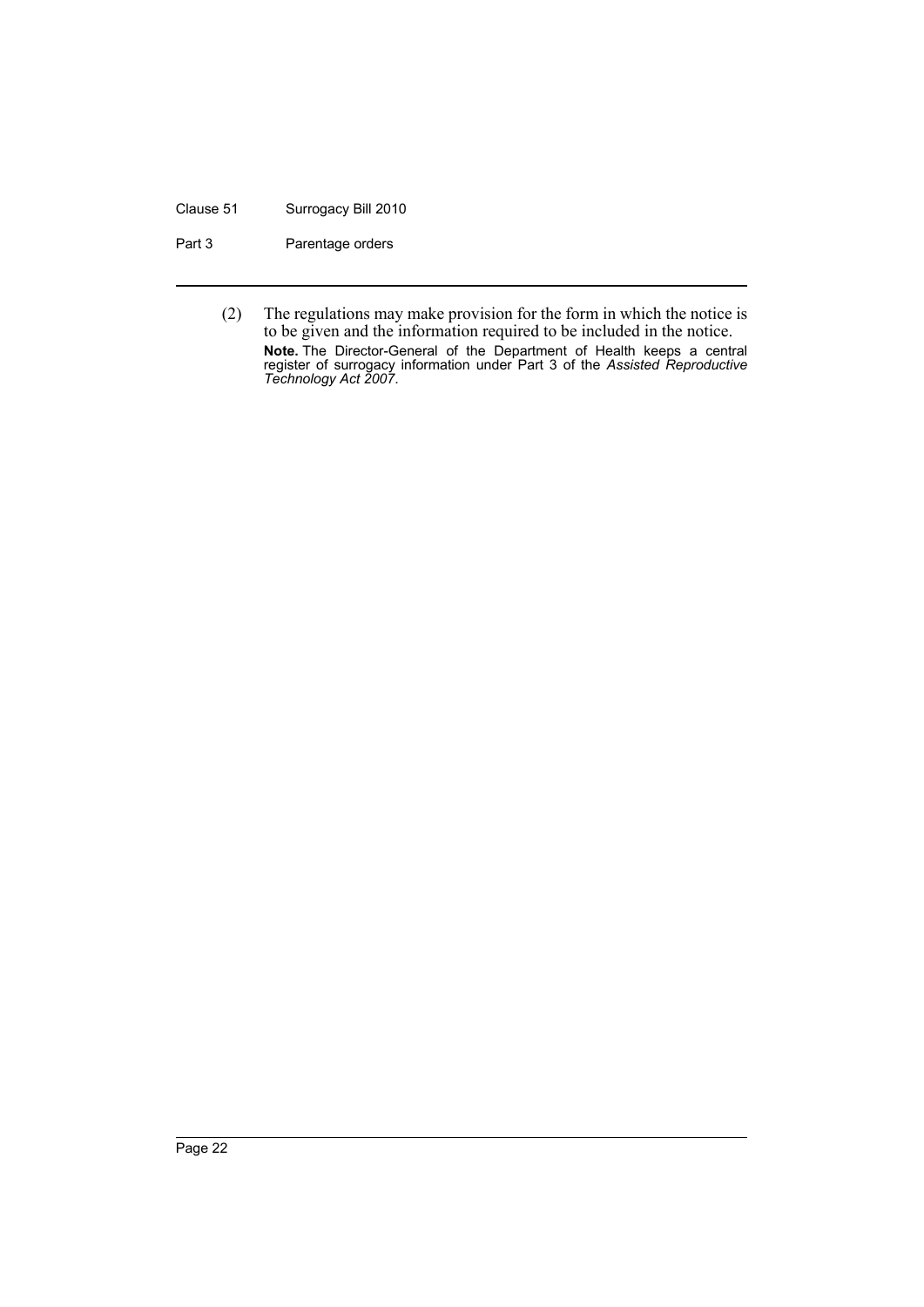| Surrogacy Bill 2010                             | Clause 52 |
|-------------------------------------------------|-----------|
| Protection of privacy of surrogacy arrangements | Part 4    |

# <span id="page-26-0"></span>**Part 4 Protection of privacy of surrogacy arrangements**

## <span id="page-26-1"></span>**52 Prohibition on disclosure of information relating to surrogacy arrangements**

(1) A person must not publish any material that identifies, or is reasonably likely to identify, a person as a person affected by a surrogacy arrangement.

Maximum penalty: 25 penalty units or imprisonment for 12 months, or both.

- (2) For the purposes of this section, each of the following persons is a person affected by a surrogacy arrangement:
	- (a) a child of a surrogacy arrangement,
	- (b) an affected party in relation to a surrogacy arrangement,
	- (c) a party to any proceedings under this Act (other than the Attorney General),
	- (d) a person whose consent to a surrogacy arrangement, or the making of a parentage order, is required under this Act.
- (3) This section does not prohibit the publication of any material if:
	- (a) the person identified (or reasonably likely to be identified) as a person affected by a surrogacy arrangement consents to being identified, and
	- (b) the material does not identify (and is not reasonably likely to identify) any person affected by the surrogacy arrangement who does not consent to being identified.
- (4) In this section, a reference to the consent of a person affected by a surrogacy arrangement is, if that person is a child of a surrogacy arrangement who is under 18 years of age, a reference to the consent of the person who has parental responsibility for the child.
- (5) In this section:

*publish* means disseminate or provide access, by any means, to the public or a section of the public.

# <span id="page-26-2"></span>**53 Restricted access to court records**

(1) A person (including a party to any proceedings before the Court and any news media organisation) is not entitled to access court records that relate to proceedings in respect of a parentage order, except with leave of the Court.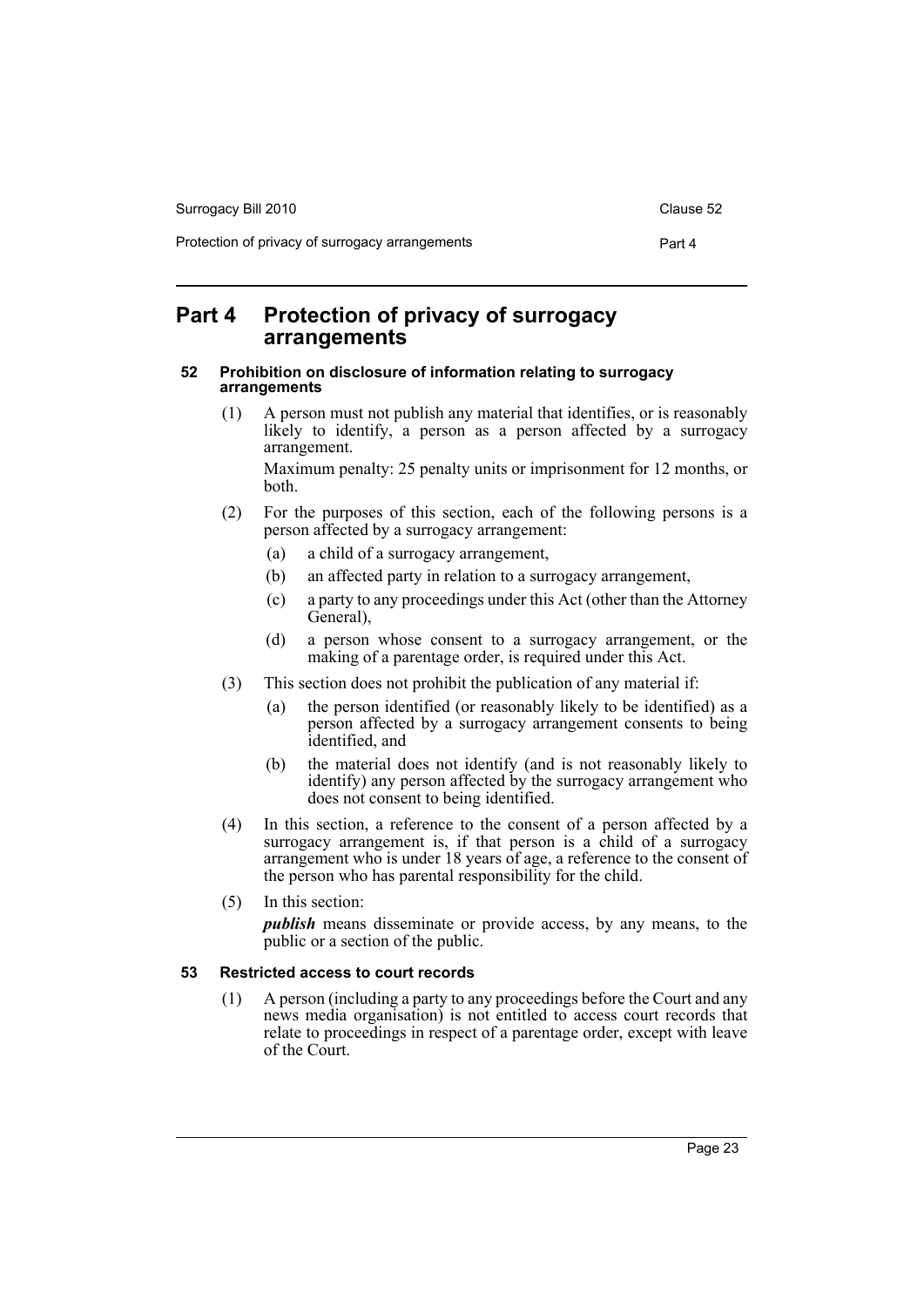#### Clause 53 Surrogacy Bill 2010

Part 4 **Protection of privacy of surrogacy arrangements** 

- (2) An application for leave by a child of a surrogacy arrangement who is under 18 years of age can be made only with the consent of the person or persons who have parental responsibility for the child.
- (3) The Court can impose conditions on access granted by leave of the Court.
- (4) Section 21 of the *Court Information Act 2010* applies in relation to a condition of access imposed under this section in the same way as it applies to a condition of access imposed under that Act. **Note.** Section 21 of the *Court Information Act 2010* makes it an offence to disclose or use information for a purpose or in a manner that the person knows is contrary to a condition of access imposed by the Court.
- (5) The restriction on access imposed by this section has effect despite anything to the contrary in the *Court Information Act 2010*.
- (6) Rules of court may be made for or with respect to the grant of leave under this section.
- (7) In this section:

*court record* has the same meaning as it has in the *Court Information Act 2010*.

*news media organisation* has the same meaning as it has in section 10 of the *Court Information Act 2010*.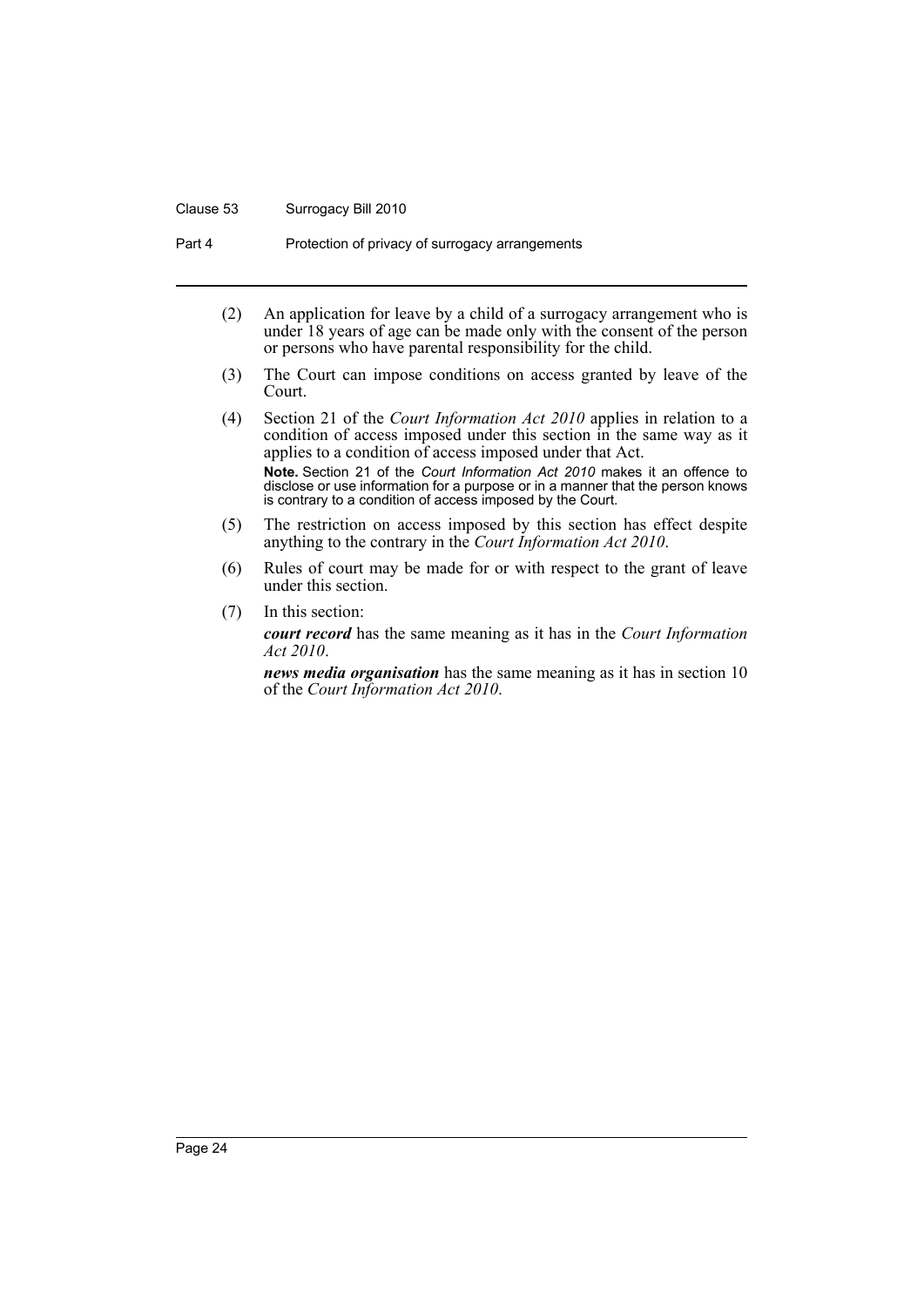Surrogacy Bill 2010 Clause 54

Access to birth information **Part 5** 

# <span id="page-28-0"></span>**Part 5 Access to birth information**

**Note.** See also Part 3 of the *Assisted Reproductive Technology Act 2007* which gives the affected parties in relation to a surrogacy arrangement, and a person born as a result of a surrogacy arrangement, access to information about the surrogacy arrangement.

#### <span id="page-28-1"></span>**54 Definitions**

In this Part:

*full birth record* means a record certifying both particulars relating to the birth of a person registered under section 17 of the *Births, Deaths and Marriages Registration Act 1995* and particulars relating to a parentage order or discharge of a parentage order relating to the person registered under Part 4A of that Act.

*original birth certificate* means a certificate certifying the particulars relating to the birth of the person registered under section 17 of the *Births, Deaths and Marriages Registration Act 1995*.

#### <span id="page-28-2"></span>**55 Child's right to registered birth information**

- (1) A person who is the child of a surrogacy arrangement and in respect of whom a parentage order is made is entitled to receive, if the person is 18 years of age or older:
	- (a) the person's original birth certificate, and
	- (b) the person's full birth record.
- (2) If the person is less than 18 years of age, the person is not entitled to receive his or her original birth certificate or full birth record except with the consent of the person or persons who have parental responsibility for the person.
- (3) This section does not affect the discretion conferred on the Registrar of Births, Deaths and Marriages by section 46 of the *Births, Deaths and Marriages Registration Act 1995*.

**Note.** Section 46 of the *Births, Deaths and Marriages Registration Act 1995* gives the Registrar discretion to provide a person with information extracted from the Register of Births, Deaths and Marriages if satisfied the person has adequate reason for wanting information from the Register.

(4) In this section, a reference to a parentage order includes a reference to an Interstate parentage order.

#### <span id="page-28-3"></span>**56 Rights of other parties to registered birth information**

- (1) A person who is an affected party in relation to a surrogacy arrangement in respect of which a parentage order is made is entitled to receive:
	- (a) the original birth certificate of the child of the surrogacy arrangement, and
	- (b) the full birth record of the child of the surrogacy arrangement.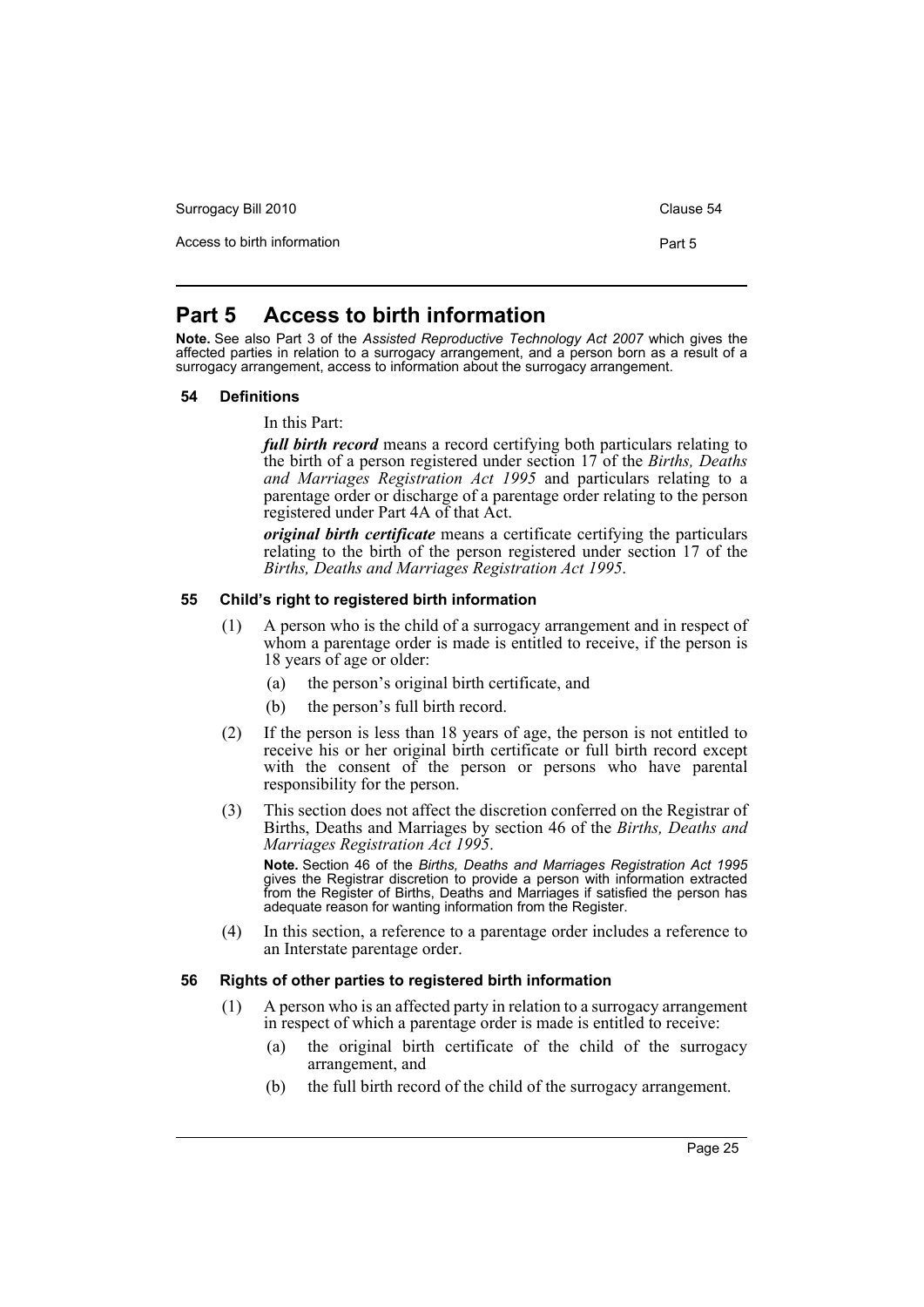#### Clause 57 Surrogacy Bill 2010

Part 5 **Access to birth information** 

(2) In this section, a reference to a parentage order includes a reference to an Interstate parentage order.

#### <span id="page-29-0"></span>**57 Application for supply of birth information**

- (1) An application for the supply of an original birth certificate or full birth record under this Part is to be made in writing to the Registrar of Births, Deaths and Marriages in accordance with any requirements made by or under the *Births, Deaths and Marriages Registration Act 1995*.
- (2) An entitlement under this Part is subject to compliance with any such requirements.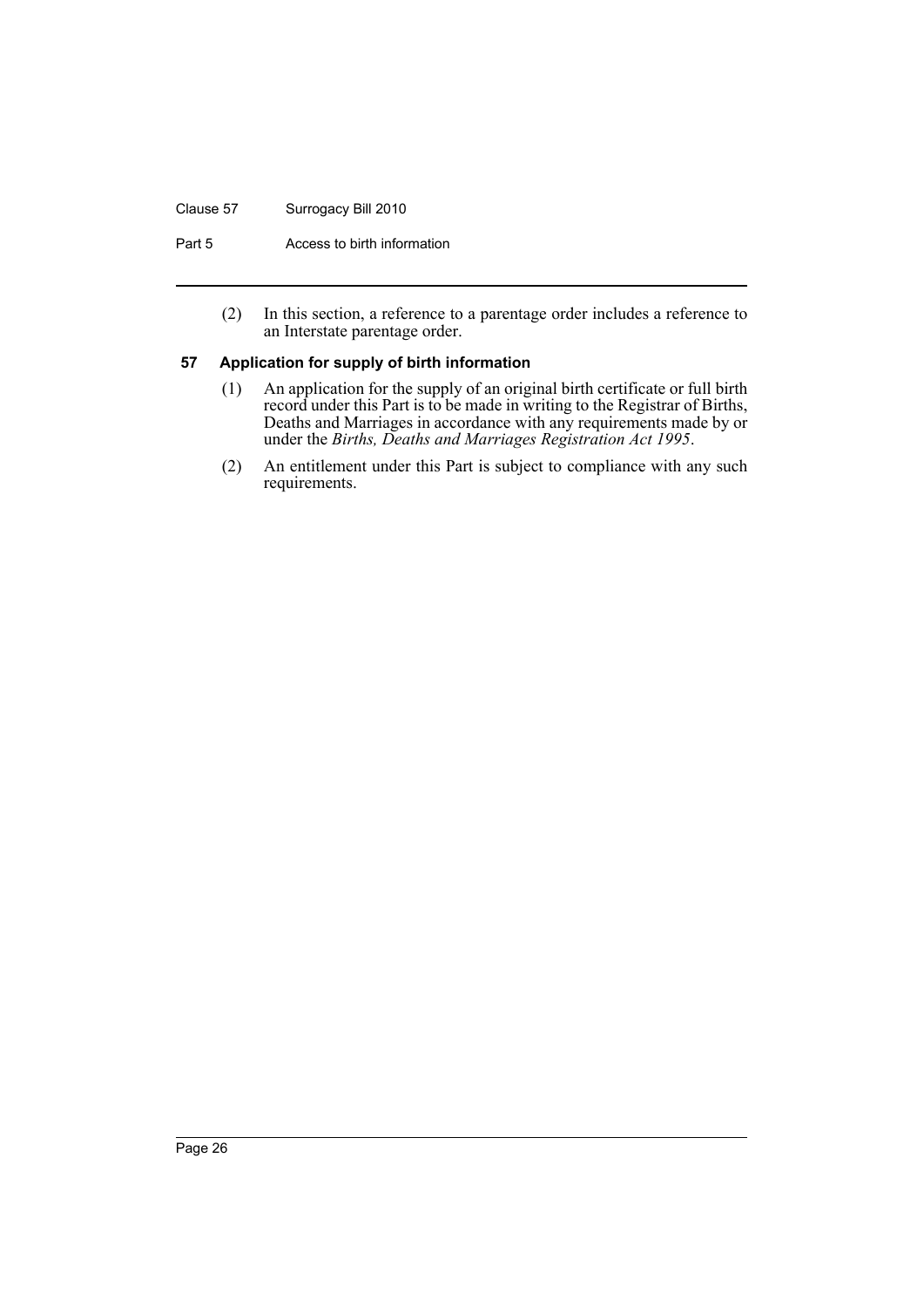Surrogacy Bill 2010 Clause 58

# <span id="page-30-0"></span>**Part 6 Miscellaneous**

# <span id="page-30-1"></span>**58 Proceedings for offences**

Proceedings for an offence under this Act may be dealt with summarily before the Local Court.

#### <span id="page-30-2"></span>**59 Regulations**

- (1) The Governor may make regulations, not inconsistent with this Act, for or with respect to any matter that by this Act is required or permitted to be prescribed or that is necessary or convenient to be prescribed for carrying out or giving effect to this Act.
- (2) In particular, the regulations may make provision for any fees to be paid in connection with this Act.
- (3) A regulation may create an offence punishable by a penalty not exceeding 10 penalty units.

# <span id="page-30-3"></span>**60 Review of Act**

- (1) The Minister is to review this Act to determine whether the policy objectives of the Act remain valid and whether the terms of the Act remain appropriate for securing those objectives.
- (2) The review is to be undertaken as soon as possible after the period of 3 years from the date of assent to this Act.
- (3) A report on the outcome of the review is to be tabled in each House of Parliament within 12 months after the end of the period of 3 years.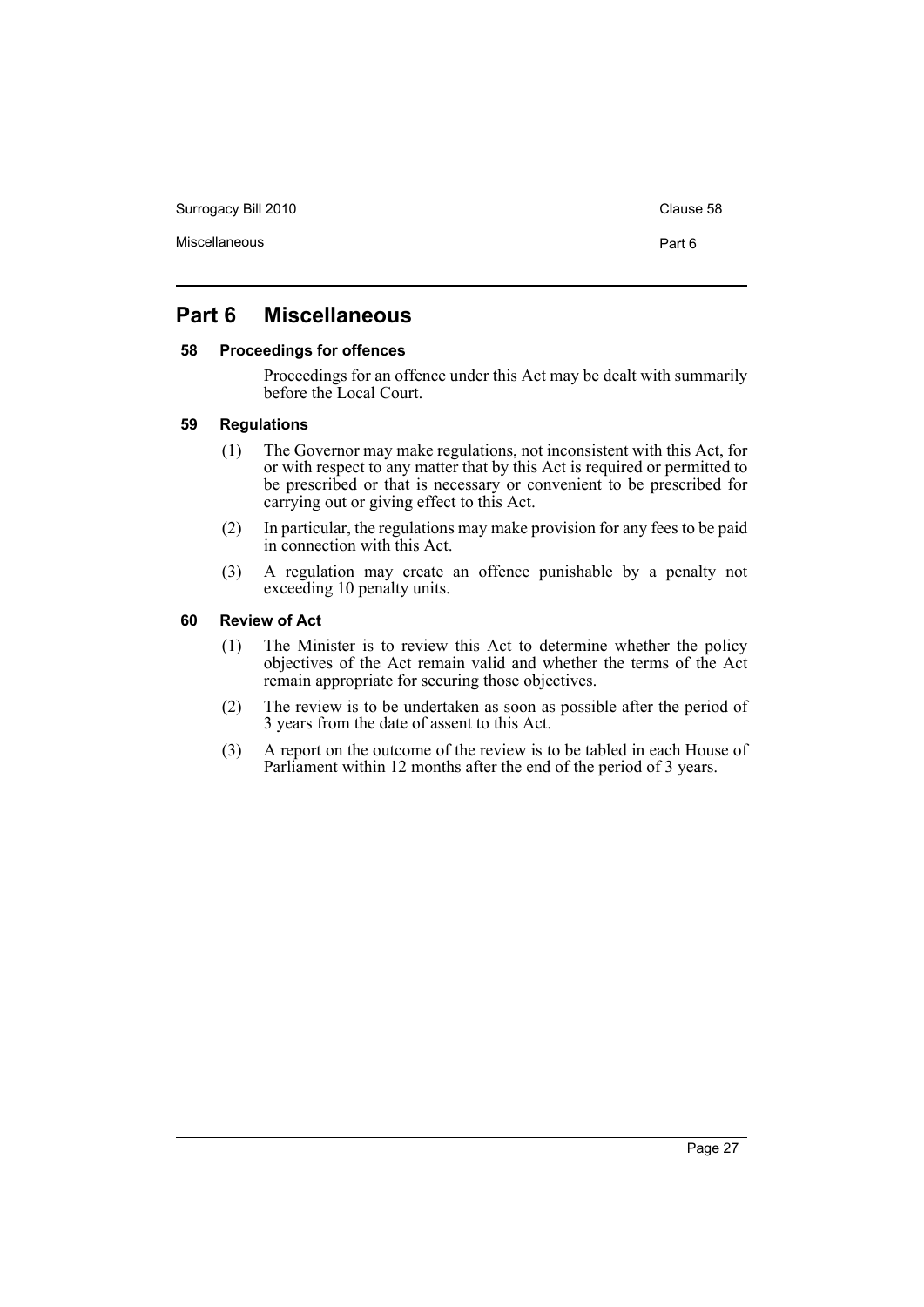Schedule 1 Savings, transitional and other provisions

# <span id="page-31-0"></span>**Schedule 1 Savings, transitional and other provisions**

# **Part 1 General**

# **1 Regulations**

- (1) The regulations may contain provisions of a savings or transitional nature consequent on the enactment of the following Acts: this Act
- (2) Any such provision may, if the regulations so provide, take effect from the date of assent to the Act concerned or a later date.
- (3) To the extent to which any such provision takes effect from a date that is earlier than the date of its publication on the NSW legislation website, the provision does not operate so as:
	- (a) to affect, in a manner prejudicial to any person (other than the State or an authority of the State), the rights of that person existing before the date of its publication, or
	- (b) to impose liabilities on any person (other than the State or an authority of the State) in respect of anything done or omitted to be done before the date of its publication.

# **Part 2 Provisions consequent on enactment of this Act**

# **2 Pre-commencement surrogacy arrangements—enforcement of birth mother's costs**

- (1) Section 6 (1) extends to a surrogacy arrangement entered into before the commencement of that subsection.
- (2) Section 6 (2) applies only in relation to a surrogacy arrangement entered into on or after the commencement of that subsection.

# **3 Access to court records**

- (1) A person cannot be found guilty of an offence against section 21 of the *Court Information Act 2010*, as applied by section 53 of this Act, in respect of any contravention of any conditions imposed by the Court on the grant of access to court records under section 53 of this Act that occurs before the commencement of section 21 of the *Court Information Act 2010*.
- (2) This clause does not affect any liability for contempt of the Court.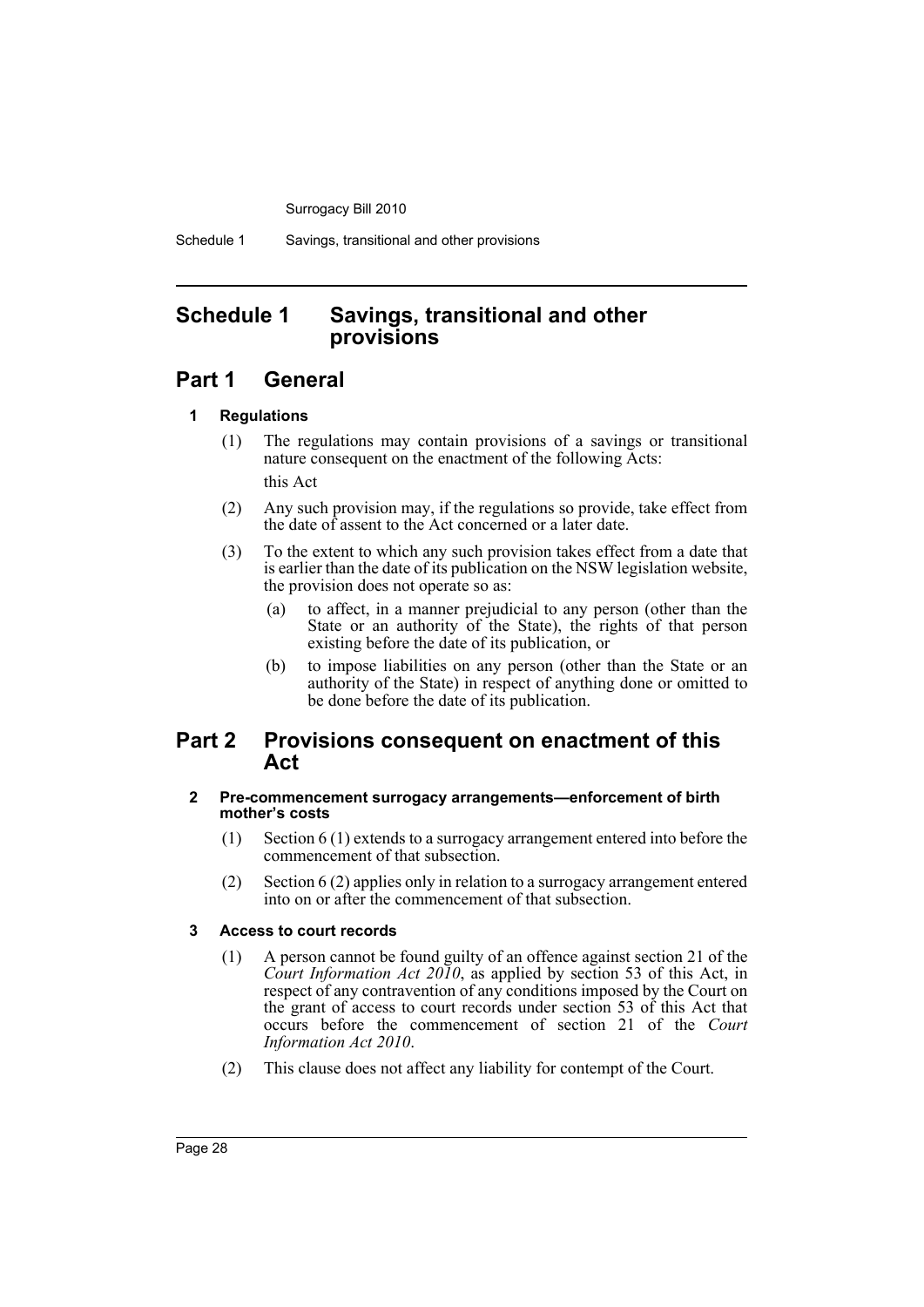Amendment of Acts **Schedule 2** and the 2

# <span id="page-32-0"></span>**Schedule 2 Amendment of Acts**

# **2.1 Assisted Reproductive Technology Act 2007 No 69**

#### **[1] Section 4 Definitions**

Omit the definition of *central ART donor register* from section 4 (1). Insert instead:

> *central register* means the central register established under Part 3.

# **[2] Section 4 (1)**

Insert in alphabetical order:

*surrogacy arrangement* has the same meaning as it has in the *Surrogacy Act 2010*.

# **[3] Section 14 Provision of information—ART services involving donated gametes**

Omit "central ART donor register" from section 14 (4) (c).

Insert instead "central register".

# **[4] Section 15A**

Insert after section 15:

#### **15A Assessment report in relation to surrogacy arrangements**

(1) An ART provider must not provide treatment to a woman that is intended to assist the woman to achieve pregnancy, and which is sought in connection with a surrogacy arrangement, unless the ART provider has been provided with an assessment report in relation to the surrogacy arrangement.

Maximum penalty: 100 penalty units in the case of a corporation or 50 penalty units in any other case.

(2) A registered medical practitioner who undertakes or supervises the provision of ART services by an ART provider must ensure that any treatment intended to assist a woman to achieve pregnancy, and which is sought in connection with a surrogacy arrangement, is not provided to the woman unless the medical practitioner is satisfied it is appropriate to do so, having regard to an assessment report.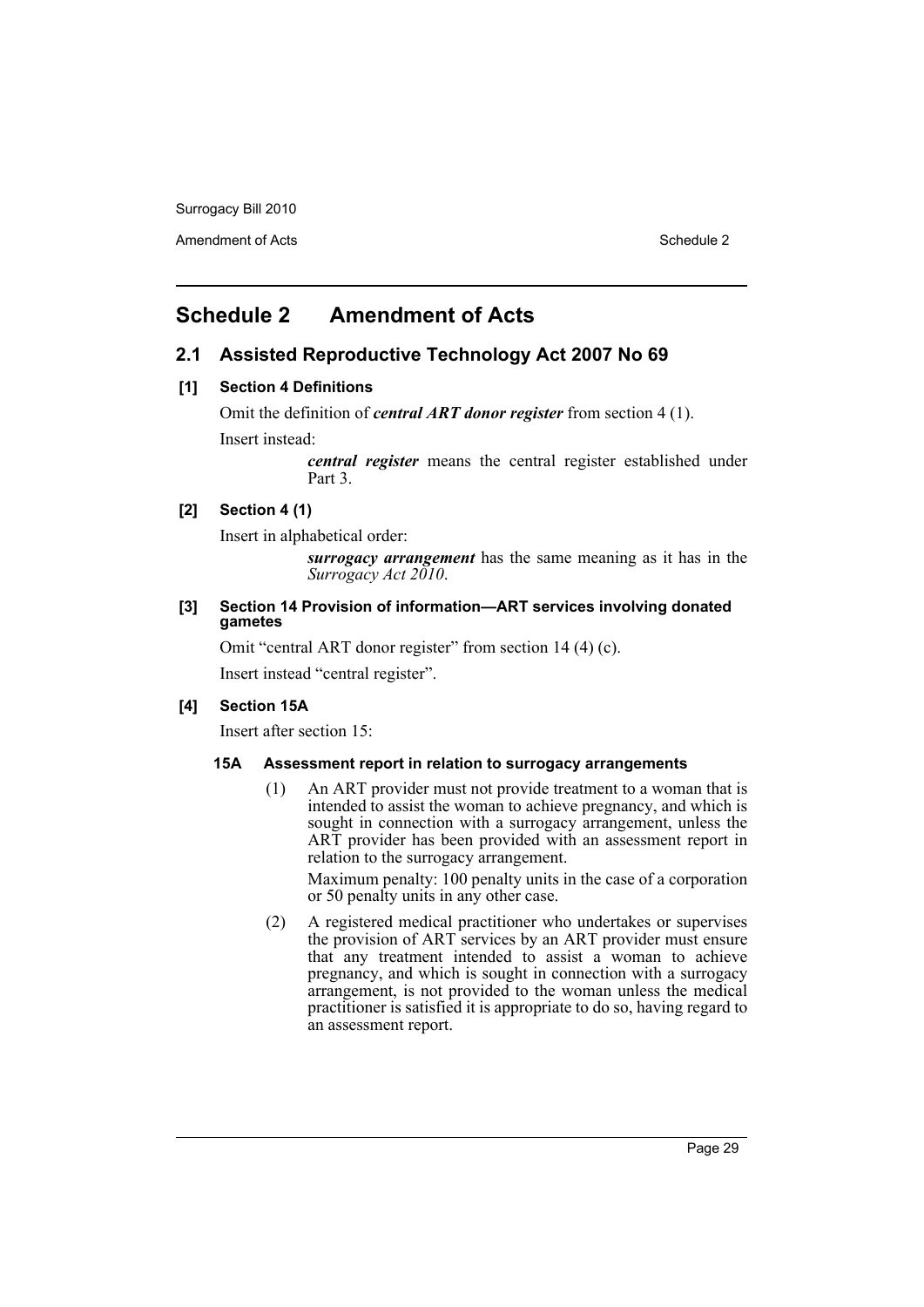Schedule 2 Amendment of Acts

- (3) Contravention of subsection (2) is not an offence, but may constitute improper conduct by the medical practitioner for the purposes of the *Health Practitioner Regulation National Law (NSW).*
- (4) For the purposes of this section, an *assessment report* is a report by an independent counsellor about the surrogacy arrangement, that is based on interviews with the parties to the surrogacy arrangement.
- (5) An assessment report must include the independent counsellor's opinion as to whether the parties to the surrogacy arrangement understand the surrogacy arrangement, including the possible outcomes of the surrogacy arrangement, and are suitable persons to enter into or continue with the surrogacy arrangement.
- (6) An assessment report must address such other matters as the regulations require the report to address.
- (7) An ART provider or medical practitioner does not contravene this section unless it is proved that the ART provider or medical practitioner knew, or should reasonably have suspected, that the treatment concerned was sought in connection with a surrogacy arrangement.
- (8) In this section:

*independent counsellor* means a qualified counsellor (within the meaning of the *Surrogacy Act 2010*) who is not employed or engaged by the ART provider.

# **[5] Part 3, heading**

Omit the heading. Insert instead:

# **Part 3 Central register**

**[6] Part 3, Division 1**

Insert before section 33:

# **Division 1 Central register**

# **32A Establishment of central register**

(1) The Director-General is to establish and maintain a register called the central register.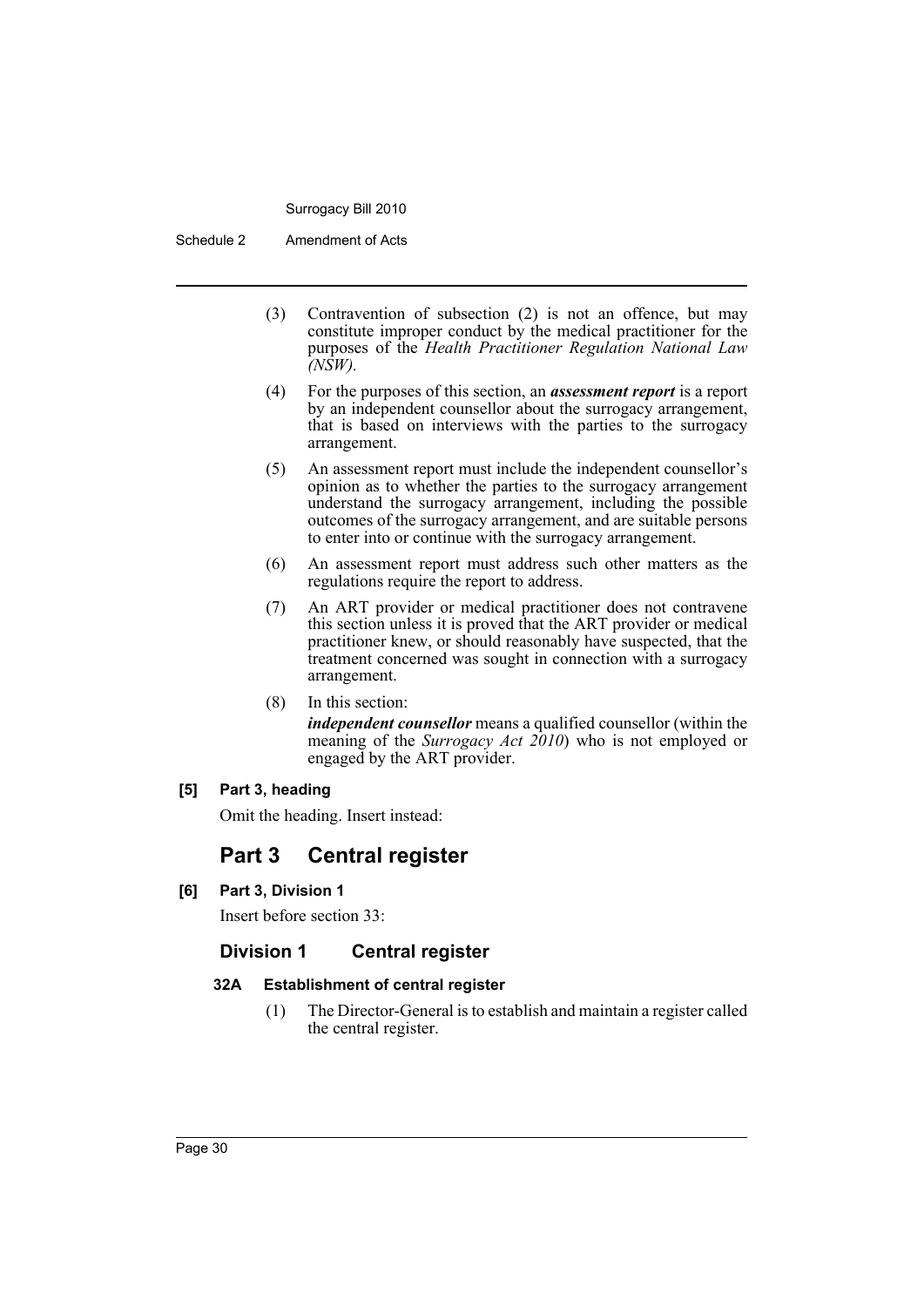Amendment of Acts **Schedule 2** and the 2

(2) The Director-General is to enter in the register such information as the Director-General is required to enter in the register by or under this Part.

**Note.** Division 2 requires the Director-General to enter in the register information about ART treatment. Division 3 requires the Director-General to enter in the register information about surrogacy arrangements.

# **32B Disclosure of information must be in accordance with Part**

The Director-General may disclose information held on the central register only in accordance with this Part.

# **Division 2 Information about ART treatment**

# **[7] Section 33 Information about ART treatment to be entered in central register**

Omit section 33 (1).

# **[8] Section 33 (2)**

Insert "central" before "register".

# **[9] Section 34 Objectives of central register—ART treatment**

Omit "objectives of the central ART donor register are".

Insert instead "objectives of the central register, in relation to ART treatment, are".

# **[10] Section 35 Disclosure of information must be in accordance with Part** Omit the section.

# **[11] Sections 36 (1) and (2), 37 (2), 38 (1) and 39 (1)**

Omit "central ART donor register" wherever occurring. Insert instead "central register".

**[12] Section 40 Seeking consent of offspring to disclosure** Omit "Part" from section 40 (1). Insert instead "Division".

# **[13] Section 41 Fees**

Omit "Part" wherever occurring. Insert instead "Division".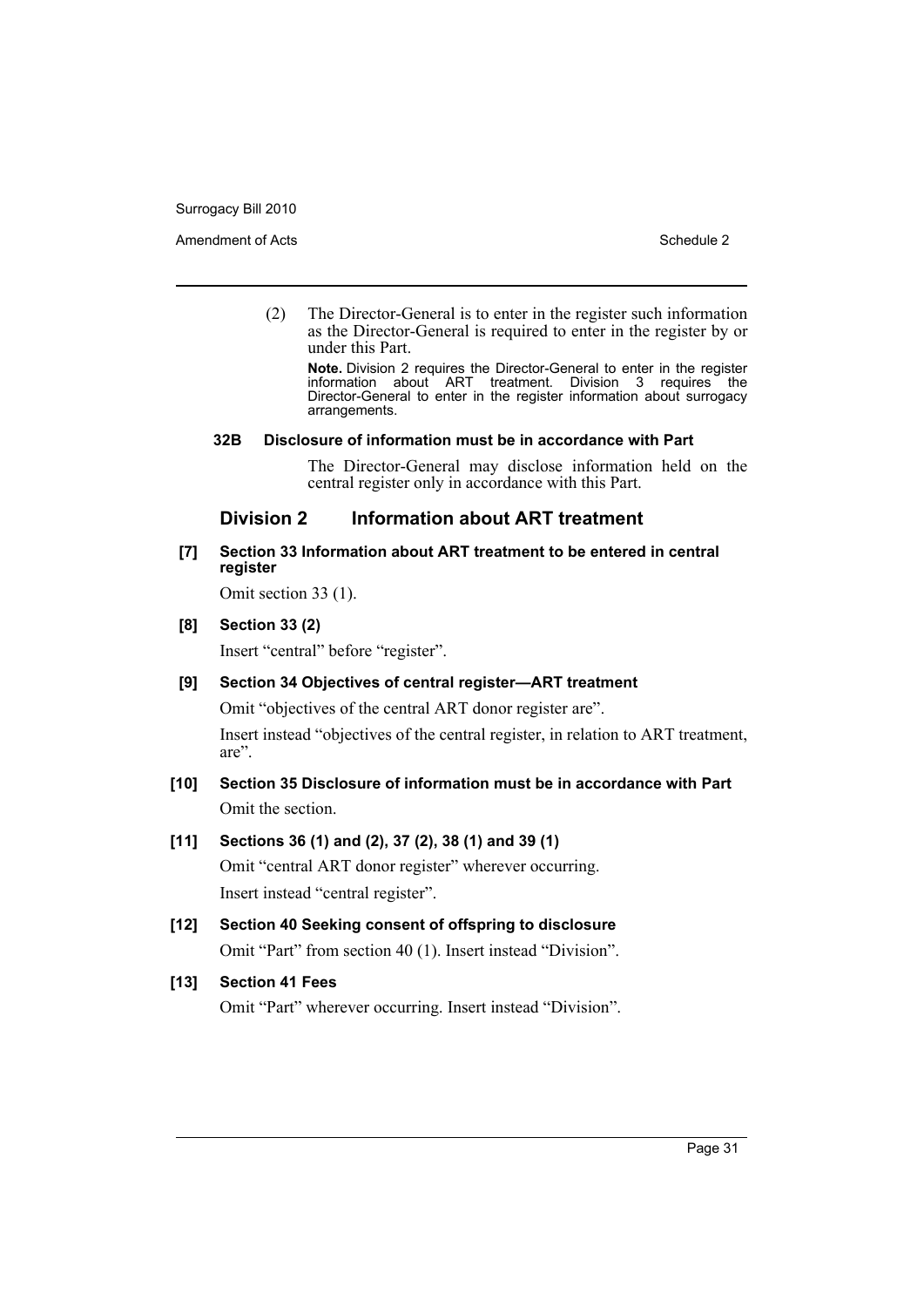Schedule 2 Amendment of Acts

# **[14] Part 3, Division 3**

Insert after section 41:

## **Division 3 Information about surrogacy arrangements**

## **41A Definitions**

In this Division:

*affected party*, in relation to a surrogacy arrangement, has the same meaning as it has in the *Surrogacy Act 2010*.

*biological sibling* of a person means a brother or sister of the person, whether the relationship is of the whole blood or half blood.

*birth parent* has the same meaning as it has in the *Surrogacy Act 2010*.

*gamete provider* means a person whose gamete is used under a surrogacy arrangement to conceive a child born as a result of the surrogacy arrangement.

*parentage order* means a parentage order under the *Surrogacy Act 2010*.

#### **41B Information about surrogacy arrangements to be entered in central register**

- (1) The Director-General is to enter in the central register such information about surrogacy arrangements as may be prescribed by the regulations.
- (2) For the purposes of this Division, a reference to *information about a surrogacy arrangement* includes a reference to the following:
	- (a) information about affected parties in relation to surrogacy arrangements,
	- (b) information about persons born as a result of surrogacy arrangements,
	- (c) information about gamete providers under surrogacy arrangements,
	- (d) information about the biological siblings of persons born as a result of surrogacy arrangements.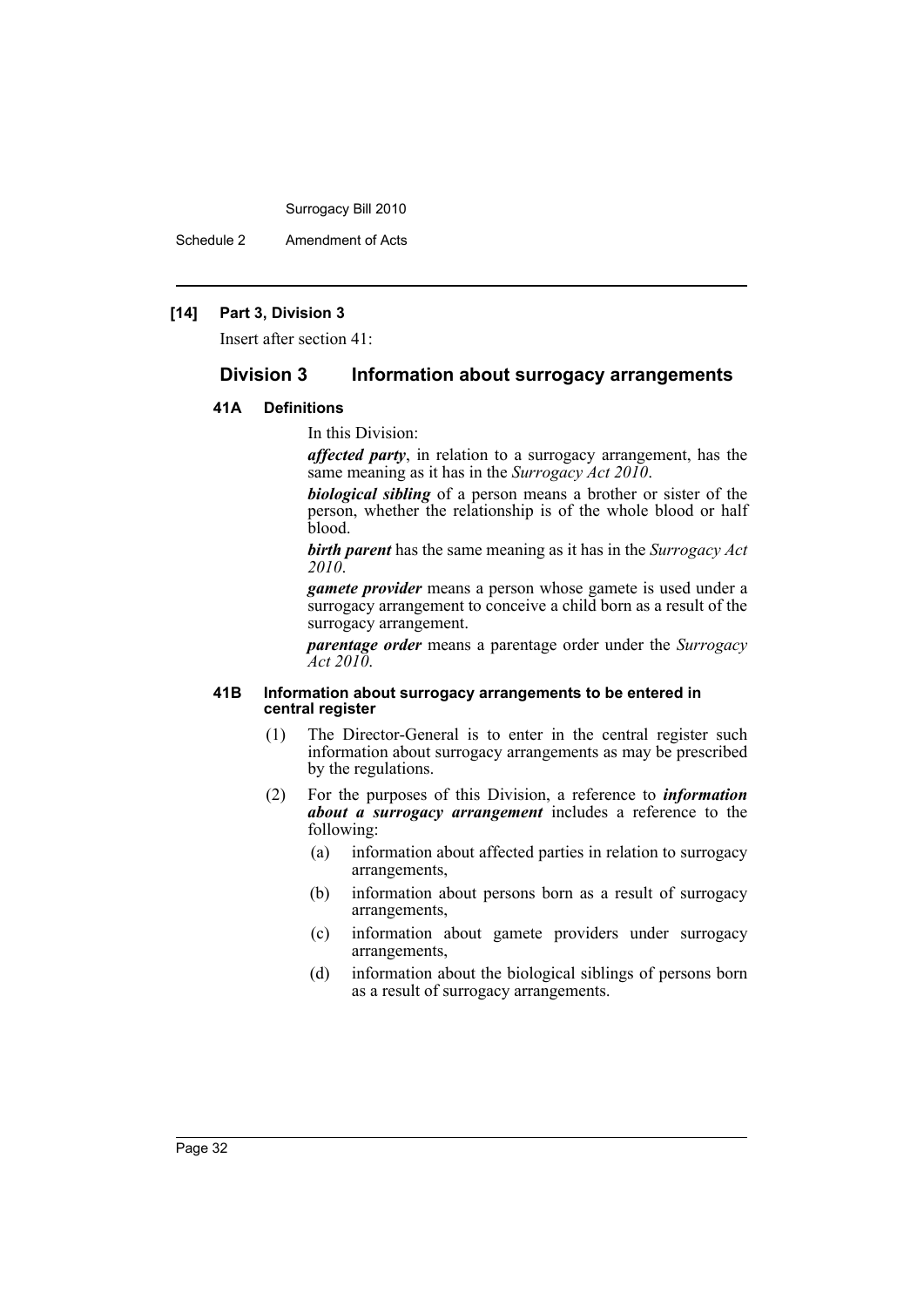Amendment of Acts **Schedule 2** and the 2

#### **41C Provision of surrogacy information by parties to surrogacy arrangement**

- (1) An affected party in relation to a surrogacy arrangement may, by notice to the Director-General, provide to the Director-General any registrable information about the surrogacy arrangement.
- (2) An affected party in relation to a surrogacy arrangement may at any time, by notice to the Director-General, update any registrable information provided to the Director-General, including after a parentage order has been made in relation to the surrogacy arrangement.
- (3) A gamete provider under a surrogacy arrangement may at any time, by notice to the Director-General, provide to the Director-General any registrable information about the surrogacy arrangement.
- (4) A biological sibling of a person born as a result of a surrogacy arrangement may at any time, by notice to the Director-General, provide to the Director-General any registrable information about the surrogacy arrangement.
- (5) The Director-General is under no obligation to inquire into, or verify, the information provided about a surrogacy arrangement by a person.
- (6) In this section, *registrable information* about a surrogacy arrangement is any information about a surrogacy arrangement the Director-General may enter in the central register under this Division.

**Note.** Provision of registrable information about a surrogacy arrangement is a precondition to the making of a parentage order under the *Surrogacy Act 2010* in respect of the surrogacy arrangement.

### **41D Objective of central register—surrogacy arrangements**

The objective of the central register, in relation to surrogacy arrangements, is to ensure that an adult whose parentage has been transferred as a result of a parentage order, affected parties in relation to a surrogacy arrangement and gamete providers under a surrogacy arrangement have access to certain information about the surrogacy arrangement, including identifying information in some circumstances.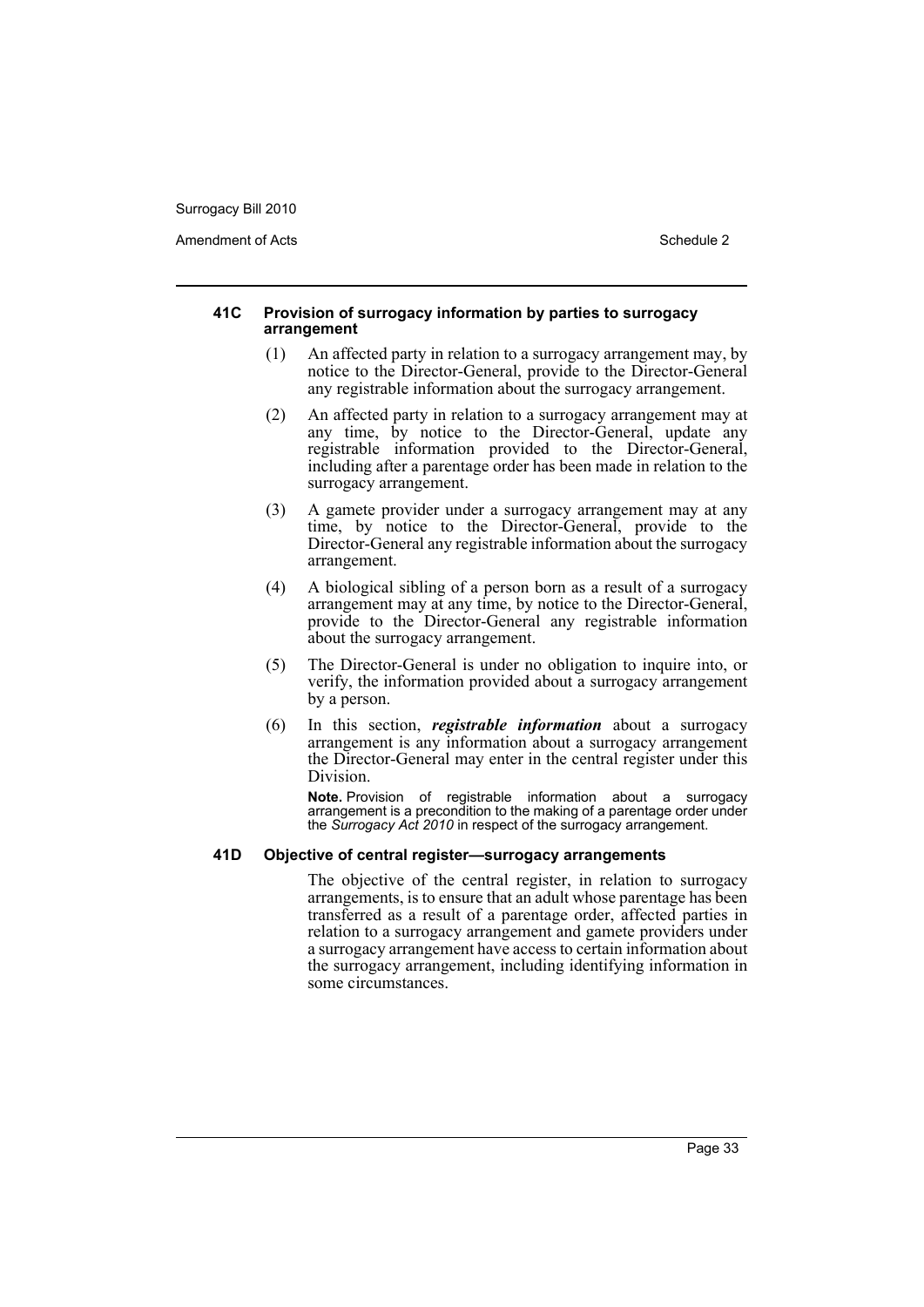Schedule 2 Amendment of Acts

#### **41E Disclosure of information to person to whom it relates**

- (1) The Director-General must, on an application by any of the following persons, provide to the person a copy of any information about that person held on the central register:
	- (a) an adult who was born as a result of a surrogacy arrangement,
	- (b) an affected party in relation to a surrogacy arrangement,
	- (c) a gamete provider under a surrogacy arrangement,
	- (d) an adult biological sibling of a person born as a result of a surrogacy arrangement.
- (2) The Director-General must, on application by the parent of a child under 18 years whose parentage was transferred by a parentage order, provide to the parent a copy of any information about the child held on the central register.
- (3) This section does not authorise the disclosure of:
	- (a) information about a person other than the applicant (or, in the case of an application under subsection (2), a person other than the child), or
	- (b) information about the applicant's relationship with other persons (or, in the case of an application under subsection (2), the child's relationship with other persons) unless the information was originally provided by the applicant.

#### **41F Disclosure of information to person about birth parents, gamete providers and siblings**

- (1) The Director-General must, on application by a person who is an adult and whose parentage was transferred by a parentage order, disclose to the person the name of a birth parent of the person and any other information relating to the birth parent held on the central register that the regulations require the Director-General to disclose.
- (2) The Director-General must, on application by a person who is an adult and whose parentage was transferred by a parentage order, disclose to the person the name of any gamete provider under the surrogacy arrangement concerned and any other information relating to the gamete provider held on the central register that the regulations require the Director-General to disclose.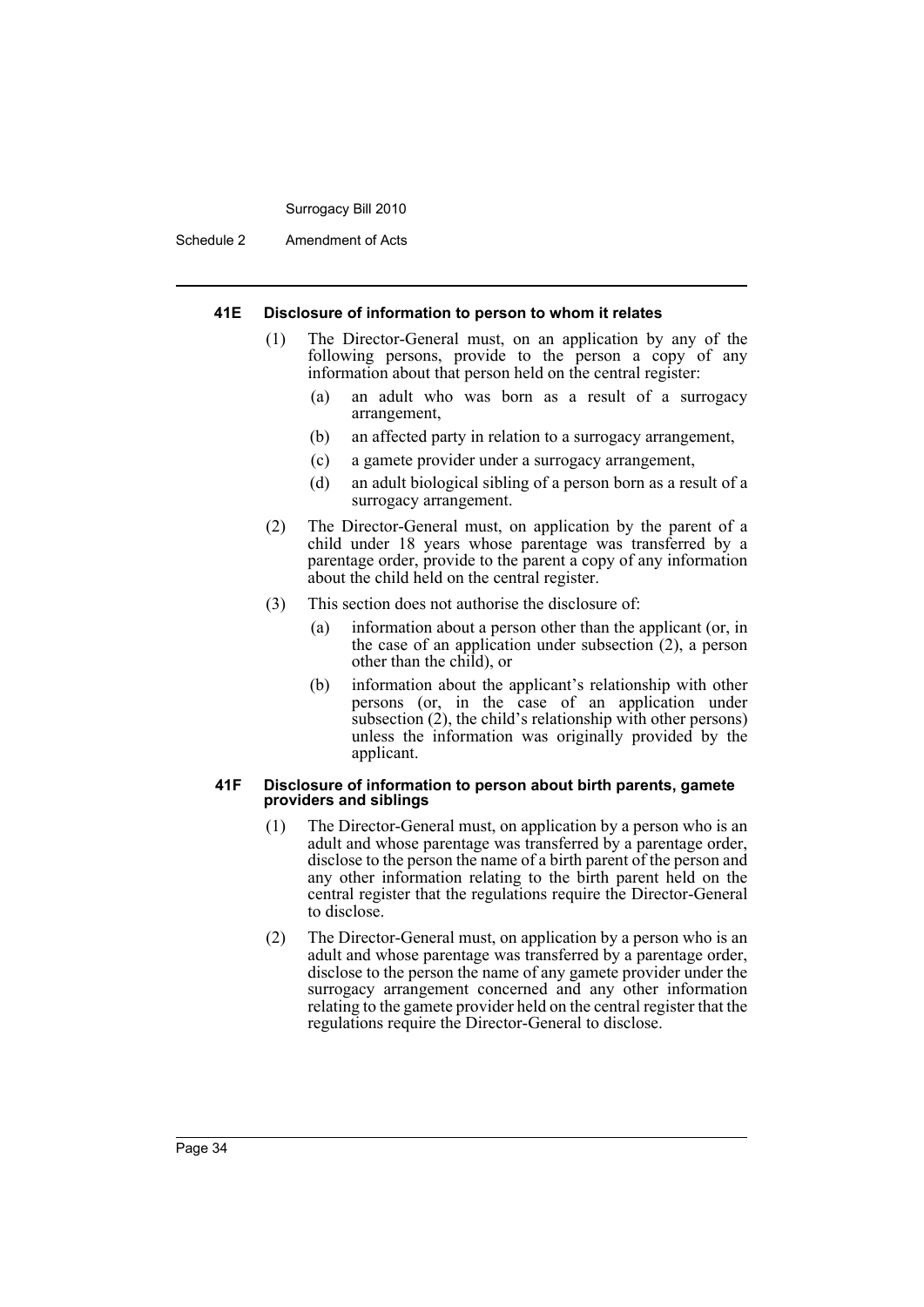- (3) The Director-General must, on application by an adult person whose parentage has been transferred by a parentage order, disclose to the person the following information held on the central register:
	- (a) such non-identifying information relating to the person's biological siblings as may be prescribed by the regulations,
	- (b) such other information (including identifying information) relating to a biological sibling as the sibling has consented to being disclosed under this section, but only in accordance with that consent.
- (4) A biological sibling can consent to the disclosure of information under this section only if he or she has attained the age of 18 years.

# **41G Disclosure of information to birth parent and gamete provider**

- (1) The Director-General must, on application by a person who is the birth parent, or a gamete provider under a surrogacy arrangement, of a person whose parentage is transferred to another person as a result of a parentage order, disclose to the person the following information held on the central register:
	- (a) such non-identifying information relating to the person whose parentage is transferred as may be prescribed by the regulations,
	- (b) such other information relating to the person whose parentage is transferred, including information that identifies the person, as the person has consented to being disclosed under this section, but only in accordance with that consent.
- (2) A person whose parentage is transferred as a result of a parentage order can consent to the disclosure of information under this section only if he or she has attained the age of 18 years.

# **41H Seeking consent to disclosure**

- (1) The Director-General may contact a person and ask the person whether he or she wishes to consent to the disclosure of information under this Division.
- (2) The Director-General may contact a person:
	- (a) at the request of a birth parent of the person or a gamete provider under a surrogacy arrangement that relates to the person, or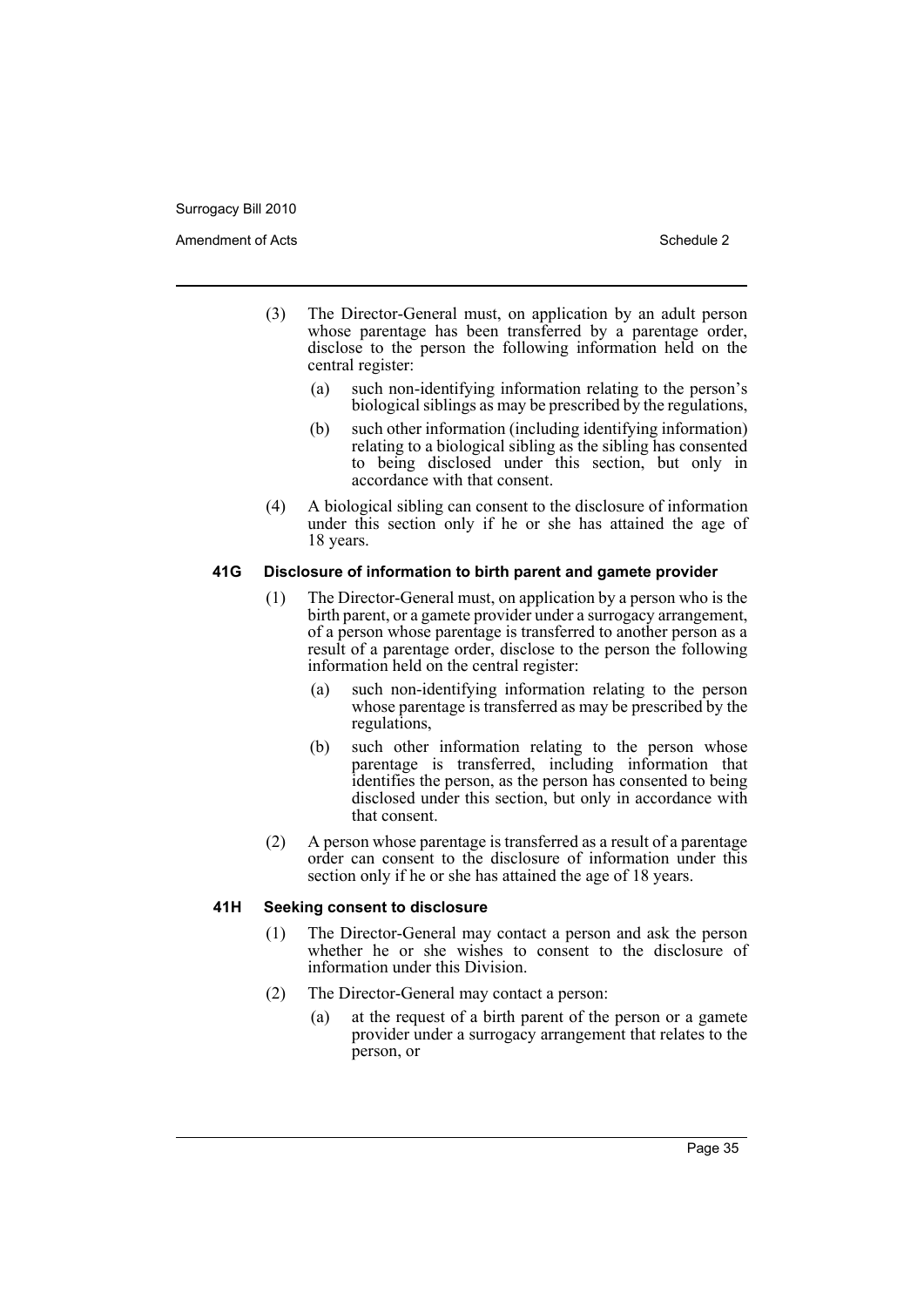Schedule 2 Amendment of Acts

- (b) at the request of any biological sibling of the person, or
- (c) on the Director-General's own initiative.
- (3) The Director-General is not to contact a person under this section unless the person is an adult and the Director-General is of the opinion that the contact is justified in order to promote the welfare and best interests of one or more of the persons concerned.
- (4) The Director-General may consult any person or body that the Director-General believes may assist the Director-General in the exercise of his or her functions under this section.
- (5) The Director-General may arrange for any one or more of the persons concerned to be provided with such counselling as the Director-General believes is necessary to assist the person and the Director-General in the matter.
- (6) The Director-General must exercise his or her functions under this section in accordance with any guidelines that may be prescribed by the regulations.

#### **41I Consent to registration or disclosure of information**

- (1) A person may consent to the inclusion of information about the person in the central register, or the disclosure of information about the person in the central register to another person, under this Division by giving written notice of that consent to the Director-General.
- (2) Consent given may be revoked at any time by giving further written notice to the Director-General.

#### **41J Form of application or notice**

- (1) An application made or notice given to the Director-General under this Division must be made or given in an approved form.
- (2) An application or notice must be accompanied by such proof as the Director-General may require of the person's identity.

#### **41K Fees**

- (1) The regulations may prescribe fees in relation to any application or notice under this Division.
- (2) An application or notice under this Division is incomplete unless it is accompanied by the prescribed fee (if any).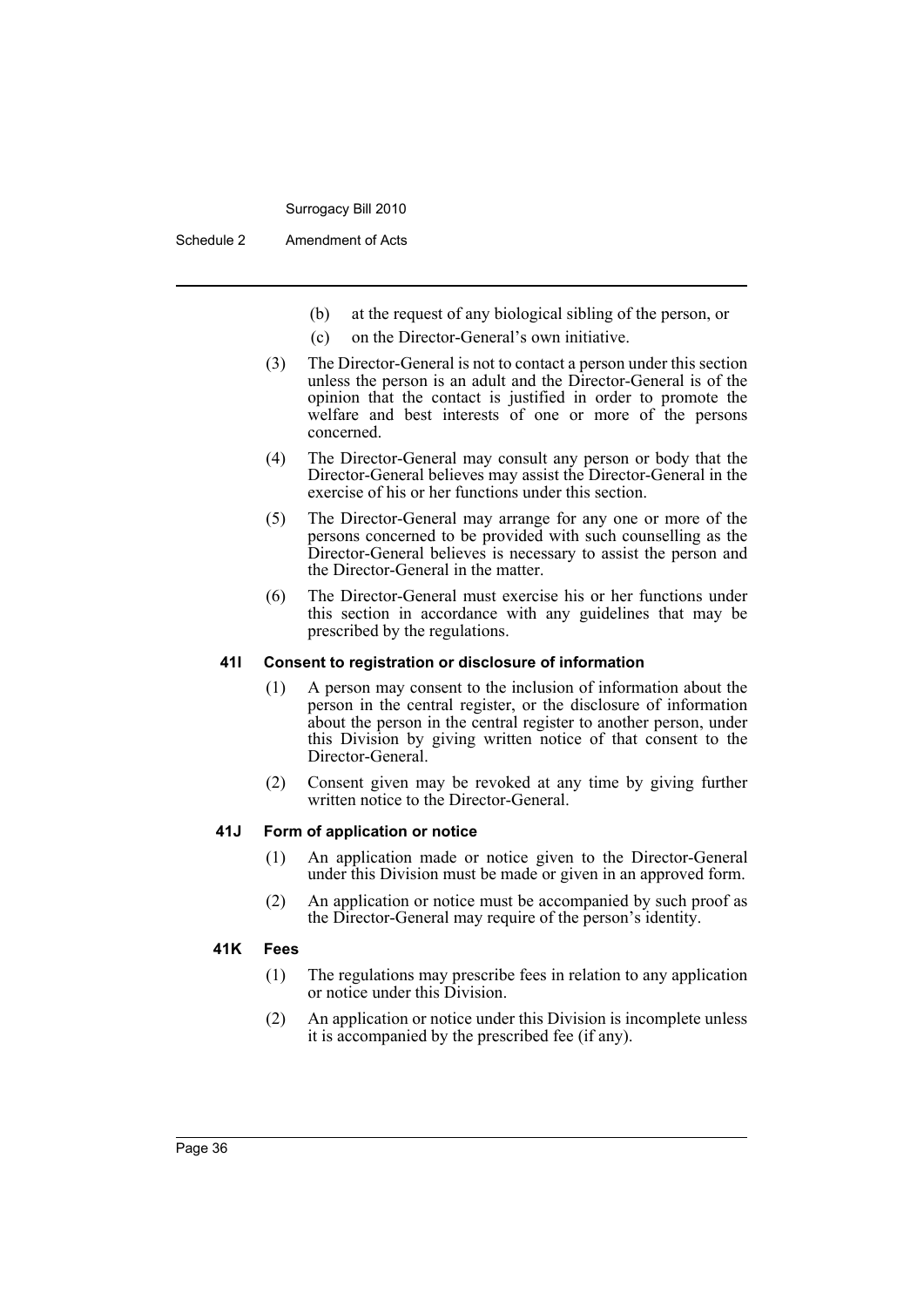Amendment of Acts **Schedule 2** and the 2

#### **41L Information that relates to both ART treatment and surrogacy arrangement**

- (1) The Director-General can approve such arrangements as he or she considers appropriate to facilitate the joint collection and disclosure of information about a person that relates both to ART treatment and a surrogacy arrangement, including arrangements that permit:
	- (a) a single application or notice of consent to be made or given in relation to information held on the central register both under Division 2 and under this Division, and
	- (b) a single disclosure to be made by the Director-General of information that is required to be disclosed both under Division 2 and under this Division.
- (2) A provision of this Part that permits the regulations to prescribe a fee in respect of an application or notice given under Division 2 or this Division also permits a single fee to be prescribed for an application or notice that relates to both Division 2 and this Division.

#### **41M Removal of information from register**

The Director-General may, on application by an affected party in relation to a surrogacy arrangement or on the Director-General's own initiative, remove information about a surrogacy arrangement from the central register if:

- (a) the surrogacy arrangement did not involve the provision of ART treatment, and
- (b) a parentage order has not been granted in relation to the surrogacy arrangement, or has been discharged.

# **[15] Part 4 Surrogacy**

Omit the Part.

# **[16] Section 55A**

Insert after section 55:

#### **55A Use of enforcement powers in connection with Surrogacy Act 2010**

(1) An inspector may exercise any function conferred on the inspector by this Part in connection with the enforcement of this Act or the regulations for the purpose of ascertaining whether or not a provision of the *Surrogacy Act 2010* or the regulations under that Act is being or has been contravened by an ART provider or in connection with the provision of ART treatment.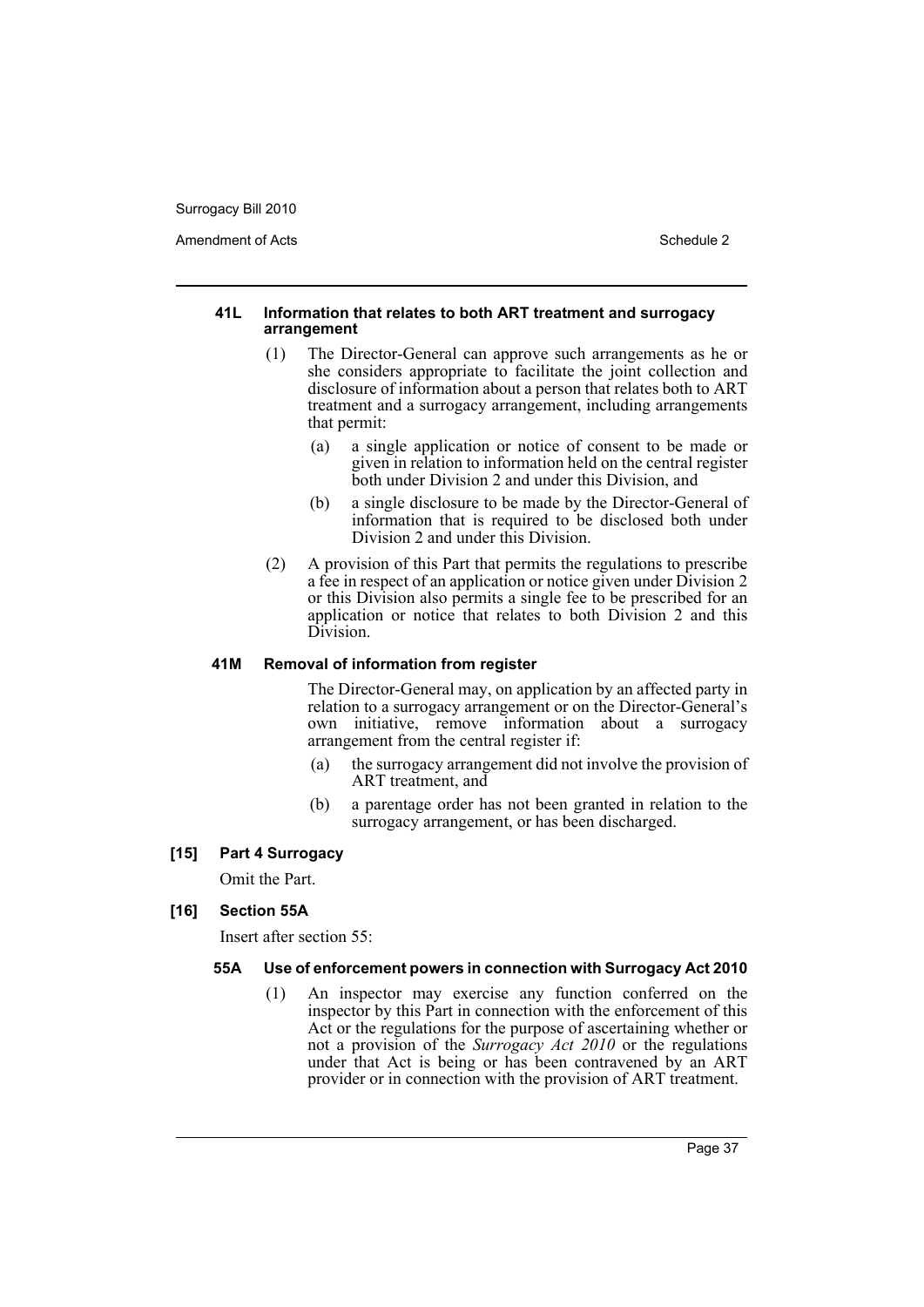Schedule 2 Amendment of Acts

- (2) For that purpose, a reference in this Part to this Act or the regulations includes a reference to the *Surrogacy Act 2010* or the regulations under that Act.
- **[17] Section 57 Persons may be prohibited from carrying on business**

Omit "or" from section 57 $(3)$  (a) (v).

# **[18] Section 57 (3) (a) (vi)**

Insert after section 57  $(3)$  (a)  $(v)$ : (vi) the *Surrogacy Act 2010*, or

# **[19] Schedule 1 Savings, transitional and other provisions**

Insert at the end of clause 1 (1):

*Surrogacy Act 2010*

# **[20] Schedule 1, Part 3**

Insert after Part 2:

# **Part 3 Provisions consequent on enactment of Surrogacy Act 2010**

# **5 Central register**

- (1) The central register under section 32A is a continuation of, and the same register as, the central ART donor register established under section 33 before the commencement of section 32A, as inserted by the *Surrogacy Act 2010*.
- (2) A reference in any Act, any instrument made under an Act or in any document to the central ART donor register is to be read as a reference to the central register.

#### **6 Information about surrogacy arrangements to be included in register**

Division 3 of Part 3, as inserted by the *Surrogacy Act 2010*, extends to information about surrogacy arrangements entered into before the commencement of that Division, subject to the regulations.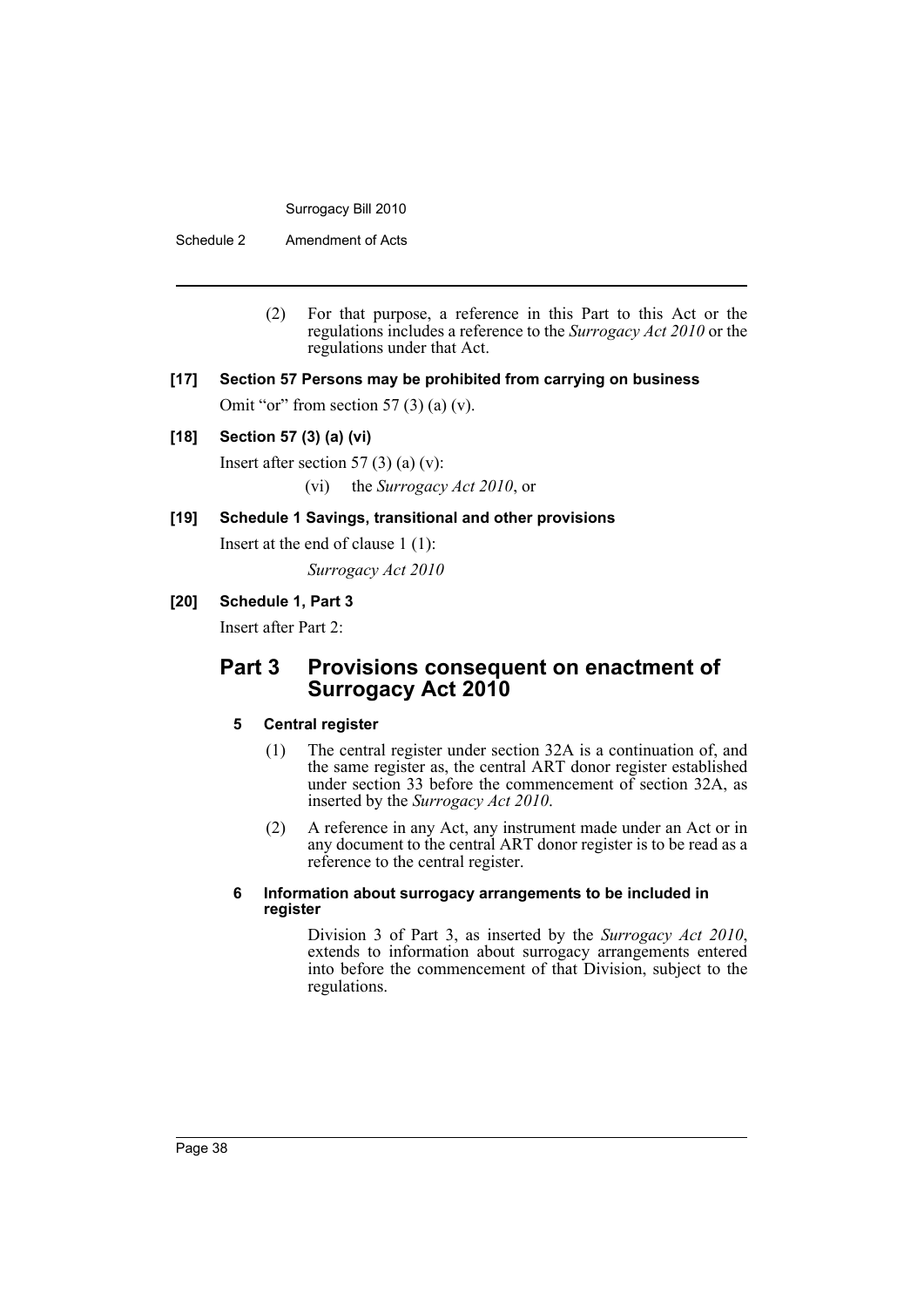Amendment of Acts **Schedule 2** and the 2

# **2.2 Births, Deaths and Marriages Registration Act 1995 No 62**

#### **[1] Part 4A**

Insert after Part 4:

# **Part 4A Registration of parentage orders**

#### **25B How is parentage order registered**

- (1) If a State parentage order is made or an order is made for the discharge of a State parentage order, the order or discharge of order must be registered under this Act.
- (2) The Registrar is to register a State parentage order or discharge of a State parentage order by registering the notice of the parentage order or discharge of a parentage order given to the Registrar under Part 3 of the *Surrogacy Act 2010*.
- (3) If an Interstate parentage order is made in relation to a person whose birth is registered under this Act or an order is made for the discharge of an Interstate parentage order in relation to such a person, the order or discharge of order may be registered under this Act.
- (4) The Registrar may register an Interstate parentage order or discharge of an Interstate parentage order by registering any notice of the parentage order or discharge of a parentage order given to the Registrar by a registering authority.
- (5) The Registrar registers a notice by making an entry about it in the Register including the information required by the regulations.
- (6) If the notice relates to a person in relation to whom such a notice has previously been registered under this Act, the Registrar is also to note a reference to the later notice in the entry in the Register relating to the previous notice.
- (7) In this section:

*Interstate parentage order* has the same meaning as it has in the *Surrogacy Act 2010*.

*State parentage order* means a parentage order made under the *Surrogacy Act 2010*.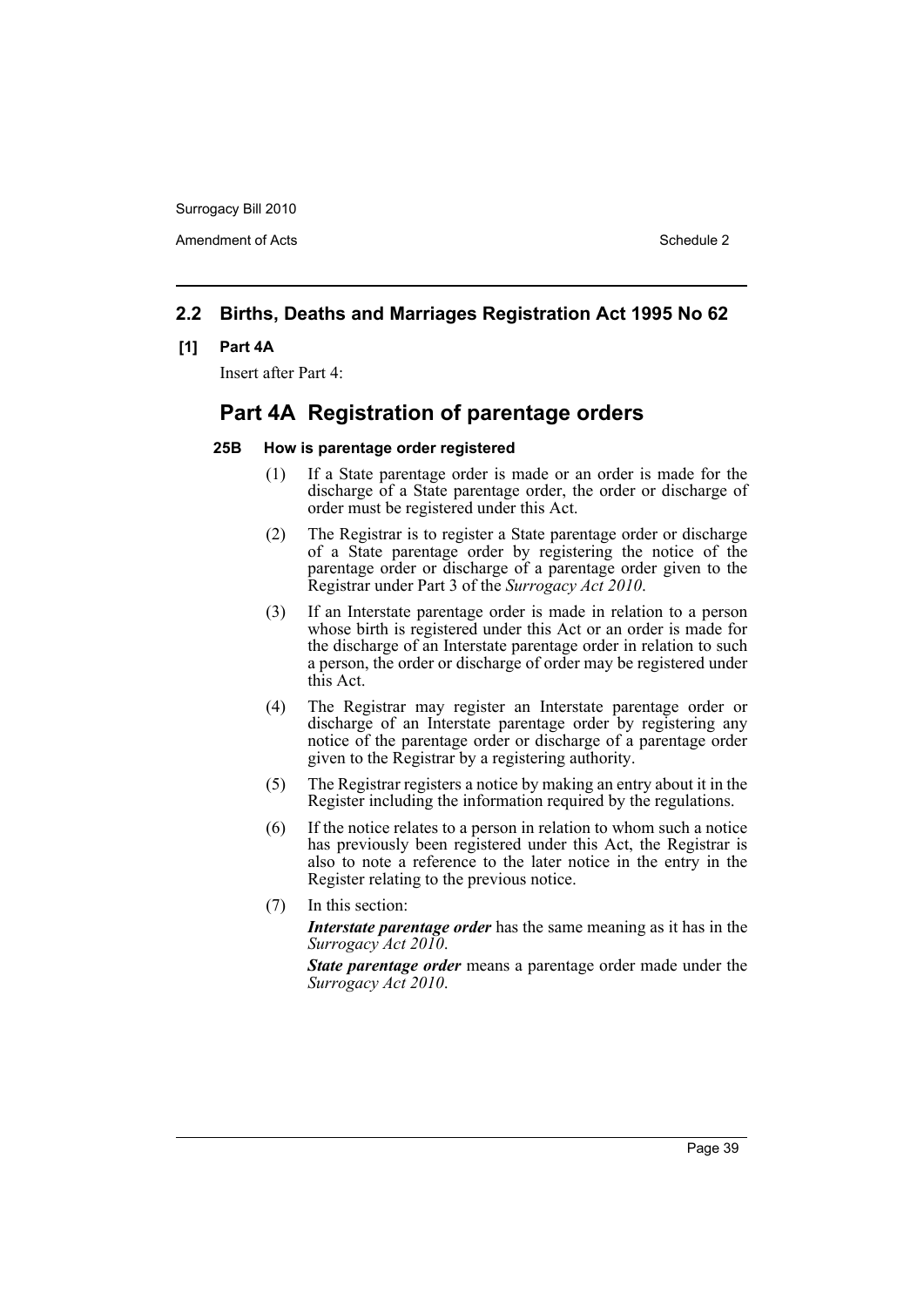Schedule 2 Amendment of Acts

#### **25C Parentage record to be noted in birth registration**

- (1) If a notice registered under this Part relates to a person whose birth is registered under this Act, the Registrar is to note a reference to the notice in the entry relating to the birth of the person.
- (2) If a notice of a parentage order or discharge of a parentage order received by the Registrar under the *Surrogacy Act 2010* relates to a person whose birth is registered under a corresponding law, the Registrar is to cause a copy of the notice to be sent to the relevant registering authority.

#### **25D Issuing birth certificate to person the subject of surrogacy arrangement**

- (1) After a parentage order relating to a person is registered under this Part, a birth certificate issued by the Registrar for the person must contain the relevant information recorded in the Register pursuant to section 25B in place of the corresponding information recorded in the Register pursuant to section 17 (1).
- (2) In particular, a birth certificate for the person must not include any information that indicates that the person was the child of a surrogacy arrangement.
- (3) However, the Registrar must, if the Registrar issues a birth certificate to the person to whom it relates, and the person is at least 18 years of age, attach an addendum to the certificate that indicates that further information is available about the entry.
- (4) This section applies whether or not the person's birth has been registered under this Act.

#### **25E Change of name to be notified**

- (1) If at any time the Registrar registers a change of name in relation to a person to whom a registered parentage order relates, the Registrar is to notify the Director-General of the Department of Health of the change of name.
- (2) The Director-General is authorised to collect and use that information for the purposes of the administration of the central register under the *Assisted Reproductive Technology Act 2007*.

# **[2] Section 29C Exceptions to certain change of name restrictions**

Insert ", the *Surrogacy Act 2010*" before "or the" in section 29C (3) (b).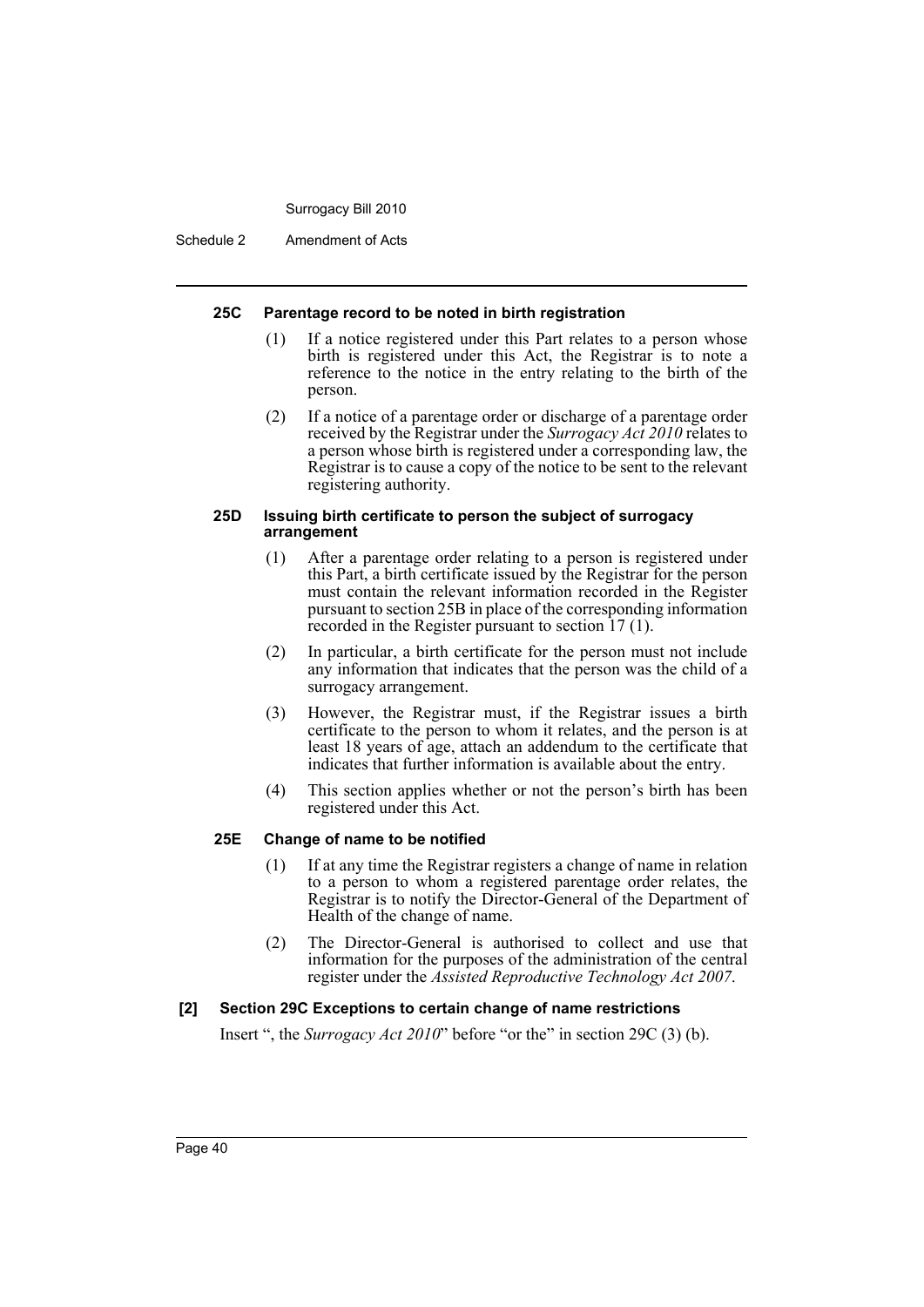Amendment of Acts **Schedule 2** and 2 and 2 and 2 and 2 and 2 and 2 and 2 and 2 and 2 and 2 and 2 and 2 and 2 and 2 and 2 and 2 and 2 and 2 and 2 and 2 and 2 and 2 and 2 and 2 and 2 and 2 and 2 and 2 and 2 and 2 and 2 and 2

## **[3] Section 49 Issue of certificate**

Insert after section 49 (4):

(5) If requested to do so by an applicant, and authorised to do so under the *Surrogacy Act 2010*, the Registrar must issue the applicant with a full birth record, being a single certificate that certifies particulars relating to the birth of a person registered under section 17 and particulars of a parentage order or discharge of a parentage order relating to the person registered by the Registrar under Part 4A.

#### **[4] Section 52**

Omit the section. Insert instead:

#### **52 Access to information to be given in accordance with Adoption Act 2000 and Surrogacy Act 2010**

This Act is subject to the *Adoption Act 2000*<sup>1</sup> and the *Surrogacy Act 2010*<sup>2</sup> and, to the extent of any inconsistency with this Act, those Acts prevail.

**Note.** 1 The *Adoption Act 2000* sets out entitlements to and restrictions on access to adoption information held by the Registrar and other information sources. For instance, that Act sets out the circumstances in which the Registrar is entitled to give an adopted person access to his or her original birth certificate.

2 The *Surrogacy Act 2010* sets out entitlements to access birth records held by the Registrar that relate to surrogacy arrangements.

#### **[5] Schedule 3 Savings, transitional and other provisions**

Insert at the end of clause 1 (1):

*Surrogacy Act 2010*

# **2.3 Government Information (Public Access) Act 2009 No 52**

#### **Schedule 1 Information for which there is conclusive presumption of overriding public interest against disclosure**

Omit "(Central ART donor register)" from the matter relating to the *Assisted Reproductive Technology Act 2007* in clause 1 of the Schedule.

Insert instead "(Central register)".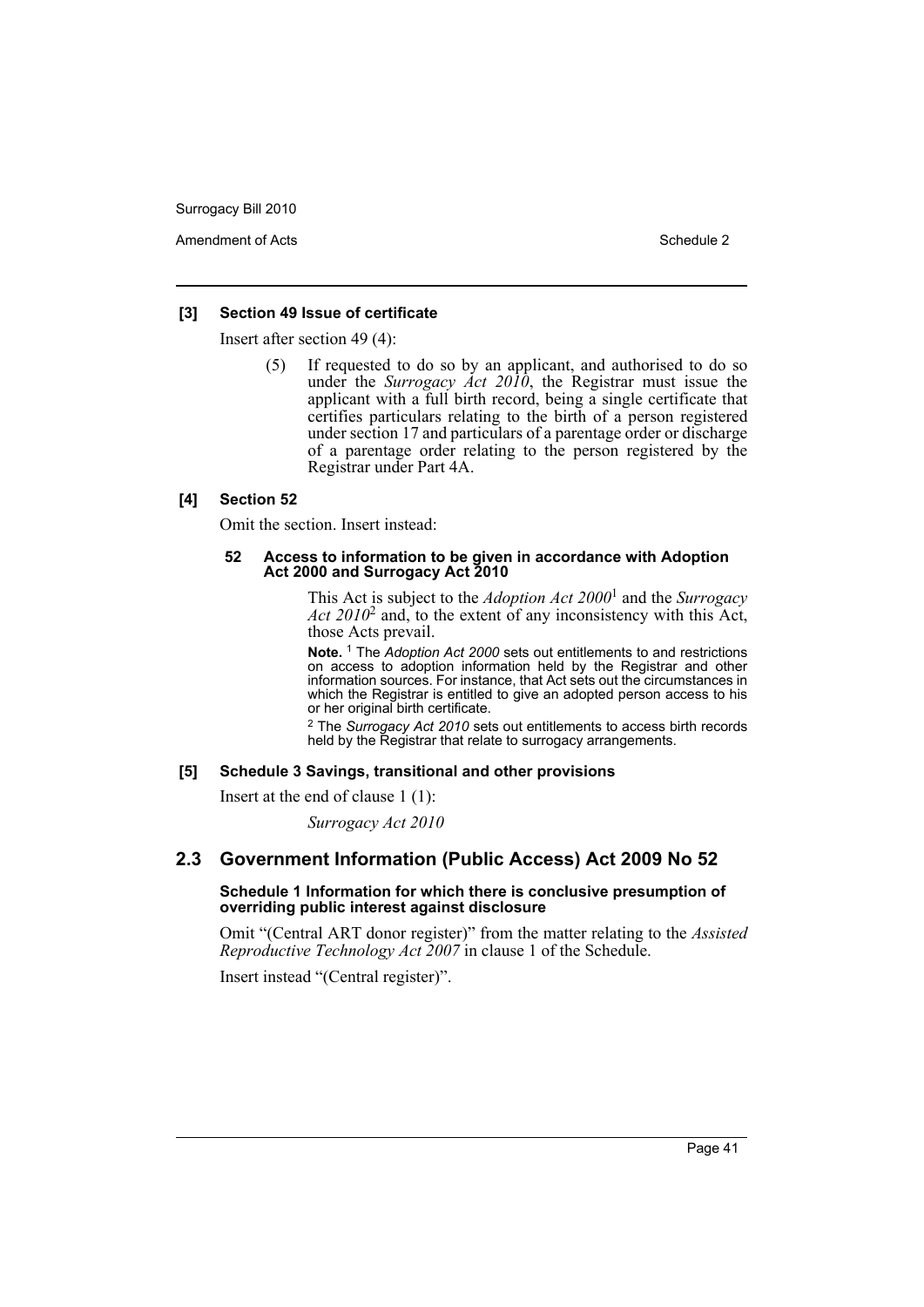Schedule 2 Amendment of Acts

# **2.4 Interpretation Act 1987 No 15**

#### **Section 21C References to de facto partners and de facto relationships**

Omit section 21C (4). Insert instead:

#### (4) **Meaning of "related by family"**

For the purposes of subsection (2), 2 persons are *related by family* if:

- (a) one is the child (including an adopted child) of the other, or
- (b) one is another descendant of the other (even if the relationship between them is traced through an adoptive parent), or
- (c) they have a parent in common (including an adoptive parent of either or both of them).
- (5) Subsection (4) applies:
	- (a) even if an adoption has been declared void or is of no effect, and
	- (b) to adoptions under the law of any place (whether in or out of Australia) relating to the adoption of children.
- (6) Subsection (4) applies in relation to a child whose parentage is transferred as a result of a parentage order, or an Interstate parentage order, within the meaning of the *Surrogacy Act 2010* in the same way as it applies in relation to an adopted child, even if the parentage order is discharged or otherwise ceases to have effect. For that purpose, a reference in that subsection to an adoptive parent is to be read as a reference to a person to whom the parentage of a child is transferred under such a parentage order.

# **2.5 Property (Relationships) Act 1984 No 147**

#### **Section 5A Family relationship**

Insert after section 5A (3):

(4) Subsection (2) applies in relation to a child whose parentage is transferred as a result of a parentage order, or an Interstate parentage order, within the meaning of the *Surrogacy Act 2010* in the same way as it applies in relation to an adopted child. For that purpose, a reference in that subsection to an adoptive parent is to be read as a reference to a person to whom the parentage of a child is transferred under such a parentage order.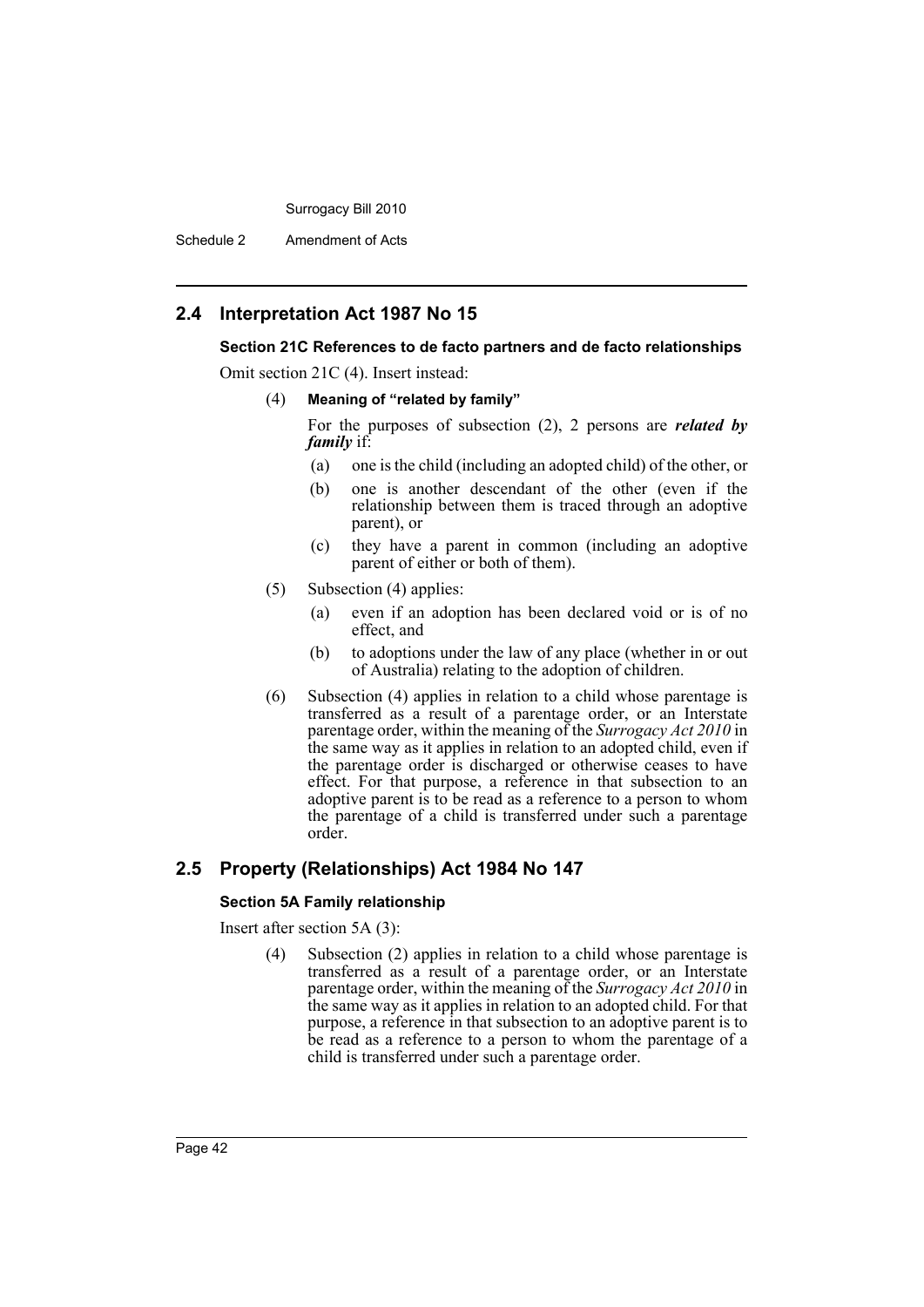Amendment of Acts **Schedule 2** and 2 and 2 and 2 and 2 and 2 and 2 and 2 and 2 and 2 and 2 and 2 and 2 and 2 and 2 and 2 and 2 and 2 and 2 and 2 and 2 and 2 and 2 and 2 and 2 and 2 and 2 and 2 and 2 and 2 and 2 and 2 and 2

# **2.6 Relationships Register Act 2010 No 19**

#### **Section 5 Eligibility for registration**

Insert after section 5 (5):

(6) Subsection (4) applies in relation to a child whose parentage is transferred as a result of a parentage order, or an Interstate parentage order, within the meaning of the *Surrogacy Act 2010* in the same way as it applies in relation to an adopted child, even if the parentage order is discharged or otherwise ceases to have effect. For that purpose, a reference in that subsection to an adoptive parent is to be read as a reference to a person to whom the parentage of a child is transferred under such a parentage order.

# **2.7 Status of Children Act 1996 No 76**

# **Section 4 Application of Act**

Insert "or Part 3 of the *Surrogacy Act 2010*" after "the *Adoption Act 2000*" in section 4 (2).

# **2.8 Succession Act 2006 No 80**

#### **Section 109A**

Insert after section 109:

#### **109A Surrogacy arrangements**

- (1) A child of a surrogacy arrangement in respect of whom a parentage order is made is to be regarded, for the purposes of distribution on an intestacy, as a child of the intended parent or parents named in the parentage order and:
	- (a) the child's family relationships are to be determined accordingly, and
	- (b) family relationships that exist as a matter of biological fact, and are not consistent with the relationship created by parentage order, are to be ignored.
- (2) In this section, a *parentage order* means a parentage order, or an Interstate parentage order, within the meaning of the *Surrogacy Act 2010*.